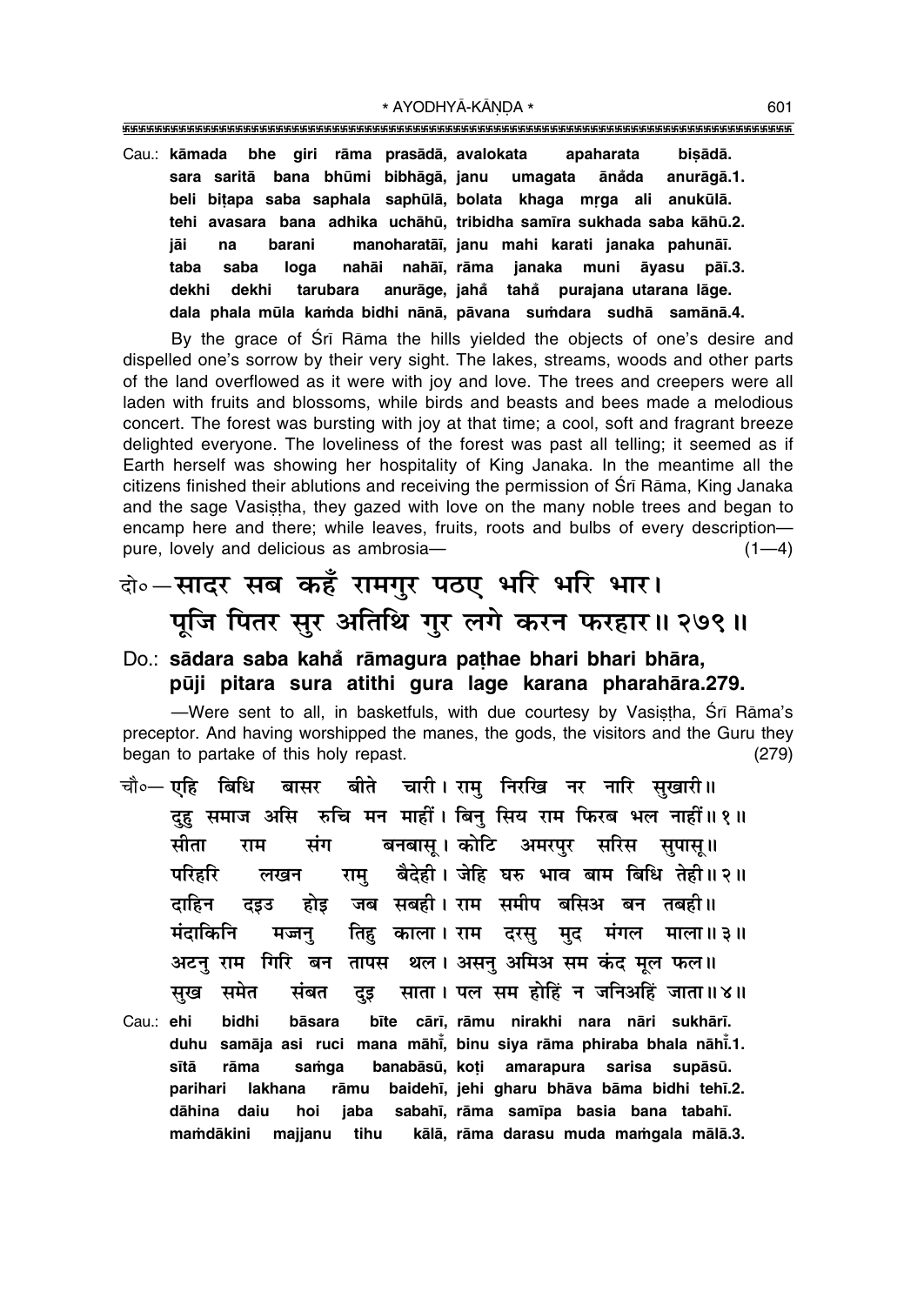### 

#### atanu rāma giri bana tāpasa thala, asanu amia sama kamda mūla phala. sukha sameta sambata dui sātā, pala sama hohi na janiahi jātā.4.

In this way four days rolled by; the people, both men and women, were gratified to see Srī Rāma. In both camps the feeling uppermost in the heart of all was;" It is not good to return without Sita and Rama. Living in excile in the woods with Sita and Sri Rāma one would be millions of times more happy than in Amarāvatī (the city of immortals). Leaving the company of Laksmana, Srī Rāma and Sītā he who chooses to live at his home is not favoured by Providence. The privilege of living in close proximity to Śrī Rāma can be had only when God is propitious to us all. Bathing in the Mandākinī thrice everyday, the sight of Sri Rama, which is a perennial source of joy and blessedness, roaming about on the hill (Kamadanatha) associated with the name of Sri Rāma, in the forest adjoining the same and among the hermitages of ascetics situated thereabout, and living on bulbs, roots and fruits delicious like ambrosia! In this way four years and ten will be happily spent like a minute without our knowing it.  $(1-4)$ 

## के-पहि सुख जोग न लोग सब कहहिं कहाँ अस भागु। सहज सुभायँ समाज दुहु राम चरन अनुरागु॥ २८०॥

#### Do.: ehi sukha joga na loga saba kahahi kaha asa bhāgu, sahaja subhāyå samāja duhu rāma carana anurāgu.280.

"We do not deserve this happiness." all exclaimed: "Our luck is not like that." Such was the natural and spontaneous devotion to Sri Rama's feet in both the camps. (280)

- सकल मनोरथ करहीं। बचन सप्रेम सुनत मन हरहीं॥ चौ०— एहि बिधि समय पठाईं। दासीं देखि आईं॥ १॥ सीय मात् तेहि सअवसरु सावकास सुनि सब सिय सासु। आयउ जनकराज रनिवास् ॥ सनमानी । आसन दिए समय सम आनी ॥ २ ॥ कौसल्याँ सादर सनेह सकल दह ओरा। द्रवहिं देखि सनि कलिस कठोरा॥ सील पलक सिथिल तन बारि बिलोचन। महि नख लिखन लगीं सब सोचन॥३॥ सब सिय राम प्रीति कि सि मुरति। जन् करुना बहु बेष बिसुरति॥ सीय मात् कह बिधि बुधि बाँकी। जो पय फेन् फोर पबि टाँकी॥४॥
- Cau.: ehi bidhi sakala manoratha karahi, bacana saprema sunata mana harahi. samava pathāi, dāsi  $\overline{a}$ i.1. sīva mātu tehi dekhi suavasaru siya sāsū, āyau sāvakāsa suni saba janakarāja ranivāsū. kausalva sādara sanamānī, āsana die samaya sama ānī.2. sīlu sanehu sakalu duhu orā, dravahi dekhi suni kulisa kathorā. pulaka sithila tana bāri bilocana, mahi nakha likhana lagi saba socana.3. mūrati, janu karunā bahu besa bisūrati. saba siya rāma prīti ki si sīya mātu kaha bidhi budhi bakī, jo paya phenu phora pabi tākī.4.

In this way all indulged in their own fancy; their affectionate words were so charming to hear. In the meantime Sita's mother (Queen Sunayana) despatched her handmaids to King Daśaratha's queens; and perceiving that it was a convenient hour they returned with that information. Having learnt that Sita's mothers-in-law were at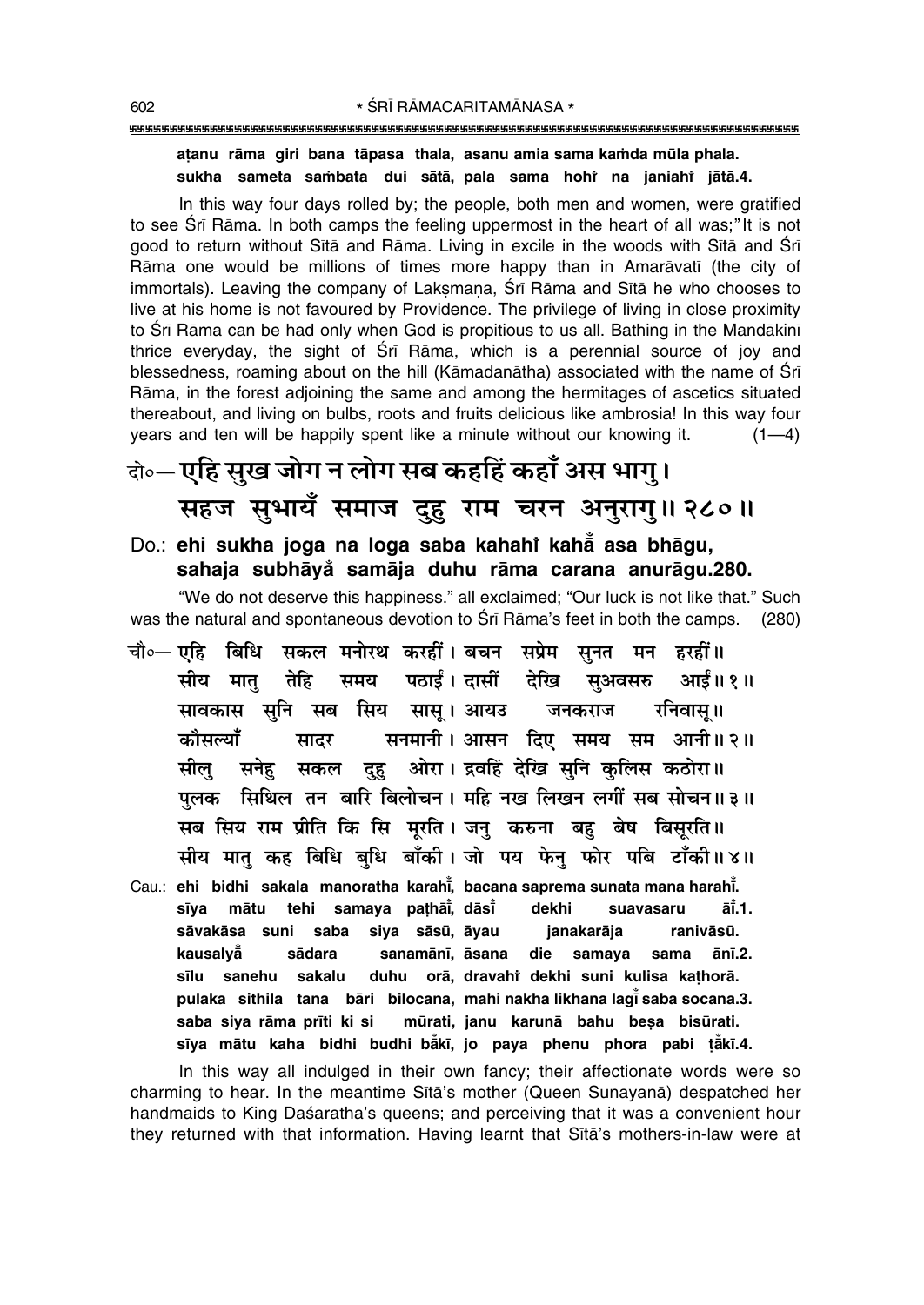leisure the ladies of King Janaka's gynaeceum called on them. Queen Kausalya (Sri Rāma's mother) received them with due honour and courtesy and offered them such seats as circumstances would permit. The amiability and affection of all on both sides were such as would have made even the hardest thunderbolt melt if it could be see or hear of them. With their body thrilling all over and overpowered by emotion and eyes full of tears all began to sorrow and scratch the ground with the nails of their toes. They were all incarnations as it were of love for Sita and Sri Rama; it seemed as if Pathos herself mourned in so many forms. Said Sītā's mother, "The intellect of Providence is so marvellous that He has thought fit to break up the foam of milk with a chisel of adamant!  $(1-4)$ 

## वे॰-सुनिअ सुधा देखिअहिं गरल सब करतूति कराल। जहँ तहँ काक उलूक बक मानस सकृत मराल॥ २८१॥

### Do.: sunia sudhā dekhiahi garala saba karatūti karāla, jahå tahå kāka ulūka baka mānasa sakrta marāla.281.

"We hear of nectar but see only venom: all His doings are hard. Crows, owls and herons are seen everywhere; but swans can be found in the Manasa lake alone." (281)

- कह देबि समित्रा। बिधि गति बडि बिपरीत बिचित्रा॥ चौ०— सूनि ससोच हरड़ बहोरी। बाल केलि सम बिधि मति भोरी॥१॥ सजि पालड जो दोसु न काहू। करम बिबस दुख सुख छति लाहू॥ कौसल्या कह कठिन करम गति जान बिधाता। जो सुभ असुभ सकल फल दाता॥२॥ कें। उतपति थिति लय बिषह अमी कें॥ ईस रजाड सीस सबही बस सोचिअ बादी। बिधि प्रपंच अस अचल अनादी॥३॥ देबि मोह भपति जिअब आनी। सोचिअ सखि लखि निज हित हानी॥ मरब उर सीय मात् सुबानी। सुकृती अवधि अवधपति रानी॥४॥ सत्य कह kaha debi sumitrā, bidhi gati baRi biparīta bicitrā. Cau.: suni sasoca
- bahorī, bāla keli sama bidhi mati bhorī.1. jo srji pālai harai kāhū, karama bibasa dukha sukha chati lāhū. kausalyā kaha dosu na kathina karama gati jāna bidhātā, jo subha asubha sakala phala dātā.2. **Tsa** sīsa kẻ, utapati thiti laya bişahu amī kẻ. rajāi sabahī socia bādī, bidhi prapamcu asa acala anādī.3. debi moha basa bhūpati iiaba maraba ura ānī, socia sakhi lakhi nija hita hānī. satya subānī, sukrtī avadhi avadhapati sīya mātu kaha rānī.4.

Hearing this Queen Sumitra (Laksmana's mother) sorrowfully observed, "The ways of Providence are most perverse and strange: He creates, maintains and then destroys. God's designs are as silly as child's play." Said Kausalya, "It is nobody's fault; sorrow and joy, loss and gain are determined by our past actions. The enexorable ways of Providence are known to God alone, who dispenses all kinds of fruits, both good and evil. God's commands prevail over all, including the processes of creation, maintenance and dissolution and even over poison and nectar (which destroy and restore life respectively). It is no use lamenting, O good lady, out of infatuation. The doings of Providence are, as I have said, immutable and eternal. If we mourn over the contrast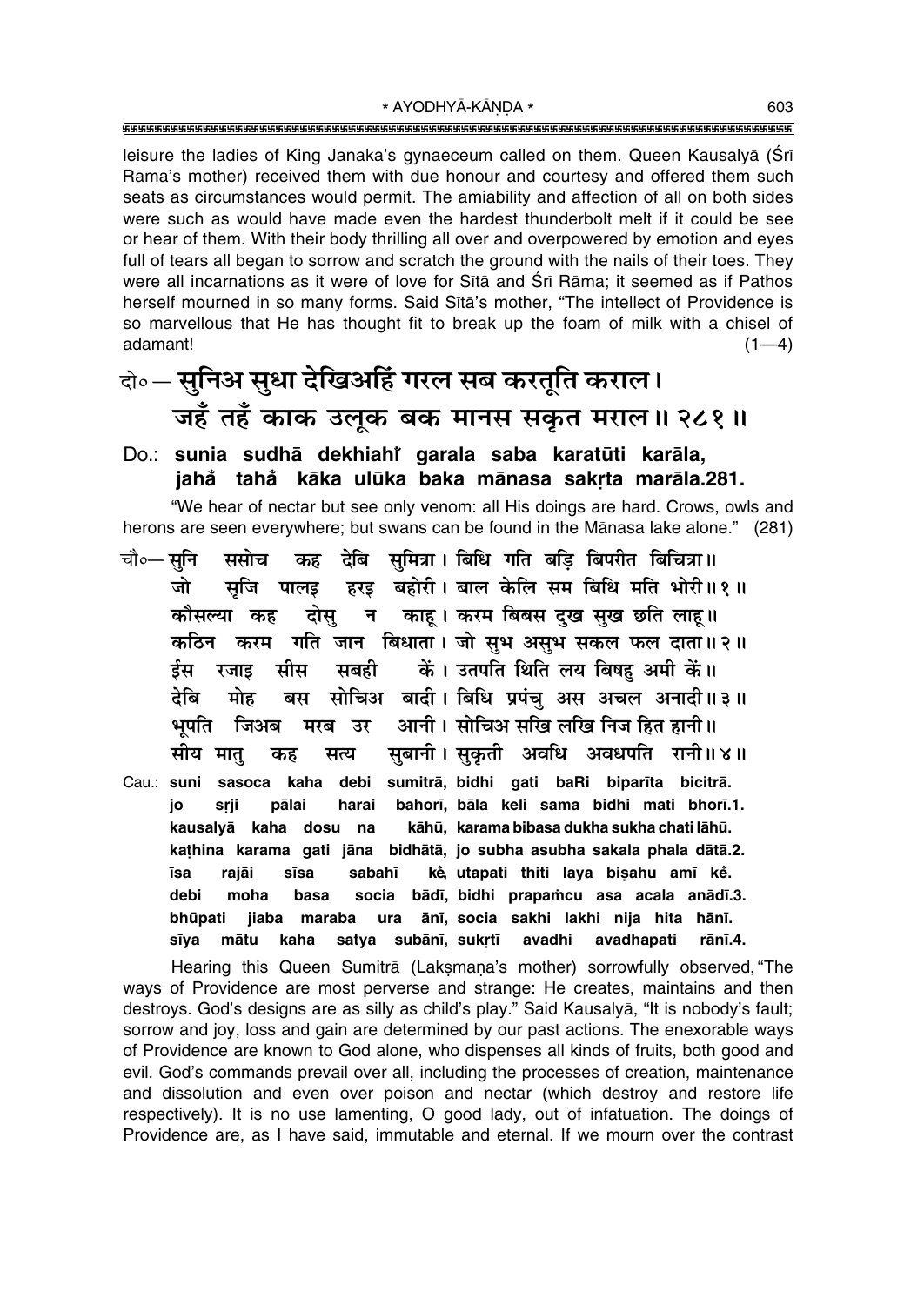\* ŚRĪ RĀMACARITAMĀNASA \* 

between the king's lifetime and his loss, my friend, it is because we see that our interests have suffered on account of his demise." Sita's mother replied, "Your noble words are quite true, a spouse that you are of Ayodhya's lord, who was the greatest of all virtuous souls known to history."  $(1-4)$ 

## वे॰– लखनु रामु सिय जाहुँ बन भल परिनाम न पोचु। गहबरि हियँ कह कौसिला मोहि भरत कर सोचु॥ २८२॥

#### lakhanu rāmu siya jāhů bana bhala parināma na pocu,  $Do:$ gahabari hiyå kaha kausilā mohi bharata kara socu.282.

"If Laksmana, Rāma and Sītā stay in the forest, the end will be good, not bad. But, said Kausalyā with a heart overwhelmed with emotion." I am anxious about Bharata.  $(282)$ 

- चौ०- ईस प्रसाद असीस तम्हारी। सत सतबध् देवसरि बारी॥ सपथ मैं कीन्हि न काऊ। सो करि कहउँ सखी सति भाऊ॥१॥ राम बिनय बडाई। भायप भगति सील गन भरोस भलाई॥ भरत मति हीचे। सागर सीप कि जाहिं उलीचे॥२॥ कर सारदह कहत कुलदीपा। बार बार मोहि कहेउ महीपा॥ जानउँ भरत सदा मनि पारिखि पाएँ। परुष परिखिअहिं समयँ सभाएँ॥३॥ कसें कनक कहब अस मोरा। सोक सनेहँ अनचित आज थोरा॥ सयानप पावनि बानी। भईं सनेह बिकल सनि सरसरि सम सब रानी॥४॥
- Cau.: **īsa** prasāda asīsa tumhārī, suta sutabadhū devasari bārī. rāma sapatha mai kīnhi na kāū, so kari kahaŭ sakhī sati bhāū.1. bharata sīla guna binaya baRāī, bhāyapa bhagati bharosa bhalāī. kahata sāradahu kara mati hīce, sāgara sīpa ki jāhř ulīce.2. sadā bharata kuladīpā, bāra bāra mohi kaheu mahīpā. jānaů pāĕ, purusa parikhiahi samayă subhāĕ.3. kasě kanaku mani pārikhi anucita āju kahaba asa morā, soka sanehå sayānapa thorā. saneha bikala suni surasari sama pāvani bānī. bhai saba rānī.4.

"By the grace of God and through your blessing my sons and daughters-in-law are all pure as the water of the celestial stream (Ganga). Although I have never sworn by Rāma, I now swear by him and tell you in good faith, my friend, that in extolling Bharata's amiability, goodness, modesty, loftiness of character, brotherly affection, devotion, faith and nobility the wit of even Sarada (the goddess of speech) falters. Can the ocean be ladled out by means of an oyster-shell? I have always known Bharata to be the glory of his house and the king repeatedly told me so. Gold is tested by rubbing on the touchstone, and a precious stone on reaching the hands of an expert jeweller; while men are tested in times of emergency by their innate disposition. It was wrong on my part today to have spoken thus; but you know sorrow and affection leave one little reason." On hearing these words, pure as the water of the celestial river, all the queens were overwhelmed with affection.  $(1-4)$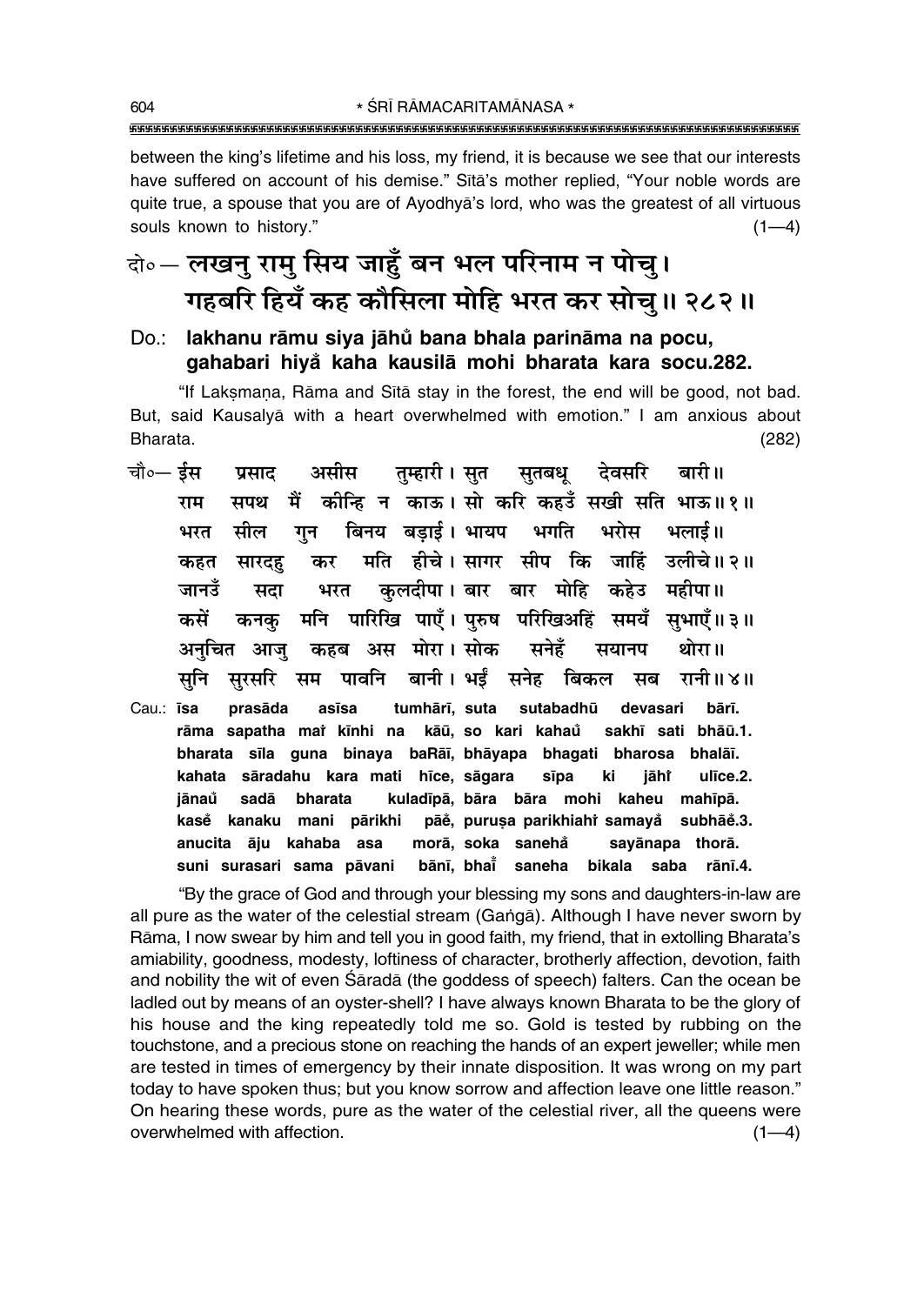\* AYODHYĀ-KĀNDA \* 

### के- कौसल्या कह धीर धरि सुनहु देबि मिथिलेसि। को बिबेकनिधि बल्लभहि तुम्हहि सकइ उपदेसि॥ २८३॥

Do.: kausalyā kaha dhīra dhari sunahu debi mithilesi, ko bibekanidhi ballabhahi tumhahi sakai upadesi.283.

Kausalyā collected herself and continued: "Listen, O venerable queen of Mithilā: who can advise you, the consort of King Janaka, who is an ocean of wisdom ? (283)

- सन अवसरु पाई। अपनी भाँति कहब समझाई॥ चौ०— रानि राय रखिअहिं लखन् भरत् गवनहिं बन। जौं यह मत मानै महीप मन॥१॥ तौ भल जतन् करब सुबिचारी। मोरें सोच भरत कर भारी॥ भरत मन माहीं। रहें नीक मोहि लागत नाहीं॥२॥ सनेह गढ लखि सुभाउ सुनि सरल सुबानी। सब भइ मगन करुन रस रानी॥ नभ प्रसून झरि धन्य धन्य धुनि। सिथिल सनेहँ सिद्ध जोगी मुनि॥३॥ सब् रनिवास् बिथकि लखि रहेऊ। तब धरि धीर समित्राँ कहेऊ॥ देबि जामिनि बीती। राम मात सनि उठी दंड जग सप्रीती ॥ ४ ॥
- sana avasaru pāī, apanī bhāti Cau.: rāni kahaba rāva samujhāī. rakhiahi lakhanu bharatu qavanahi bana, jau yaha mata mānai mahīpa mana.1. tau bhala jatanu karaba subicārī, more socu bharata kara bhārī. gūRha saneha bharata mana māhī, rahe nīka mohi lāgata nāhī.2. lakhi subhāu suni sarala subānī, saba bhai magana karuna rasa rānī. nabha prasūna jhari dhanya dhanya dhuni, sithila sanehå siddha jogī muni.3. sabu ranivāsu bithaki lakhi raheū, taba dhari dhīra sumitra kaheū. jāmini bītī, rāma mātu debi damda juga suni uthī saprītī.4.

"Yet finding a suitable opportunity, O queen, you may speak to the king as if on your own initiative and plead with him that Laksmana may be detained and Bharata allowed to proceed to the forest. Should this proposal find favour with the king, let him do his utmost after due deliberation. I feel much concerned about Bharata; for the love in his heart is so profound that if he stays at home I fear some thing untoward may happen to him." Perceiving Kausalya's pure love and hearing her guileless and eloquent appeal all the queens were overwhelmed by the pathetic sentiment. There was a shower of flowers from heaven accompanied by shouts of applause. Accomplished saints, Yogis (mystics) and hermits were overpowered with emotion. All the ladies of the gynaeceum were struck dumb to see this. Then, recovering herself, Sumitra interposed, "Madam! Nearly an hour of the night has passed." Hearing this Srī Rāma's mother (Kausalyā) courteously rose, and- $(1-4)$ 

के— बेगि पाउ धारिअ थलहि कह सनेहँ सतिभाय। हमरें तौ अब ईस गति कै मिथिलेस सहाय॥ २८४॥ Do.: begi pāu dhāria thalahi kaha sanehå satibhāya, hamarė tau aba īsa gati kai mithilesa sahāya.284.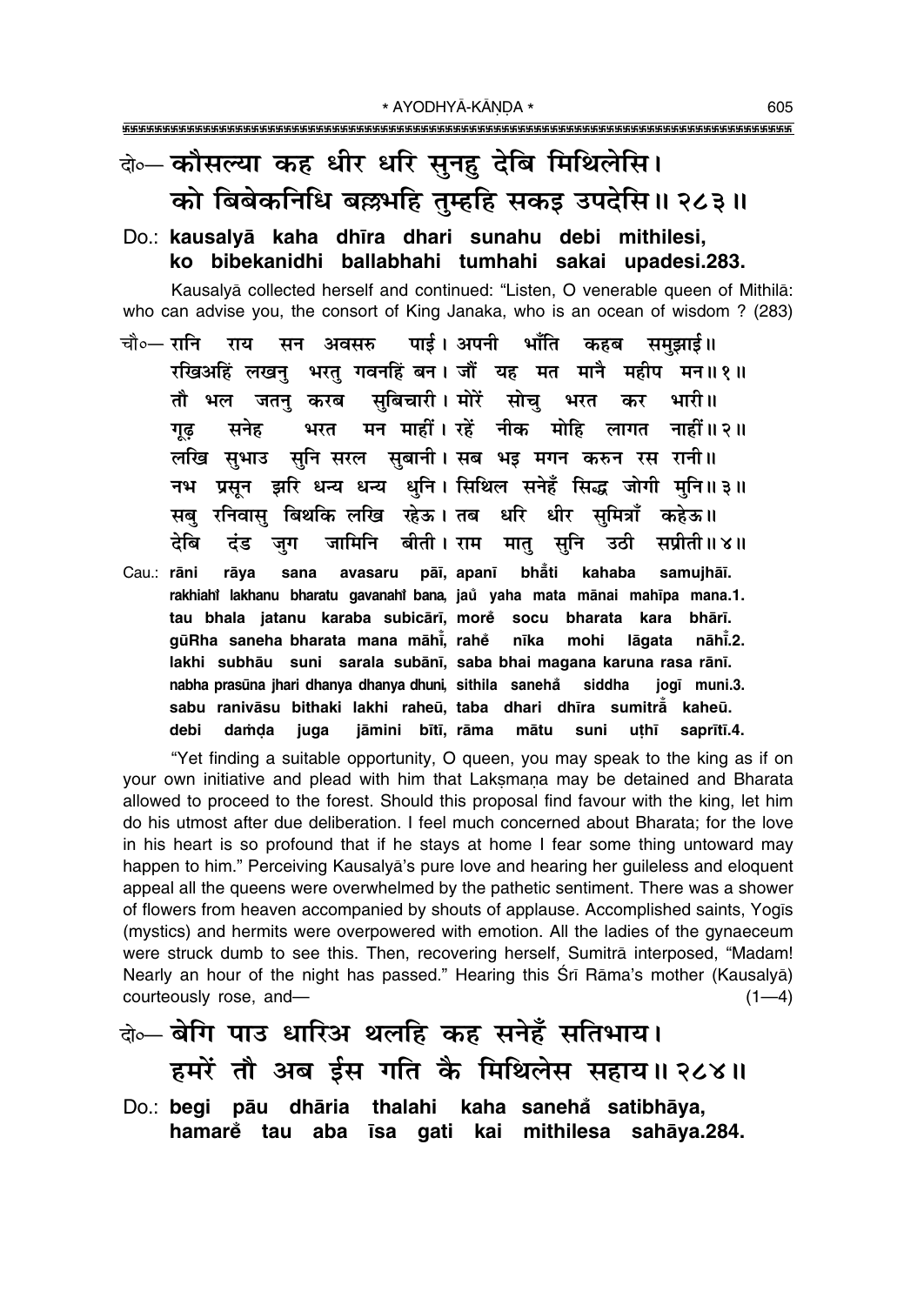-Said out of affection and goodwill, "Pray return quickly to your camp. Our only refuge now is God and our only helper is the lord of Mithila."  $(284)$ 

चौ०— लखि सनेह सुनि बचन बिनीता। जनकप्रिया गह पाय पनीता ॥ देबि उचित असि बिनय तुम्हारी।इसस्थ घरिनि राम महतारी॥ १ ॥ आदरहीं। अगिनि धुम गिरि सिर तिन् धरहीं॥ नीचह प्रभ अपने सेवक मन बानी।सदा सहाय महेस भवानी॥ २॥ राउ करम जग को है। दीप सहाय कि दिनकर सोहै॥ रउरे अंग जोग जाइ बनु करि सुर काजू । अचल अवधपुर करिहहिं राजू ॥ ३ ॥ राम राम बाहुबल। सुख बसिहहिं अपनें अपनें थल॥ अमर नाग नर जागबलिक कहि राखा। देबि न होइ मुधा मुनि भाषा॥४॥ यह मब Cau.: lakhi saneha suni bacana binītā, janakapriyā gaha pāya punītā. binaya tumhārī, dasaratha gharini rāma mahatārī.1. debi ucita asi ādarahi, agini dhūma giri sira tinu dharahi. prabhu apane nīcahu sevaku rāu karama mana bānī, sadā sahāya mahesu bhavānī.2. jogu jaga ko hai, dīpa sahāya ki dinakara sohai. raure amga rāmu jāi banu kari sura kājū, acala avadhapura karihahi rājū.3. amara nāga nara rāma bāhubala, sukha basihahi apaně apaně thala. vaha saba jāgabalika kahi rākhā debi na hoj mudhā muni bhāsā.4.

Seeing her affection and hearing her polite words Janaka's beloved queen (Sunayanā) clasped Kausalyā's holy feet. "Such modesty on your part, O venerable lady, is quite becoming of you, you being King Dasaratha's spouse and Srī Rāma's mother. Great men treat with honour even the lowest of their servants: fire is crowned with smoke, while mountains bear grass on their tops. The king (of Mithila) is your servant in thought, word and deed; while the great Lord Siva and His Consort (Bhavānī) are your constant helpers. Who on this earth is worthy of serving as your auxiliary? Can an ordinary light ever pose with any grace as a helper of the sun? After serving the term of his exile in the woods and accomplishing the object of the gods Sri Rāma will reign undisturbed at Ayodhyā; and protected by Śrī Rāma's strength of arm gods, Nāgas and human beings will dwell peacefully in their own abodes. This has all been predicted by the sage Yaiñavalkya and a sage's prophesy, madam, can never go in vain."  $(1-4)$ 

## वे॰—अस कहि पग परि पेम अति सिय हित बिनय सुनाइ। सिय समेत सियमातु तब चली सुआयसु पाइ॥ २८५॥

Do.: asa kahi paga pari pema ati siya hita binaya sunāi, siva sameta siyamātu taba calī suāyasu pāi.285.

So saying she fell at Kausalya's feet with the utmost affection and preferred her request for being allowed to take Sita with her. And having received Kausalya's kind permission Sītā's mother now left for her camp with Sītā.  $(285)$ 

| चौ०— प्रिय     परिजनहि     मिली     बैदेही । जो  जेहि  जोगु  भाँति  तेहि  तेही ॥ |  |                                             |  |  |  |
|----------------------------------------------------------------------------------|--|---------------------------------------------|--|--|--|
| तापस                                                                             |  | बेष जानकी देखी। भा सबु बिकल बिषाद बिसेषी॥१॥ |  |  |  |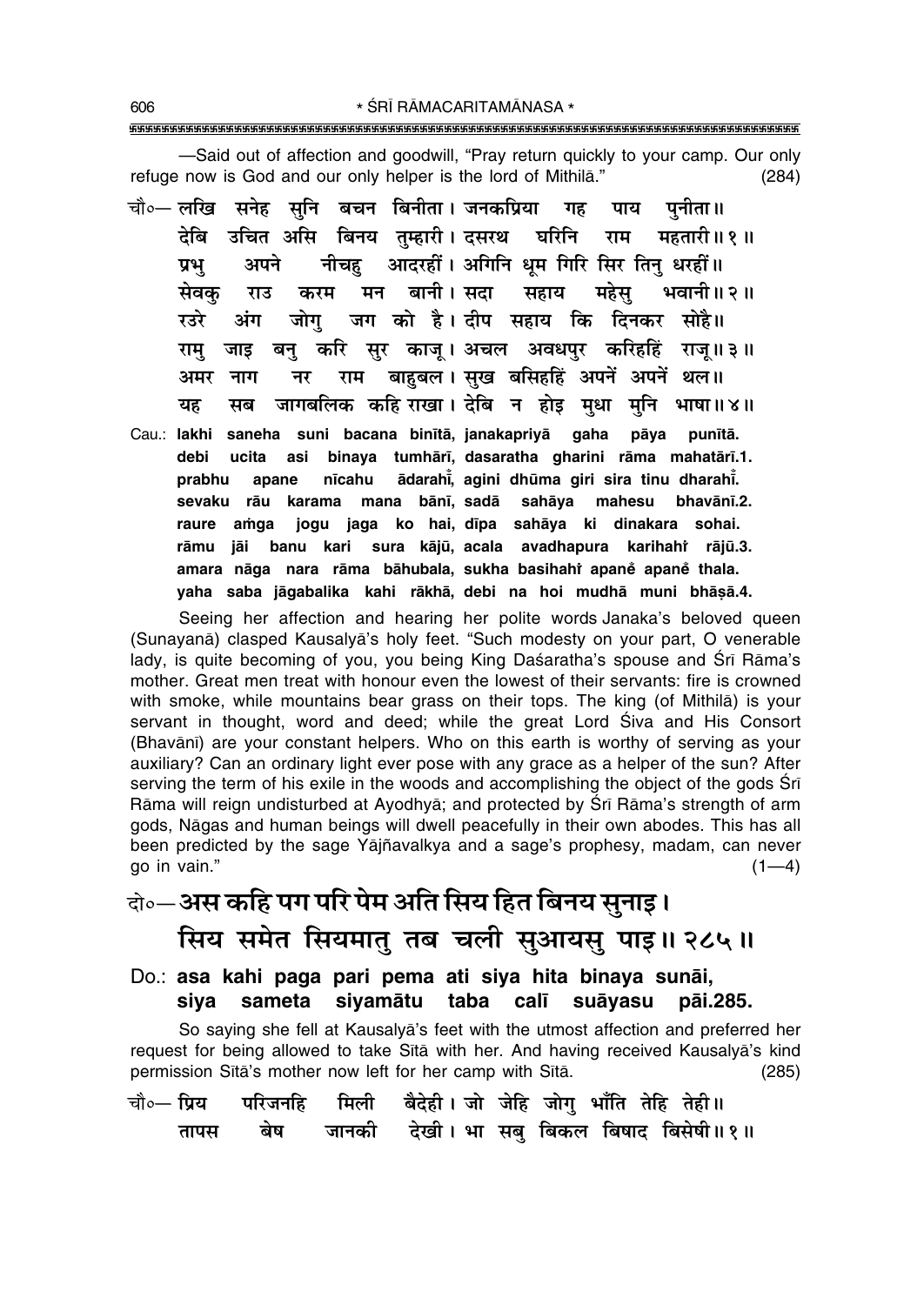607

पाई। चले थलहि सिय देखी आई॥ जनक आयस राम गर पावन पेम प्रान लीन्हि उर जनक जानकी। पाहनि लाड की॥२॥ उर उमगेउ अंबधि अनराग। भयउ भूप मन मनहँ पयाग॥ सिय सनेह जोहा । ता राम पेम सिस सोहा॥३॥ बट बाढत पर ्यान बिकल ज<u>नु</u> । बूड़त मनि अवलंबनु ॥ लहेउ बाल बिदेह की। महिमा मोह मगन मति नहिं सिय रघबर सनेह की॥४॥

Cau.: priya parijanahi milī baidehī, io jehi jogu bhẳti tehi tehī. tāpasa besa jānakī dekhī, bhā sabu bikala bisāda bisesī.1. janaka āyasu pāī, cale siya dekhī rāma gura thalahi āī. līnhi ura janaka jānakī, pāhuni pāvana pema prāna lāi kī.2. ura umageu ambudhi anurāgū, bhayau bhūpa manu manahů payāgū. siya saneha batu bāRhata johā, tā para rāma pema sisu sohā.3. cirajīvī muni gyāna bikala janu, būRata laheu bāla avalambanu. moha magana mati nahi bideha kī, mahimā siya raghubara saneha kī.4.

Videha's Daughter (Sītā) greeted Her dear kinsfolk in the same manner as was befitting in each case. When they saw Jānakī (Janaka's Daughter) in the robes of an ascetic everybody was stricken with deep sorrow. Receiving the permission of Sri Rāma's preceptor, Vasistha, King Janaka too left for his camp and on arrival found Sītā there. The king clasped Jānakī to his bosom—Jānakī who was an honoured quest of his unalloyed love and life. In his heart welled up an ocean of love and the king's heart now appeared like the holy Prayaga. The immortal banyan tree in the shape of affection for Sita was seen growing with the divine babe of love for Sri Rama adorning its top. The long-lived sage (Mārkandeya)<sup>\*</sup> in the shape of King Janaka's wisdom was greatly bewildered and was just going to be drowned when lo! he found his support in the divine babe and was saved. Really speaking, it was not that Videha's wit was lost in infatuation; it was the triumph of the affection he bore for Sita and the Chief of Raghus.  $(1-4)$ 

## दो॰— सिय पितु मातु सनेह बस बिकल न सकी सँभारि। धरनिसूताँ धीरजु धरेउ समउ सुधरमु बिचारि॥ २८६॥

\* The story of Mārkandeya has been told at length in Śrīmad Bhāgavata (XII.8-10). He is celebrated for his longevity (which will continue till the end of this Kalpa), which has earned for him the title of 'Cirajivi. Won over by his austerities and devotion Bhagavān Nārāyana appeared in person before him and offered to grant him a boon. The sage, however requested that he might be allowed to witness the glory of His Māyā. The Lord disappeared, assuring the sage that his prayer would be granted:

One evening, while the sage was engaged in his devotion on the bank of the Puspabhadrā river, it began to rain in torrents. The oceans outstepped their limits and deluged the earth as well as the heavens Even though he was an enlightened soul, the sage was much confused and alarmed; and tossed about by the furious waves and blasing winds he drifted along like a blind man for a long time. At last he espied a small island on which stood a young banyan tree. On the tree itself he saw, lying in a cup of leaves, a most charming babe of dark hue, holding in both of its tiny hauds one of its great toes and sucking it. The sage was enraptured to behold this extraordinary babe and at its very sight all his fatigue and pain disappeared. As the sage tried to approach the babe he was drawn by the breath of its nostrils into its stomach and saw the whole universe contained therein. After wandering there for a long time he was expelled from the stomach with the breath and found himself once more in the endless ocean with the banyan tree and the beautiful babe still before his eyes. The sage made one more attempt to approach the babe, when lo! the babe disappeared and the great deluge also vanished out of sight.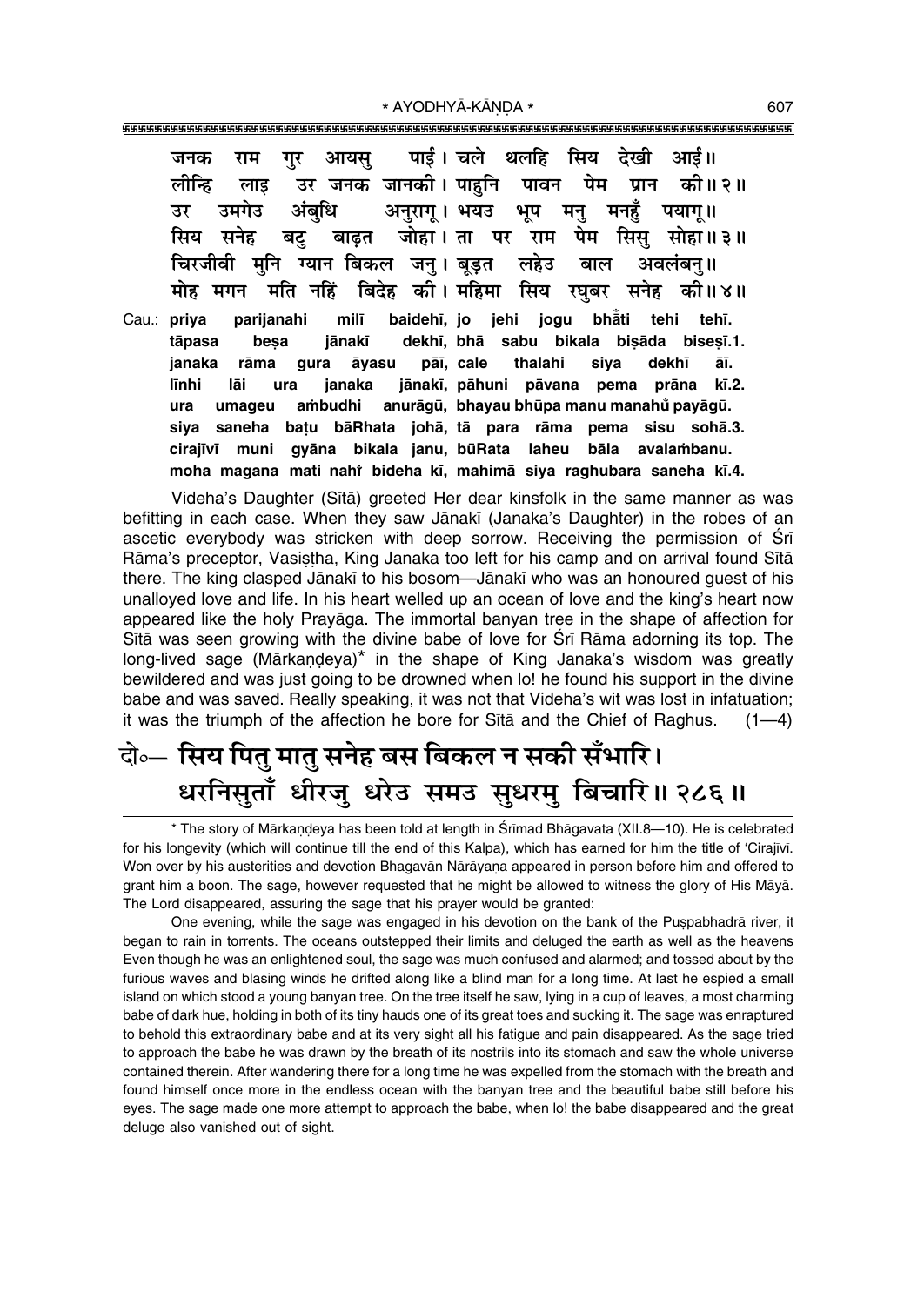#### Do.: siya pitu mātu saneha basa bikala na sakī såbhāri, dharanisută dhīraju dhareu samau sudharamu bicāri.286.

Overcome by the affection of Her parents Sita was too deeply moved to control Herself. But realizing the awkward moment and Her noble duty, Earth's Daughter recovered Herself.  $(286)$ 

- परितोषु सिय देखी। भयउ बेष पेम बिसेषी॥ चौ०— **तापस** जनक कुल दोऊ। सुजस धवल जगु कह सब कोऊ॥१॥ पत्रि पबित्र किए जिति सुरसरि कीरति सरि तोरी। गवन कीन्ह बिधि अंड करोरी॥ तीनि बड़ेरे। एहिं किए साधु समाज घनेरे॥२॥ गंग अवनि थल सबानी। सीय सकच महँ मनहँ समानी॥ सनेहँ पित सत्य कह मात् लीन्हि उर लाई। सिख आसिष हित दीन्हि सहाई॥३॥ पनि पित कहति न सीय सकुचि मन माहीं। इहाँ बसब रजनीं भल नाहीं॥ लरिव रानि जनायउ राऊ। हृदयँ सील रुख सराहत सभाऊ॥४॥
- Cau.: tāpasa besa janaka siya dekhī, bhayau pemu paritosu bisesī. doū, sujasa dhavala jagu kaha sabu koū.1. putri pabitra kie kula torī, gavanu kīnha bidhi amda karorī. jiti surasari kīrati sari gamga avani thala tīni baRere, eht kie sādhu samāja ghanere.2. subānī, sīya sakuca mahů manahů samānī. pitu kaha satya sanehå puni pitu mātu līnhi ura lāī, sikha āsisa hita dīnhi suhāī.3. kahati na sīya sakuci mana māhī, ihā basaba rajani̇̃ bhala nāhi. rāū, hrdayå sarāhata sīlu subhāū.4. lakhi rukha rāni janāvau

When King Janaka beheld Sita in the robes of a hermitess he was overwhelmed with love and was highly gratified. "Daughter, you have brought sancity to both the houses (viz., my house and the house of your husband); everyone says your fair renown has illumined the whole world. The river of your fame outshone the celestial stream (Ganga) in that it has penetrated (not only one solar system but) millions of universes. While the Ganga has (in the course of its career) exalted only three places,\* the river of your fame has added to the glory of numerous congregations of holy men." Even though Her father made these flowery yet truthful remarks out of affection for Her, Sita was drowned as it were in a sea of bashfulness. Her parents pressed Her to their bosom once more and gave Her good and salutary advice and blessing. Sita did not speak but felt uncomfortable in Her mind because She thought that it was not good to remain with Her parents overnight. Reading Her mind the queen (Sunayana) made it known to the king (her husband) and both admired in their heart Her modesty and noble disposition.  $(1-4)$ 

### बेञ्चार बार मिलि भेंटि सिय बिदा कीन्हि सनमानि। कही समय सिर भरत गति रानि सुबानि सयानि॥ २८७॥

<sup>\*</sup> The three places referred to above are evidently (1) Haridvāra (where the Ganga leaves the mountainous region and descends into the plains), (2)Prayaga (where it is joined by another sacred river, the Yamunā) and (3) the mouth of the river (popularly known by the name of Gangasagara).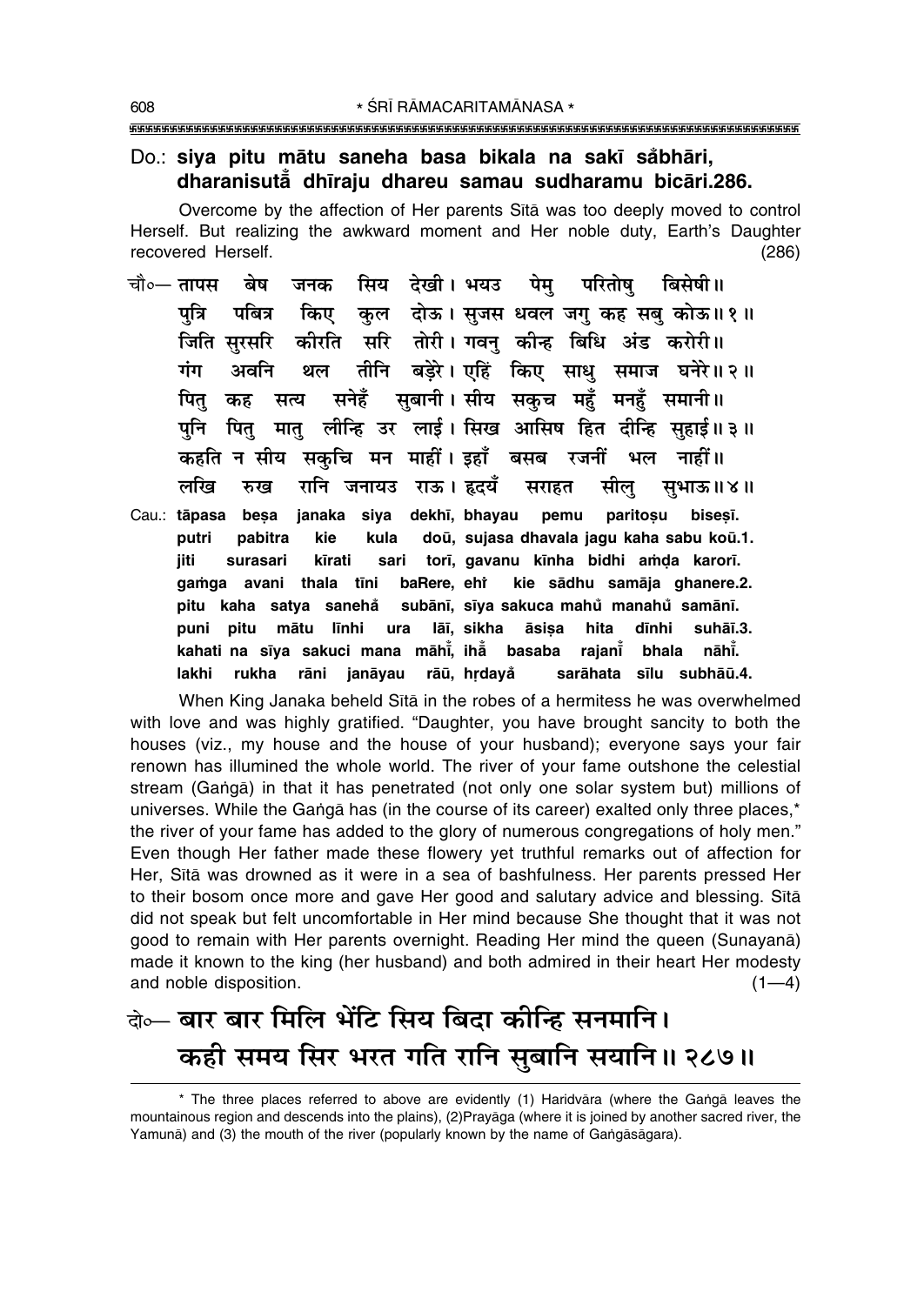#### Do.: bāra bāra mili bhěti siya bidā kīnhi sanamāni, kahī samaya sira bharata gati rāni subāni sayāni.287.

Meeting and embracing Sita again and again they politely allowed Her to depart and availing herself of this opportunity the clever queen eloquently told the king all about Bharata's condition.  $(287)$ 

- ब्यवहारू। सोन सुगंध सुधा ससि सारू॥ चौ∘— सनि भरत भपाल पुलके तन।सुजसु सराहन लगे मुदित मन॥१॥ मदे मजल नयन सुलोचनि । भरत कथा भव बंध बिमोचनि ॥ समखि सावधान सून् ब्रह्मबिचारू । इहाँ जथामति मोर प्रचारू ॥ २ ॥ धरम गजनय भरत महिमाही। कहै काह छलि छअति न छाँही।। मोरि मो मति गनपति अहिपति सिव सारद। कबि कोबिद बुध बुद्धि बिसारद॥३॥ बिधि करतृती । धरम सील गुन बिमल बिभूती ॥ चरित कीरति भरत सुखद सब काह। सुचि सुरसरि रुचि निदर सुधाह॥४॥ समझत सनत
- Cau.: suni bhūpāla bharata byavahārū, sona sugamdha sudhā sasi sārū. mūde sajala navana pulake tana, sujasu sarāhana lage mudita mana.1. sāvadhāna sunu sumukhi sulocani. bharata kathā bhava bamdha bimocani. brahmabicārū, eha dharama rājanaya jathāmati mora pracārū.2. so mati mori bharata mahimāhī, kahai kāha chali chuati na chāhī. bidhi qanapati ahipati siva sārada, kabi kobida budha buddhi bisārada.3. karatūtī, dharama sīla guna bimala bibhūtī. bharata carita kīrati samujhata sunata sukhada saba kāhū, suci suasari ruci nidara sudhāhū.4.

When the king heard of Bharata's conduct, which was rare as a combination of gold with fragrance or as nectar extracted from the moon,\* the king closed his tearful eyes and a thrill ran through his body as he broke out into ecstatic praises of his bright glory. "Listen attentively, O fair-faced and bright-eyed lady; the story of Bharata loosens the bounds of worldly existence. Religion, statecraft and an enquiry about Brahma (the Infinite) are domains to which I have some access according to my own poor lights. But thought acquainted with these subjects, my wits cannot touch the shadow of Bharata's glory even by trick, much less describe it. To Brahmā (the Creator), Lord Ganapati (Ganeśa) Sesa (the king of serpents), Lord Śiva, Śāradā (the goddess of learning), seers, sages and wise men and others who are clever in judgment, the story, fame, doings, piety, amiability, goodness and unsullied glory of Bharata are delightful to hear and appreciate. They surpass the celestial stream in purity and even nectar in taste.  $(1-4)$ 

### बे⊶ निरवधि गुन निरुपम पुरुषु भरतु भरत सम जानि। कहिअ सुमेरु कि सेर सम कबिकुल मति सकुचानि॥ २८८॥

#### Do.: niravadhi guna nirupama purusu bharatu bharata sama jāni, kahia sumeru ki sera sama kabikula mati sakucāni.288.

"Possessed of infinite virtues and a man above comparison, know Bharata alone

<sup>\*</sup> Nectar as found in the region of Nāgas etc., is itself rare, but that, which forms the essence of the moon is even rarer. Hence the conduct of Bharata has been likened to the same.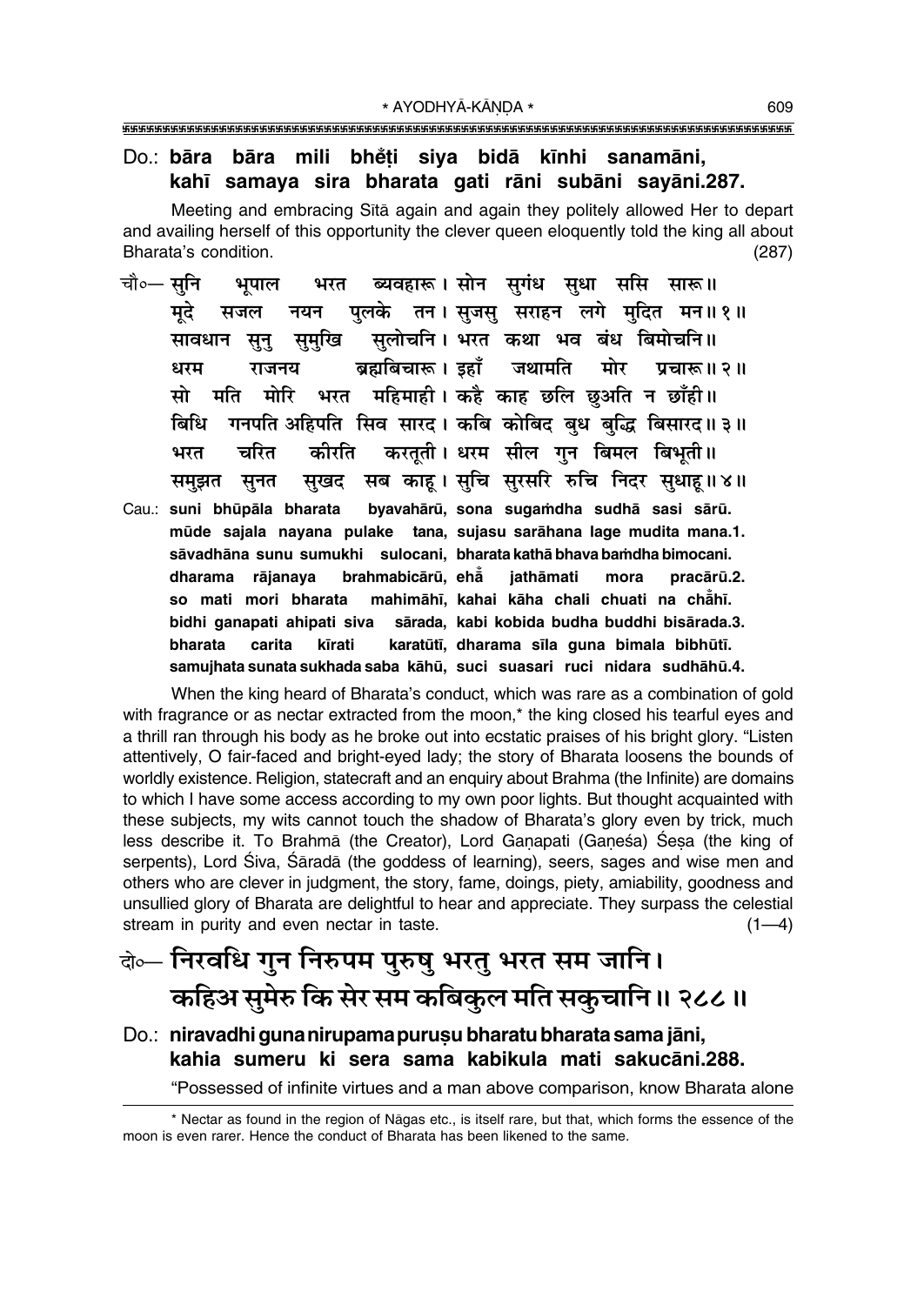to be the like of Bharata. Can Mount Sumeru be likened to a seer?\* Hence the wit of the race of poets was confused (in finding a comparison for him).  $(288)$ 

- चौ०— अगम बरबरनी। जिमि जलहीन मीन गम धरनी॥ सबहि बरनत महिमा सुनु रानी। जानहिं रामु न सकहिं बखानी॥१॥ अमित भरत अनुभाऊ। तिय जिय की रुचि लखि कह राऊ॥ बरनि सप्रेम भरत बन जाहीं। सब कर भल सब के मन माहीं॥२॥ बहरहिं लखन भरत् देबि की। प्रीति प्रतीति जाड नहिं तरकी॥ परंत भरत रघबर सनेह ममता की। जद्यपि राम सीम समता की॥३॥ अवधि भरत सख सारे। भरत न सपनेहँ मनहँ निहारे॥ परमारथ स्वारथ पग नेह। मोहि लखि परत भरत मत एह॥४॥ सिद्धि साधन राम barabaranī, jimi jalahīna mīna gamu dharanī. Cau.: agama sabahi baranta bharata amita mahimā sunu rānī, jānahi rāmu na sakahi bakhānī.1. barani saprema bharata anubhāū, tiya jiya kī ruci lakhi kaha rāū. bahurahi lakhanu bharatu bana jāhi, saba kara bhala saba ke mana māhi.2.
	- debi paramtu bharata raghubara kī, prīti pratīti jāi naht tarakī. bharatu avadhi saneha mamatā kī, Jadyapi rāmu sīma samatā kī.3. paramāratha svāratha sukha sāre, bhārata na sapanehu manahu nihāre. sādhana siddhi rāma paga nehū, mohi lakhi parata bharata mata ehū.4.

"The greatness of Bharata, O fair lady, baffles all who attempt to describe it, even as a fish cannot glide on dry land. Listen, O beloved queen: Bharata's inestimable glory is known to Srī Rāma alone; but he too cannot describe it." Having thus lovingly described Bharata's glory the king, who knew his queen's mind, continued, "If Laksmana returns to Ayodhya and Bharata accompanies Sri Rama to the woods, it will be well for all and that is what everyone wants. But the mutual affection and confidence, O good lady, of Bharata and Śrī Rāma (the chief of Raghus) are beyond one's conception. Even though Sri Rama is the highest example of even-mindedness. Bharata is the perfection of love and attachment. Bharata has never bestowed any thought on his spiritual or worldly interests or personal comforts. Devotion to Sri Rama's feet is at once the means and the end; to my mind this appears to sum up Bharata's creed.  $(1-4)$ 

# बो०—भोरेहूँ भरत न पेलिहहिं मनसहुँ राम रजाइ। करिअ न सोच सनेह बस कहेउ भूप बिलखाइ॥ २८९॥

Do.: bhorehů bharata na pelihahi manasahů rāma rajāi, karia na socu saneha basa kaheu bhūpa bilakhāi.289.

"Bharata would never think of flouting Srī Rāma's orders even unwittingly. We need not, therefore, in our affection give way to anxiety," said the king in choked accents.  $(289)$ 

|  |  | राज समाज प्रात जुग जागे।न्हाइ न्हाइ सुर पूजन लागे॥१॥ |  |  |
|--|--|------------------------------------------------------|--|--|

\* An Indian weight, nearly aquivalent to 2 pounds.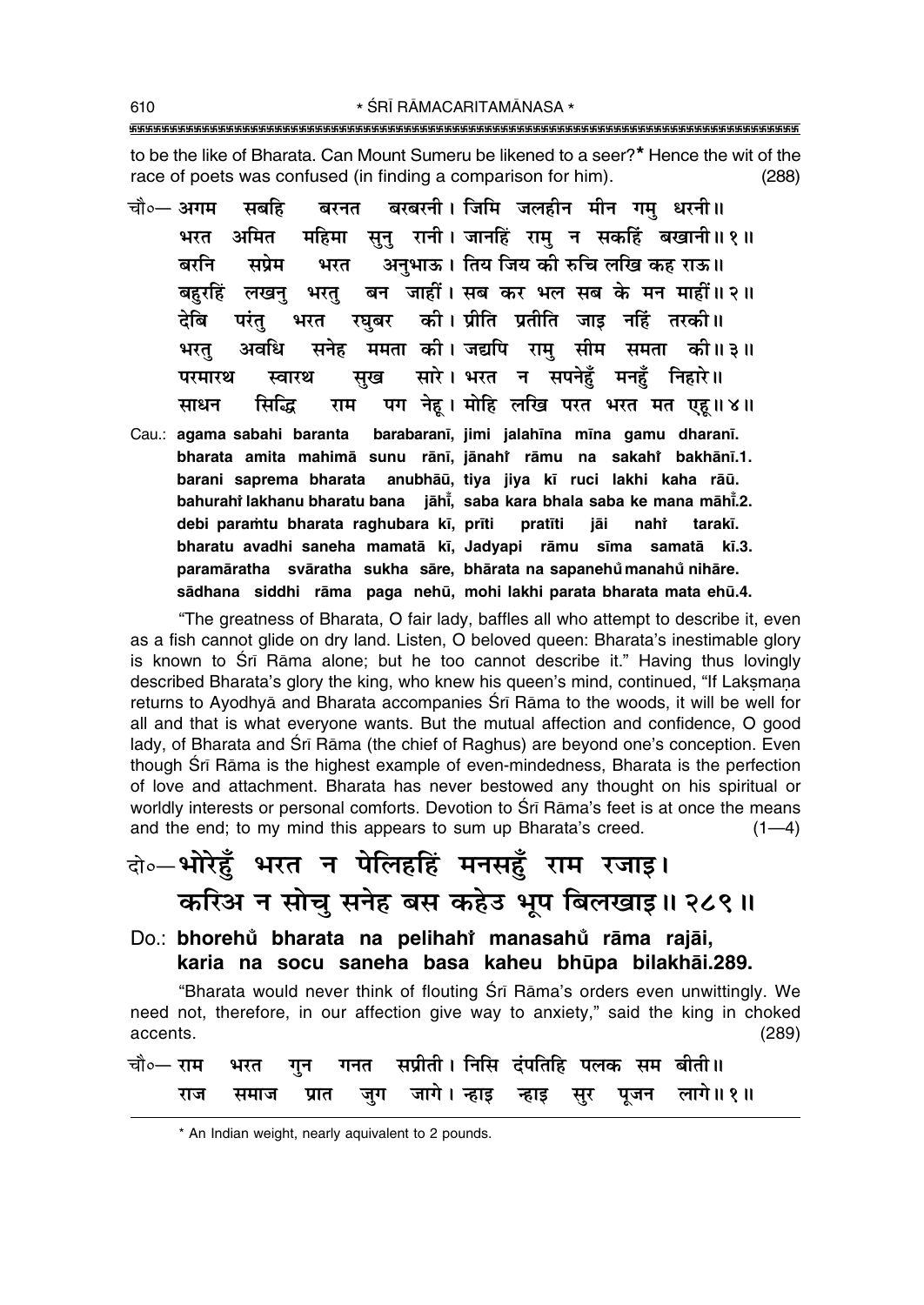गे नहाड गर पहिं रघराई । बंदि चरन बोले रुख पार्ड ॥ महतारी। सोक बिकल बनबास दुखारी॥२॥ नाथ भरतू पुरजन मिथिलेस। बहुत दिवस भए सहत कलेस॥ सहित समाज राउ सबही कोजिअ नाथा। हित रौरें उचित होड सोड कर हाथा ॥ ३ ॥ अति सकचे रघुराऊ। मनि पुलके लखि सीलु सुभाऊ॥ अस कहि तम्ह बिन राम सकल सख साजा। नरक सरिस दह राज समाजा॥४॥ Cau.: rāma bharata guna ganata saprītī, nisi dampatihi palaka sama bītī. nhāi rāja samāja prāta juga jāge, nhāi sura pūjana lāge.1. ge nahāi qura pahi raghurāī. bamdi carana bole rukha pāī. bharatu purajana mahatārī, soka bikala nātha banabāsa dukhārī.2. samāia mithilesū, bahuta divasa bhae sahata kalesū. sahita rāu ucita hoi nāthā, hita soi kīiia sabahī kara raurě hāthā.3. sakuce raghurāū, muni pulake lakhi sīlu subhāū. asa kahi ati tumha binu rāma sakala sukha sājā, naraka sarisa duhu rāja samājā.4.

As the king and queen (Janaka and Sunayana) were thus fondly recounting the virtues of Srī Rāma and Bharata the night passed like an instant. At daybreak both the royal camps awoke and after finishing their ablutions proceeded to worship gods. Performing His ablutions the Lord of Raghus called on His Guru and after adoring his feet and receiving his tacit permission said, Holy sir, Bharata, the citizens and my mothers are all stricken with grief and inconvenienced by their sojourn in the woods. The king of Mithila too and his followers have been enduring hardships for many days past. Therefore, my lord, do what is advisable under the circumstances. The welfare of all lies in your hands." So saying Srī Rāma felt much embarrassed. And the sage was thrilled with joy when he saw His amiability and kind disposition. "Without you, Rāma, all amenities of life are like hell to both the royal camps.  $(1-4)$ 

### वे॰—प्रान प्रान के जीव के जिव सुख के सुख राम। तुम्ह तजि तात सोहात गृह जिन्हहि तिन्हहि बिधि बाम ॥ २९० ॥

#### Do.: prāna prāna ke jīva ke jiva sukha ke sukha rāma, tumha taji tāta sohāta grha jinhahi tinhahi bidhi bāma.290.

"Rāma! you are the life of life, the soul of soul and the joy of joy." Those who like to be in their home away from you, my child, are under the influence of an adverse fate.  $(290)$ 

चौ∘—सो सुखु करम् धरम् जरि जाऊ।जहँ न राम पद पंकज भाऊ॥ कजोग ग्यान् अग्यान् । जहँ नहिं राम पेम परधान्॥१॥ जोग तुम्ह बिनु दुखी सुखी तुम्ह तेहीं। तुम्ह जानहु जिय जो जेहि केहीं।। सबही कें। बिदित कृपालहि गति सब नीकें॥२॥ आयसु सिर राउर पाऊ। भयउ सनेह सिथिल मुनिराऊ॥ आश्रमहि धारिअ आप तब रामु सिधाए। रिषि धरि धीर जनक पहिं आए॥३॥ करि प्रनाम् सुनाए । सील सनेह सभायँ नुपहि राम बचन गुरु सहाए।। कोजिअ सोई। सब कर धरम सहित हित होई॥४॥ अब महाराज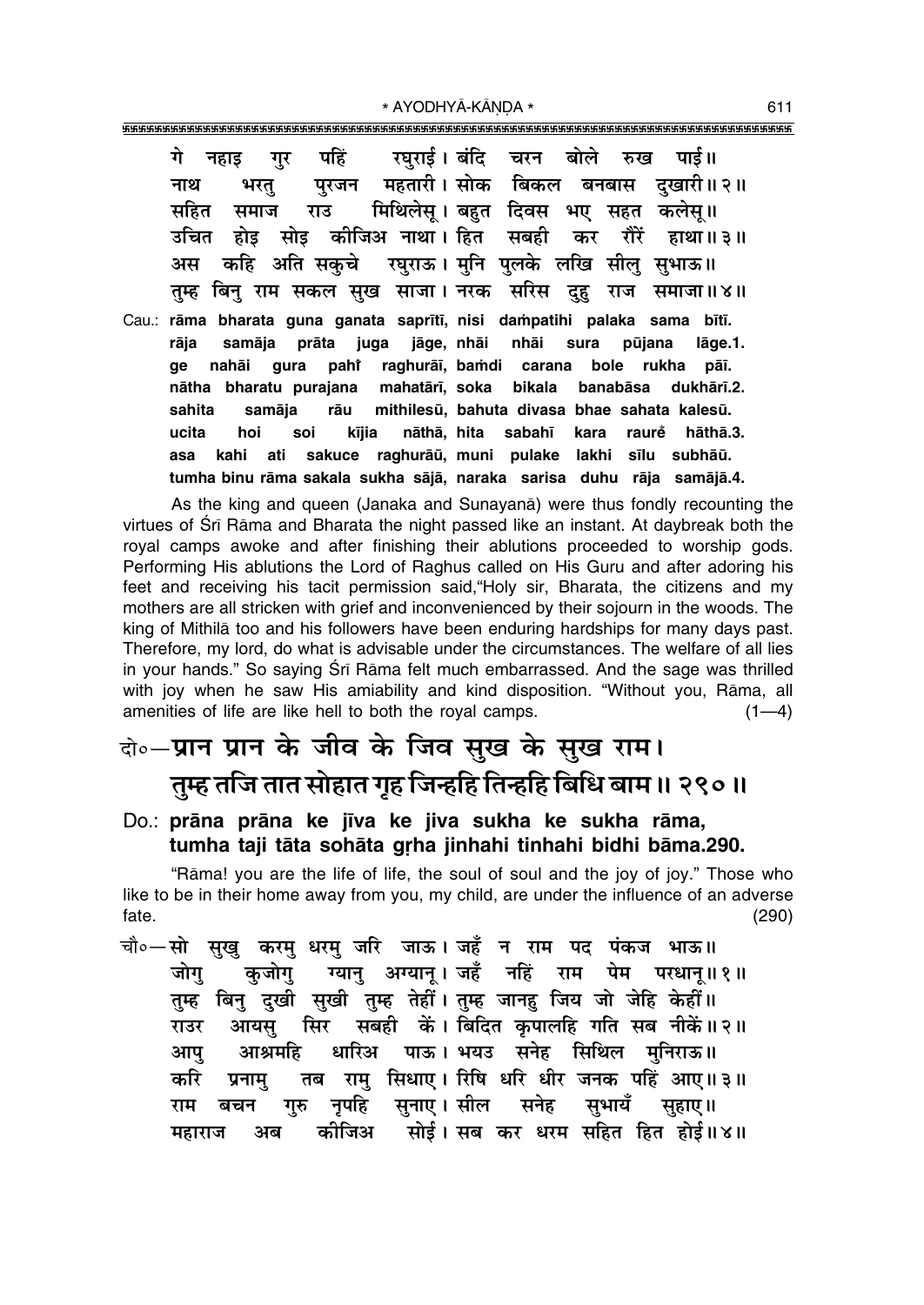\* ŚRĪ RĀMACARITAMĀNASA \* 

Cau.: so sukhu karamu dharamu jari jāū, jahă na rāma pada pamkaja bhāū. agyānū, jahå nahi rāma pema paradhānū.1. kujogu jogu qyānu tumha binu dukhī sukhī tumha tehī. tumha jānahu jiva jo jehi kehī. sabahī ke, bidita krpālahi gati saba nīke.2. rāura āvasu sira āpu āśramahi dhāria pāū, bhayau saneha sithila munirāū. kari pranāmu taba rāmu sidhāe, risi dhari dhīra janaka pahr āe.3. rāma bacana guru nrpahi sunāe, sīla saneha subhāyå suhāe. kīija soi, saba kara dharama sahita hita hoi.4. mahārāja aba

"Perish the happiness, ritual and piety in which there is no devotion to the lotus feet of Rāma (yourself). That Yoga (discipline conducive to union with God) is an abominable Yoga and that wisdom unwisdom, in which love for Rāma yourself) is not supreme. Whosoever is unhappy is unhappy without you and even so whoever is happy is happy through you. You know what exists in the mind of a particular individual. Your command holds sway over all and your gracious self knows all the ways full well. You may return to your hermitage now." The lord of sages was overpowered with emotion. Srī Rāma then made obeisance and departed, while the sage collected himself and called on King Janaka. The preceptor repeated to the king Sri Rama's naturally graceful words, which were full of amiability and affection, and added, "O great monarch, now do that which may do good to all without prejudice to religion."  $(1-4)$ 

# दो०-ग्यान निधान सुजान सुचि धरम धीर नरपाल। तम्ह बिन् असमंजस समन को समरथ एहि काल॥ २९१॥

#### Do.: gyāna nidhāna sujāna suci dharama dhīra narapāla, tumha binu asamamiasa samana ko samaratha ehi kāla.291.

"O king! you are a storehouse of wisdom, clever, pious and staunch in upholding the cause of virtue. Who save you is able at the present moment to find a way out of this impasse?"  $(291)$ 

- चौ∘—सनि मनि बचन जनक अनुरागे। लखि गति ग्यान् बिराग् बिरागे॥ सिथिल सनेहँ गुनत मन माहीँ। आए इहाँ कीन्ह भल नाहीँ॥१॥ रामहि रायँ कहेउ बन जाना।कीन्ह आपु प्रिय प्रेम प्रवाना॥ हम अब बन तें बनहि पठाई। प्रमुदित फिरब बिबेक बड़ाई॥२॥ तापस मुनि महिसुर सुनि देखी। भए प्रेम बस बिकल बिसेषी॥ धरि धीरजु राजा। चले भरत पहिं सहित समाजा॥३॥ समझि समउ लीन्हे। अवसर सरिस सुआसन दीन्हे॥ आगें भड आड भरत तेरहति राऊ। तुम्हहि बिदित रघुबीर सुभाऊ॥४॥ भरत कह तात
- Cau.: suni muni bacana janaka anurāge, lakhi gati gyānu birāgu birāge. kīnha sithila sanehå gunata mana māhi, āe ihă bhala nāhī.1. kaheu bana jānā, kīnha āpu priya prema pravānā. rāmahi rāvå hama aba bana tě banahi pathāi, pramudita phiraba bibeka baRāi.2. tāpasa muni mahisura suni dekhī, bhae prema basa bikala bisesī. samau samujhi dhari dhīraju rājā, cale bharata pahr sahita samājā.3.

612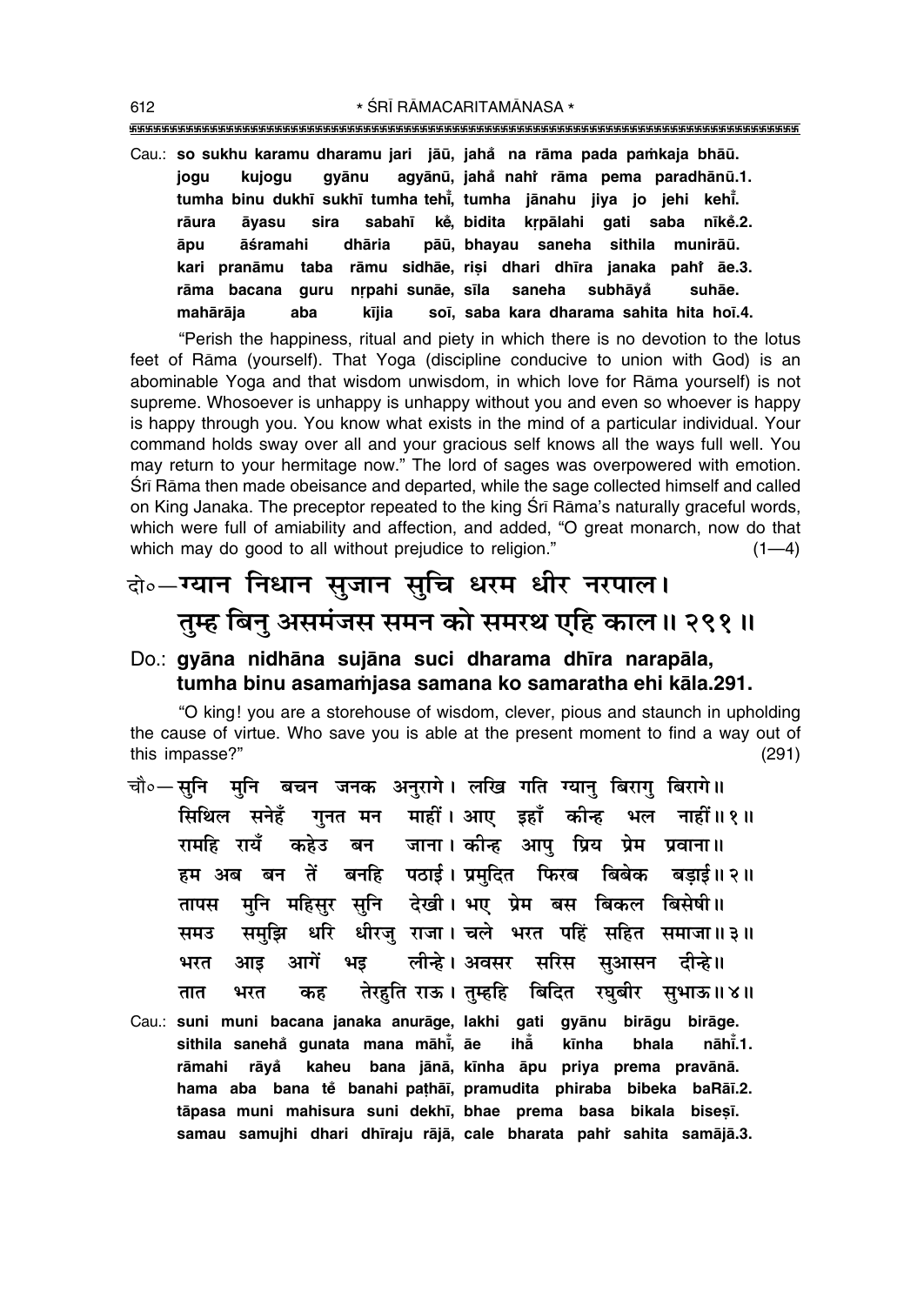#### bharata āi āgě bhai līnhe, avasara sarisa suāsana dinhe. rāū, tumhahi bidita raghubīra subhāū.4. tāta bharata kaha terahuti

Janaka was overwhelmed with emotion on hearing the sage's words. His wisdom and dispassion themselves shrunk away from him when they saw his condition. Faint with love he reasoned to himself, "I have not done well in coming over to this place, King Daśaratha no doubt told Śrī Rāma to proceed to the woods; but at the same time he demonstrated the love he bore towards his beloved son. As for ourselves we shall now send him from this forest to another and return in triumph glorying over our wisdom!" Seeing and hearing all this the ascetics, hermits and the Brāhmanas were overwhelmed with emotion. Realizing the situation, the king took heart and proceeded with his followers to see Bharata; while the latter came ahead to receive him and gave him the best seat available in the circumstances. "Dear Bharata," said the king of Tirhut, "you know the disposition of Sri Rama (the Hero of Raghu's line)."  $(1-4)$ 

# वे०-राम सत्यब्रत धरम रत सब कर सीलू सनेहू। संकट सहत सकोच बस कहिअ जो आयस देह।। २९२॥

#### Do.: rāma satyabrata dharama rata saba kara sīlu sanehu, samkata sahata sakoca basa kahia jo āyasu dehu.292.

"Srī Rāma is true to his vow and devoted to his duty; he respects the feelings and affection of all. It is no account of this consideration for others' feelings that he has to suffer mental torture. Now give me your final word, so that the same may be communicated to him."  $(292)$ 

- चौ०—सुनि तन पुलकि नयन भरि बारी। बोले भरतु धीर धरि भारी॥ प्रिय पूज्य पिता सम आपू। कुलगुरु सम हित माय न बापू॥१॥ प्रभ कौसिकादि मुनि सचिव समाज्। ग्यान अंबुनिधि आपन् आज्॥ आयस् अनुगामी। जानि मोहि सिख देइअ स्वामी॥२॥ सेवक सिस राउर। मौन मलिन मैं बोलब एहिं समाज थल बझब बाउर॥ छोटे बदन कहउँ बडि बाता। छमब तात लखि बाम बिधाता॥३॥ पुराना । सेवाधरम् आगम निगम प्रसिद्ध कठिन जग जाना ॥ बिरोध। बैरु स्वारथहि अंध स्वामि धरम प्रेमहि न $\overline{a}$ प्रबोध॥४॥
- Cau.: suni tana pulaki nayana bhari bārī, bole bharatu dhīra dhari bhārī. prabhu priya pūjya pitā sama āpū, kulaguru sama hita māya na bāpū.1. kausikādi saciva samājū, gyāna muni ambunidhi āpunu ājū. sisu sevaku āvasu anugāmī, jāni mohi sikha deia svāmī.2. ehi samāja thala būjhaba rāura, mauna malina mai bolaba bāura. kahaů baRi bātā, chamaba tāta lakhi bāma bidhātā.3. chote badana āgama nigama prasiddha purānā, sevādharamu kathina jagu jānā. svāmi dharama svārathahi birodhū, bairu amdha premahi na prabodhū.4. When Bharata heard these words, a thrill ran through his body and his eyes filled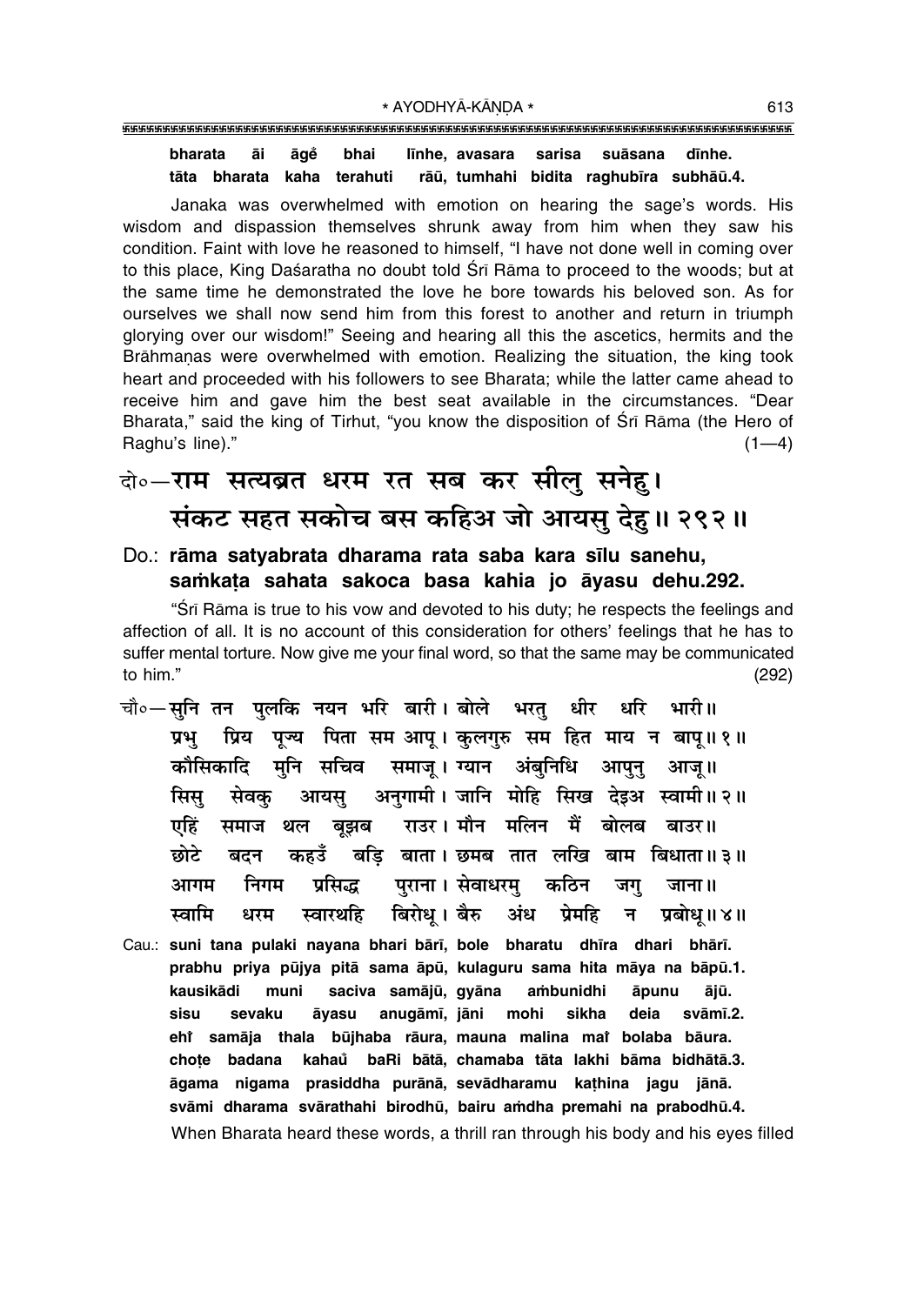with tears. Imposing a great restraint upon himself he said, "My lord, you are dear and worthy of respect to me as my own father; and as regards my family preceptor (the sage Vasistha) my own parents are not so benevolent to me as he." Here is an assembly of sages like Kauśika (Viśvāmitra) as well as of ministers; and today you too, an ocean of wisdom, are present in our midst. Know me to be a mere child and an obedient servant and instruct me accordingly, my master. To think that you should seek my advice in this assembly (of wise men) and at this holy place! Yet if I keep mum I shall be considered black of heart; and if I speak on this occasion it will be sheer madness on my part. Nevertheless I have the impudence to say some thing. Therefore, pray forgive me, father, knowing that Providence is against me. It is fully recognized in the Tantras, Vedas and Puranas, and all the world knows, that the duty of a servant is hard indeed. Duty to a master is incompatible with selfishness. Hatred is blind and love is not discreet.  $(1-4)$ 

### दो∘—राखि राम रुख धरम् ब्रत् पराधीन मोहि जानि। सब कें संमत सर्ब हित करिअ पेमु पहिचानि॥ २९३॥

#### Do.: rākhi rāma rukha dharamu bratu parādhīna mohi jāni, saba ke sammata sarba hita karia pemu pahicāni.293.

"Therefore, knowing me to be a dependant, and with due deference to Srī Rāma's wishes and consistent with his duty and sacred vow, pray do that which all approve and is good for all, recognizing the affection everyone bears for him."  $(293)$ 

- चौ०— भरत बचन सनि देखि सभाऊ । सहित समाज सराहत राऊ॥ अगम मृदु मंजु कठोरे। अरथु अमित अति आखर थोरे॥१॥ सुगम ज्यों मुखु मुकुर मुकुरु निज पानी। गहि न जाइ अस अद्भुत बानी॥ भरत् मुनि सहित समाज् । गे जहँ बिबुध कुमुद द्विजराज् ॥ २ ॥ भूप सुनि सुधि सोच बिकल सब लोगा। मनहँ मीनगन नव जल जोगा॥ कलगर गति देखी। निरखि बिदेह सनेह बिसेषी॥३॥ देवँ प्रथम निहारे। सुर स्वारथी हहरि हियँ हारे॥ भगतिमय राम भरत पेममय पेखा। भए अलेख सोच बस लेखा॥४॥ कोउ सब राम
- Cau.: bharata bacana suni dekhi subhāū, sahita samāja sarāhata rāū. sugama agama mrdu mamju kathore, arathu amita ati ākhara thore.1. jyỏ mukhu mukura mukuru nija pānī, gahi na jāi asa adabhuta bānī. bhūpa bharatu muni sahita samājū, ge jaha bibudha kumuda dvijarājū.2. suni sudhi soca bikala saba logā, manahů mīnagana nava jala jogā. devå prathama kulagura gati dekhī, nirakhi bideha saneha bisesī.3. rāma bhagatimaya bharatu nihāre, sura svārathī hahari hiyå hāre. saba kou rāma pemamaya pekhā, bhae alekha soca basa lekhā.4.

On hearing Bharata's words and observing his disposition King Janaka and his followers applauded him. Easily intelligible yet incomprehensible, soft and sweet yet hard, pregnant with a vast meaning though too concise, his mysterious speech was as baffling as the reflection of one's face seen in a mirror, which cannot be grasped even though the mirror be held in one's own hand. King Janaka, Bharata, the sage (Vasistha) and

614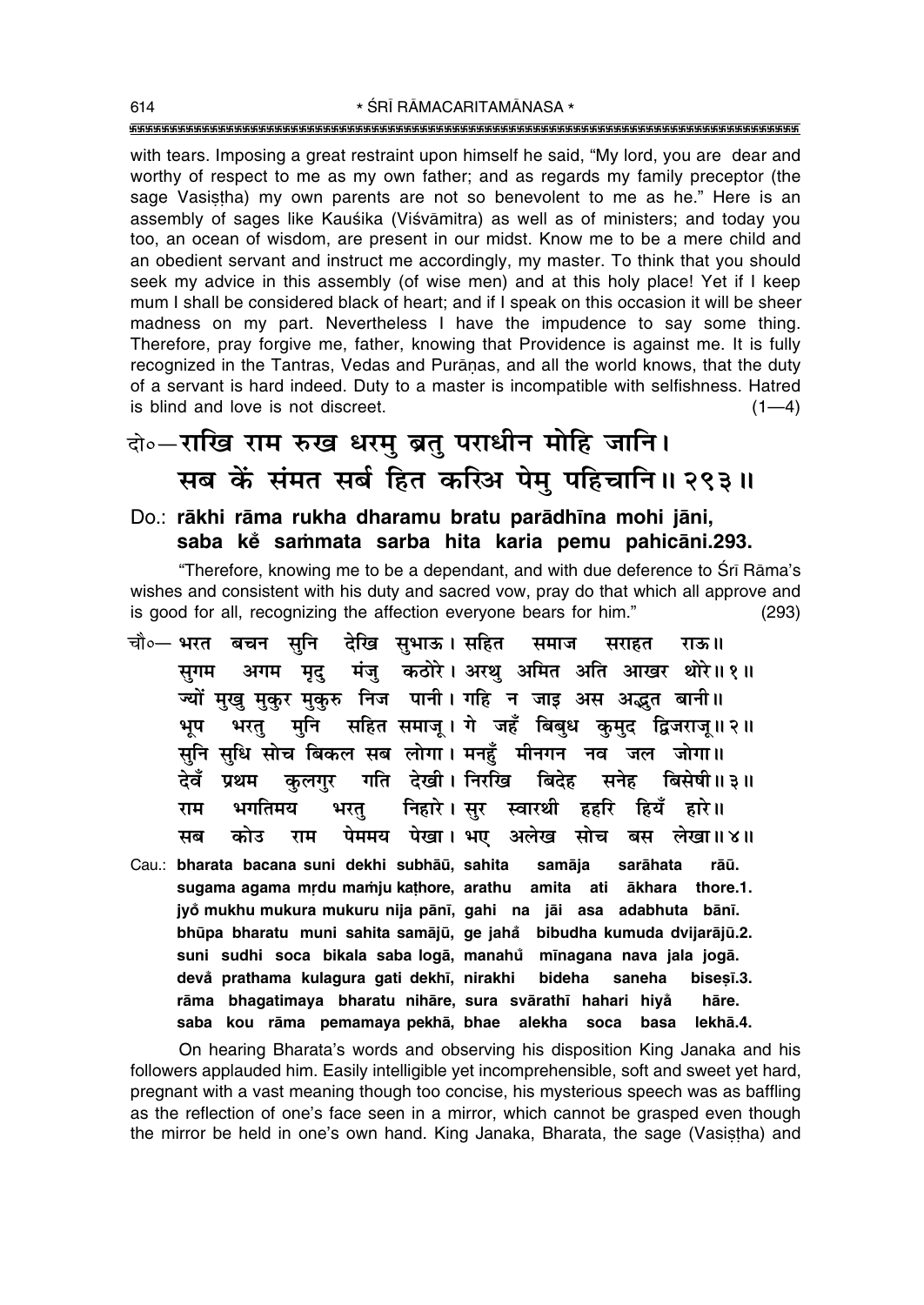the whole assembly called on Sri Rama, who delights the gods even as the moon brings joy to the lilies. On hearing this news all the people were overwhelmed with anxiety even as fish on coming in contact with the water of the first shower (of the monsoon). The gods first observed the condition of the family preceptor (the sage Vasistha) and next watched the great affection of King Videha. And then they beheld Bharata, the very incarnation of devotion to Srī Rāma. Seeing all this the selfish gods felt unnerved and lost heart. When they saw everyone full of love for Srī Rāma, the gods were immensely perturbed.  $(1-4)$ 

### वे०-रामु सनेह सकोच बस कह ससोच सुरराजु। रचह प्रपंचहि पंच मिलि नाहिं त भयउ अकाजु॥ २९४॥

#### Do.: rāmu saneha sakoca basa kaha sasoca surarāju, racahu prapamcahi pamca mili nāhi ta bhayau akāju.294.

"Srī Rāma, is full of love and consideration for others' feelings." Indra (the lord of celestials) sorrowfully said, "Therefore, combine to contrive some underhand plot all of vou; or else we are doomed."  $(294)$ 

- समिरि सारदा सराही।देबि देव चौ∘— सुरन्ह पाही ॥ सरनागत फेरि भरत मति करि निज माया। पालु बिबुध कुल करि छल छाया॥१॥ बिबंध बिनय सनि देबि सयानी। बोली सर स्वारथ जड जानी॥ मो सन कहह भरत मति फेरू। लोचन सहस न सूझ सुमेरू॥२॥ बिधि हरि हर माया बडि भारी। सोउ न भरत मति सकड़ निहारी॥ सो मति मोहि कहत करु भोरी। चंदिनि कर कि चंडकर चोरी॥३॥ भरत हृदयँ सिय राम निवास् । तहँ कि तिमिर जहँ तरनि प्रकास् ॥ अस कहि सारद गड़ बिधि लोका। बिबंध बिकल निसि मानहँ कोका॥४॥ sāradā sarāhī, debi Cau.: suranha sumiri deva saranāgata pāhī.
- pheri bharata mati kari nija māyā, pālu bibudha kula kari chala chāyā.1. bibudha binaya suni debi sayānī, bolī sura svāratha jaRa jānī. mo sana kahahu bharata mati pherū, locana sahasa na sūjha sumerū.2. bidhi hari hara māyā baRi bhārī, sou na bharata mati sakai nihārī. so mati mohi kahata karu bhorī, camdini kara ki camdakara corī.3. bharata hrdayå siya rāma nivāsū, tahå ki timira jahå tarani prakāsū. asa kahi sārada gai bidhi lokā, bibudha bikala nisi mānahů kokā.4.

The gods invoked goddess Sarada and praised her. They said, "O goddess, we celestials have sought refuge in you; pray protect us. Change Bharata's mind by exerting your Māyā (deluding potency) and preserve the heavenly race from ruin by taking them under the cool shade of some deceptive trick." When the wise goddess heard the gods' prayer, she understood that selfishness had robbed them of their senses, and accordingly replied (turning towards Indra in particular), "You ask me to alter Bharata's mind! It is a pity you cannot see Mount Meru even though you possess a thousand eyes. The Māyā (deluding potency) even of Brahma (the Creator), Hari (the Preserver) and Hara (the Destroyer of the universe), exceedingly powerful as it is, cannot even face Bharata's reason. And yet you ask me to pervert it. What! Can the moonlight steal away the sun? Bharata's heart is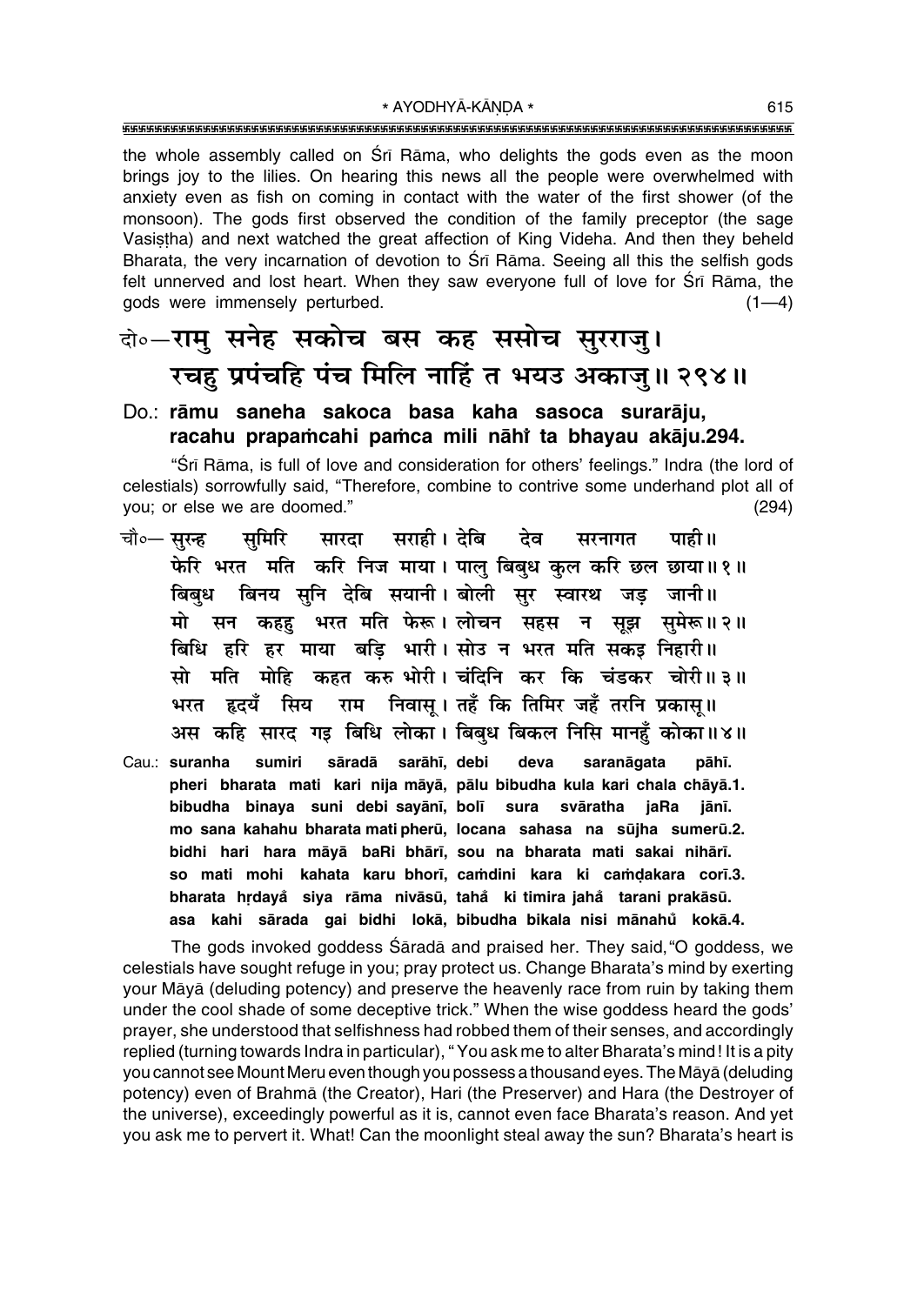\* ŚRĪ RĀMACARITAMĀNASA \* 

the abode of Sita and Sri Rama; can darkness enter where the sun shines?" So saying goddess Śāradā returned to Brahmā's heaven, leaving the gods as distressed as the Cakravāka bird at night.  $(1-4)$ 

### बे॰-सुर स्वारथी मलीन मन कीन्ह कुमंत्र कुठाटु। रचि प्रपंच माया प्रबल भय भ्रम अरति उचाटु॥ २९५॥

#### Do.: sura svārathī malīna mana kīnha kumamtra kuthātu, raci prapamca māyā prabala bhaya bhrama arati ucātu.295.

The gods, who were selfish by nature and malicious at heart, laid an ill-conceived plot and weaving a powerful net of deceptive artifice set up a wave of fear, confusion, ennui and vexation (among the people of Ayodhya).  $(295)$ 

| चौ∘— <b>क</b> रि | कुचालि     |  | सोचत सुरराजू। भरत हाथ सबु काजु                                 | अकाज् ॥          |
|------------------|------------|--|----------------------------------------------------------------|------------------|
|                  | जनकू<br>गए |  | रघुनाथ समीपा।सनमाने सब रबिकुल दीपा॥१॥                          |                  |
|                  | समय        |  | समाज धरम अबिरोधा।बोले तब रघुबंस पुरोधा॥                        |                  |
|                  | जनक        |  | भरत संबादु सुनाई। भरत कहाउति कही सुहाई॥२॥                      |                  |
|                  | तात        |  | राम जस आयसु देहू।सो सबु करै मोर मत एहू॥                        |                  |
|                  |            |  | सूनि रघुनाथ जोरि जुग पानी।बोले सत्य सरल मृदु बानी॥३॥           |                  |
|                  |            |  | बिद्यमान आपुनि  मिथिलेसू । मोर कहब सब भाँति भदेसू॥             |                  |
|                  | राउर       |  | राय रजायसु होई। राउरि सपथ सही सिर सोई॥४॥                       |                  |
|                  | Cau.: kari |  | kucāli socata surarājū, bharata hātha sabu kāju akājū.         |                  |
|                  |            |  | gae janaku raghunātha samīpā, sanamāne saba rabikula dīpā.1.   |                  |
|                  |            |  | samaya samāja dharama abirodhā, bole taba raghubamsa purodhā.  |                  |
|                  |            |  | janaka bharata sambādu sunāī, bharata kahāuti                  | kahī<br>suhāī.2. |
|                  | tāta       |  | rāma jasa āyasu dehū, so sabu karai mora mata ehū.             |                  |
|                  |            |  | suni raghunātha jori juga pānī, bole satya sarala mrdu bānī.3. |                  |
|                  | bidyamāna  |  | āpuni mithilesū, mora kahaba saba bhāti bhadesū.               |                  |
|                  | rāura      |  | rāya rajāyasu hoī, rāuri sapatha sahī                          | sira<br>soī.4.   |

Having started the mischief the lord of celestials thought within himself that the success and failure of his plans lay in Bharata's hands. (Now reverting to Citrakūta) when King Janaka went to the Lord of Raghus, the Glory of the solar race received them all with honour. The priest of Raghu's line then spoke words which were appropriate to the occasion as well as to the assembly in which he spoke and consistent with righteousness. He reproduced the conversation that had taken place between King Janaka and Bharata and also repeated the charming speech of Bharata. "Dear Rāma," he said, "whatever order you give all should obey: this is my proposal." Hearing this the Lord of Raghus, with joined palms and in gentle accents, spoke words which were true and guileless: "In the presence of yourself and the lord of Mithila it will be altogether unseemly on my part to say anything. Whatever order may be given by you and by the king of Mithila, everyone, I swear by yourself, will positively bow to it."  $(1-4)$ 

## के- राम सपथ सुनि मुनि जनकु सकुचे सभा समेत। सकल बिलोकत भरत मुख्रु बनइ न ऊतरु देत॥ २९६॥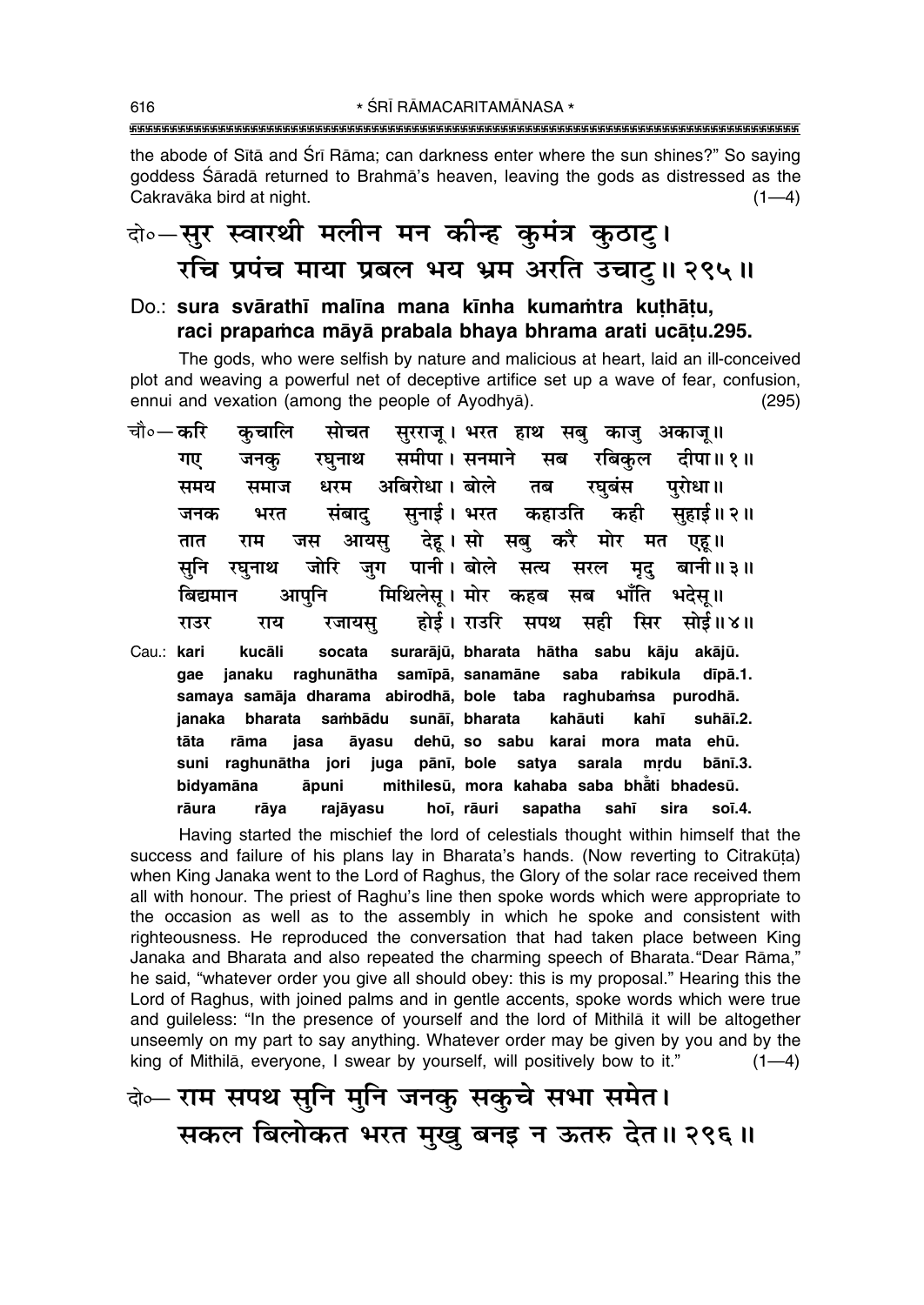#### Do.: rāma sapatha suni muni janaku sakuce sabhā sameta, sakala bilokata bharata mukhu banai na ūtaru deta.296.

On hearing Srī Rāma's oath the sage Vasistha and King Janaka as well as the whole assembly were embarrassed. All fixed their eyes on Bharata, as no one could make any answer.  $(296)$ 

- भरत निहारी । रामबंध् धरि धीरज भारी ॥ चौ०— **सभा** सकच बस सँभारा। बढत बिंधि जिमि घटज निवारा॥१॥ देखि सनेह कसमउ मति छोनी। हरी बिमल गुन गन जगजोनी॥ कनकलोचन मोक भरत बिबेक बराहँ बिसाला। अनायास उधरी तेहि काला॥२॥ प्रनाम सब कहँ कर जोरे। रामु करि राउ गर साध निहोरे॥ अनुचित मोरा। कहउँ बदन मृदु बचन कठोरा॥३॥ छमब आज अति सहाई। मानस तें हियँ समिरी मख पंकज आई॥ सारदा धरम नय साली। भरत बिमल बिबेक भारती मराली॥४॥ मंज
- Cau.: sabhā sakuca basa bharata nihārī, rāmabamdhu dhari dhīraju bhārī. sanehu såbhārā, baRhata bimdhi jimi ghataja nivārā.1. kusamau dekhi soka kanakalocana mati chonī, harī bimala guna gana jagajonī. barāhå bisālā, anāyāsa udharī bharata bibeka tehi kālā.2. kari pranāmu saba kahå kara jore, rāmu rāu qura sādhu nihore. anucita morā, kahaŭ badana mrdu bacana kathorā.3. chamaba āju ati sumirī suhāī, mānasa tě mukha hiyå sāradā pamkaja āī. bimala bibeka dharama naya sālī, bharata bhāratī mamju marālī.4.

When Bharata saw the assembly confused, Srī Rāma's brother exercised great self-restraint and realizing the unfavourable situation he controlled his emotion even as the jar-born sage Agastya\* had arrested the growth of the Vindhya range. The demon Hiranyākṣa in the form of grief had carried away the globe in the shape of the assembly's wit, which was the source of the entire creation in the form of a host of virtues, when the gigantic boar of Bharata's discretion playfully delivered the same in no timet. Bharata

<sup>\*</sup> In the Mahābhārata (Vanaparva, Ch. 104) we read how the sun-god, who perambulates Mount Sumeru everyday, was once asked by the deity presiding over the Vindhya range to revolve round that mountain as well. The sun-god, however, declined on the plea that his course had been determined by the Lord of the universe and that be could not deviate from the same. This enraged Vindhya, who grew taller and taller in order to impede the course of the sun and the moon. Alarmed at this the gods sought the help of the mighty sage Agastya, who approached Vindhya, and asked the mountain-spirit to allow him passage for proceeding to the south. Vindhya accordingly prostrated himself before the sage and thus made it easy for him to cross it. The sage bound him on oath to remain in that position till his return. He, however, never returned from the south since then and the mountain has remained in that position till now. In this way he was able to arrest the heavenward growth of the mountain.

<sup>†</sup> The metaphor has been taken from the story of Hiranyākṣa, which has been told at length in Śrīmad Bhāgavata (Book III. Ch. 13,18 and 19). At the beginning of creation when Manu and Śatarūpā took their descent from Brahmā, the couple asked their progenitor to allot them their duty. Brahmā asked them to procreate and thus propagate the human species. Manu, however, saw that the globe lay submerged under water, and thus found no solid ground to stand upon. He complained about it to Brahma, who became thoughtful and began to meditate. And presently a tiny boar of the size of a human thumb issued from one of his nostrils and in the twinking of an eye assumed the dimensions of a huge mountain. Brahma and His mindborn sons, Marici and others, at first wondered who the creature was; but at last they concluded that the Lord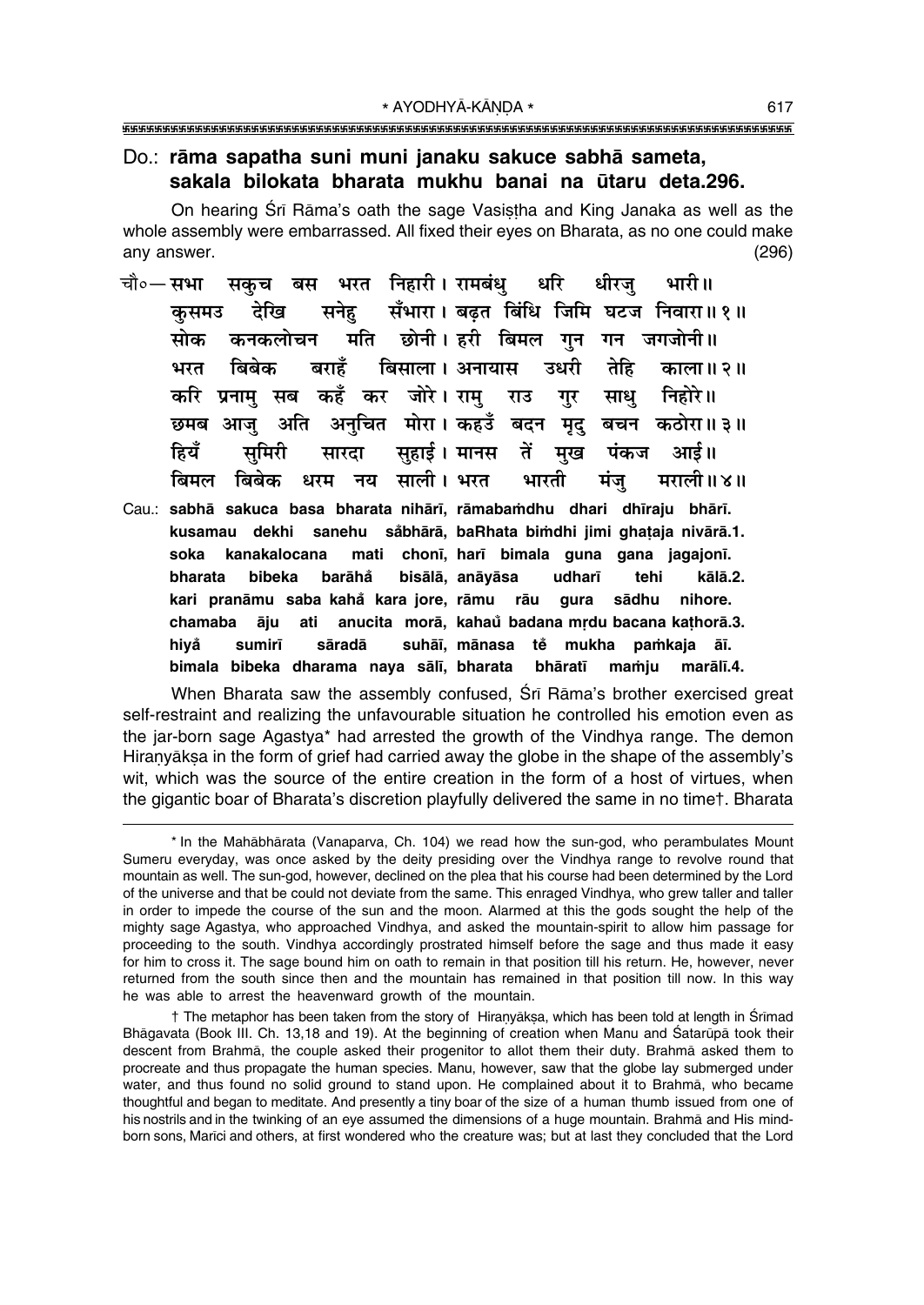bowed his head and joined his palms before all and thus prayed to Sri Rāma, King Janaka, his preceptor (the sage Vasistha) and other holy men present there, "With my juvenile lips I am going to make a harsh statement. Kindly forgive today this most unbecoming act of mine." He now invoked in his heart the charming goddess Sarada, who came from the Manasarovara lake of his mind to his lotus-like mouth. Bharata's speech, which was full of pure wisdom, piety and prudence, resembled a lovely cygnet (in that it possessed the virtue of sifting goodness from evil).  $(1-4)$ 

### के— निरखि बिबेक बिलोचनन्हि सिथिल सनेहँ समाजु। करि प्रनामु बोले भरतु सुमिरि सीय रघुराजु॥२९७॥

#### Do.: nirakhi bibeka bilocananhi sithila sanehå samāju, kari pranāmu bole bharatu sumiri sīya raghurāju.297.

Bharata saw with the eyes of his wisdom that the assembly was faint with love. He, therefore, made obeisance to all and, invoking Sita and the Lord of Raghus, spoke as follows:- $(297)$ 

- चौ०— प्रभु पितु मातु सुहृद गुर स्वामी। पूज्य परम हित अंतरजामी॥ निधान् । प्रनतपाल सील सर्बग्य सरल सुसाहिब् सजान् ॥ १ ॥ हितकारी। गुनगाहकु अवगुन हारी ॥ समरथ सरनागत अघ गोसाँडहि सरिस गोसाईं। मोहि समान मैं साइँ दोहाईं॥२॥ स्वामि प्रभ पित बचन मोह बस पेली। आयउँ डहाँ सकेली॥ समाज भल पोच ऊँच अरु नीच। अमिअ अमरपद मीच्।। ३॥ जग माहरु मन माहीं। देखा सना कतहँ रजाड मेट कोउ नाहीं॥ राम सब बिधि कीन्हि ढिठाई। प्रभु मो मैं मानी सनेह सेवकार्ड ॥ ४ ॥
- Cau.: prabhu pitu mātu suhrda gura svāmī, pūjya parama hita amtarajāmī. sarala susāhibu sīla nidhānū, pranatapāla sarbagya sujānū.1. samaratha saranāgata hitakārī, gunagāhaku avaguna agha hārī. qosåihi svāmi sarisa gosāi, mohi samāna mat sāt dohāĭ.2. prabhu pitu bacana moha basa pelī, āyaŭ ihă samāju sakelī. poca ūca aru nīcū, amia jaga bhala amarapada māhuru  $m\bar{c}\bar{u}.3.$ rāma rajāi meta mana māhi, dekhā sunā katahů kou nāhi. so mai saba bidhi kīnhi dhithāī, prabhu sevakāī.4. mānī saneha

"O Lord, you are my father, mother, friend, preceptor, master, the object of my adoration, my greatest benefactor and my inner controller. Nay, you are a guileless and kind patron, the storehouse of amiability, the protector of the suppliant, all-knowing, clever, all-powerful, the befriender of those who take refuge in you, quick to appreciate

Himself had taken that form in order to remove their anxiety. In the meantime the divine Boar dived into the ocean that had swallowed the earth at the time of the final dissolution and presently emerged it with the earth held secure on His tusks.

The demon Hiranyāksa, who had already learnt that the boar was no other than the almighty Lord Visnu, appeared before the Lord, mace in hand, and challenged Him to a duel. The Lord placed the earth on the water, propped it against His own sustaining power and turning towards the demon slew him after a hard struggle.

618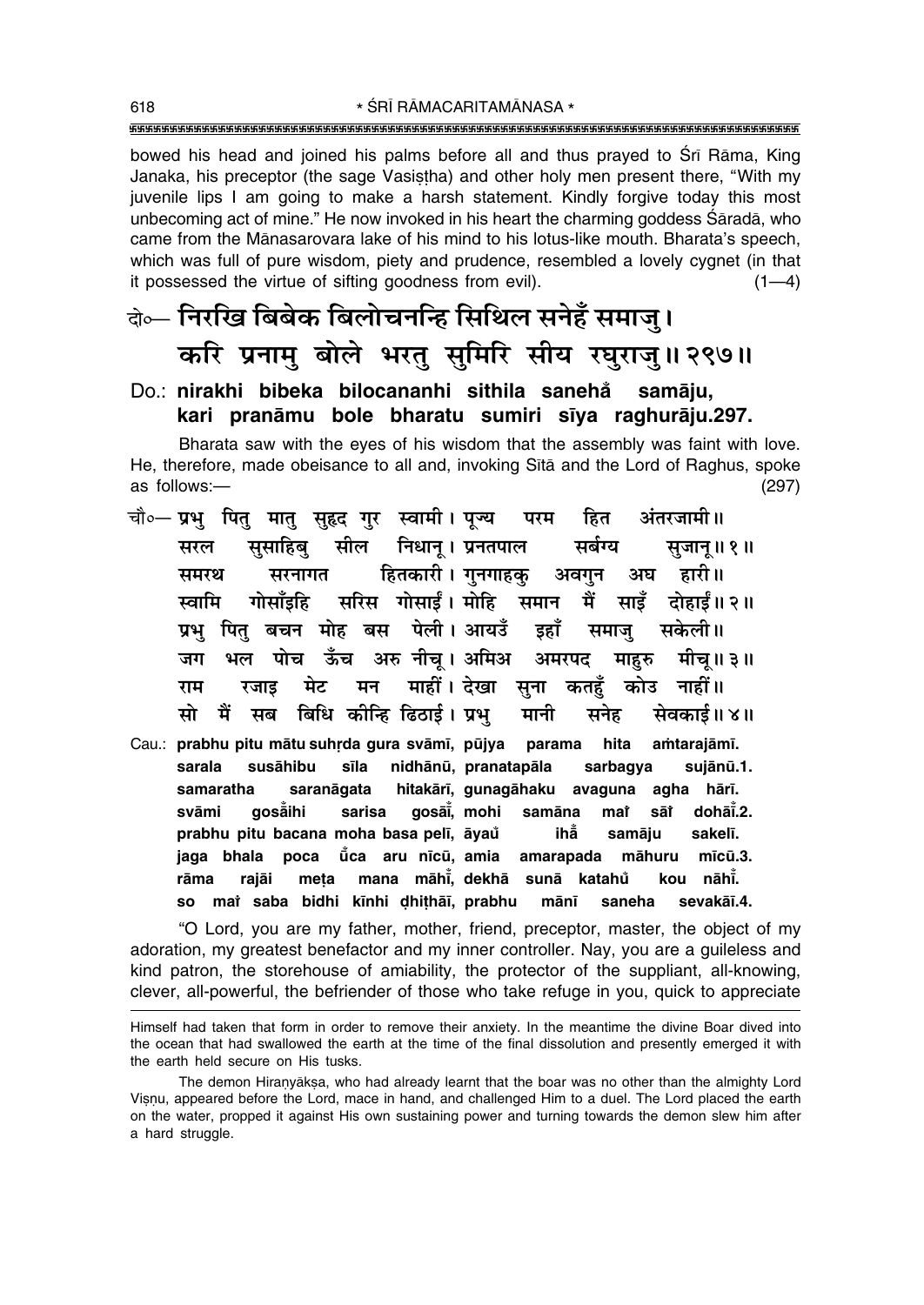merit and drive away vice and sin. You are the only master like you, my lord; while I am unique in dislovalty to my master. Setting at naught in my folly the commands of my lord (yourself) and my father I came here with multitude of men and women. In this world there are good men and vile, high and low, nectar and immortality, on the one hand, and venom and death on the other. But nowhere have I seen or heard anyone who dare violate Sri Rāma's (your) orders even in thought. Yet that is what I have presumed to do not only in thought but even in word and deed and my lord has taken this presumption on my part as a token of affection and an act of service.  $(1-4)$ 

### वो०-कृपाँ भलाईं आपनी नाथ कीन्ह भल मोर। दूषन भे भूषन सरिस सुजसु चारु चहु ओर॥ २९८॥

#### Do.: krpå bhalāi<sup>\*</sup> āpanī nātha kīnha bhala mora. dūsana bhe bhūsana sarisa sujasu cāru cahu ora.298.

"By his grace and goodness my lord has done me a good turn; my failings have became my adornments and my fair and bright renown has spread on all sides." (298)

चौ०— राउरि रीति बडाई । जगत सबानि बिदित निगमागम गार्ड ॥ कूर कुटिल खल कुमतिनकलंकी।नीच निसील निरीस निसंकी॥१॥ आए। सकृत प्रनामु तेउ सनि सामहें किहें सरन अपनाए।। कबहुँ न उर आने। सुनि गुन साधु समाज बखाने॥२॥ देखि <u>तोष</u> नेवाजी। आपु समाज साज सब साजी॥ साहिब को सेवकहि करतुति न समुझिअ सपनें। सेवक सकुच सोचु उर अपनें॥३॥ निज दूसर कोपी। भुजा उठाइ कहउँ पन रोपी॥ मो गोसाइँ नहिं पाठ प्रबीना। गुन गति नट पाठक आधीना॥४॥ पस् नाचत सक nigamāgama Cau.: rāuri rīti subāni baRāī, jagata bidita gāī. kūra kutila khala kumati kalamkī, nīca nisīla nirīsa nisamkī.1. suni sāmuhě teu sarana āe, sakrta pranāmu kihě apanāe. dekhi dosa kabahů ura āne, suni guna sādhu samāja bakhāne.2. na ko sāhiba sevakahi nevājī, āpu samāja sāja saba sāiī. nija karatūti na samujhia sapaně, sevaka sakuca socu ura apaně.3. dūsara kopī, bhujā uthāi kahaů **SO** gosāt nahi pana ropī. pasu nācata suka pātha prabīnā, guna gati nata pāthaka ādhīnā.4.

"Your ways, your noble disposition and your greatness are known throughout the world and have been glorified in the Vedas and other sacred books. Even the cruel, the perverse, the vile, the evil-minded and the censured, nay, the low-minded, the impudent, the godless and the unscrupulous are known to have been accepted by you as your own as soon as you heard that they had approached you for shelter and if they merely bowed to you only once. You have never taken their faults to heart even if you saw them with your own eyes; while you have proclaimed their virtues in the assembly of holy men if you but heard of them. Where is the master, so kind to his servant, who would provide him with all his necessaries himself and, far from reckoning even in a dream what he has done for his servant would feel troubled at heart over any embarrassment caused to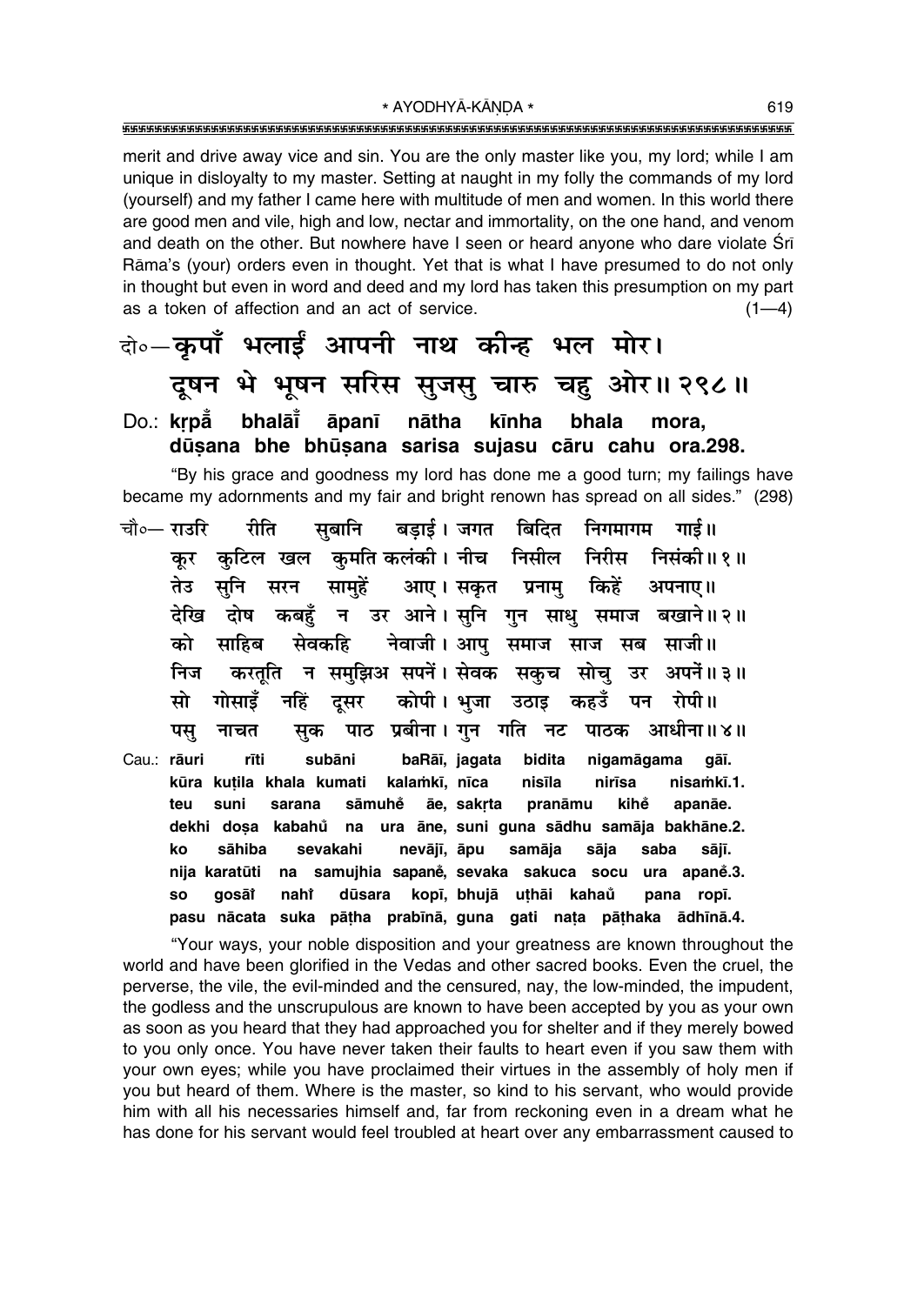him? He is my lord (yourself) and no other; with uplifted arms I declare this on oath. A beast would dance and a parrot may attain proficiency in repeating what it is taught; but the proficiency of the bird and the rhythmic movements of the beast depend on the teacher and the dancing-master."  $(1-4)$ 

बे॰-यों सुधारि सनमानि जन किए साधु सिरमोर। को कुपाल बिन् पालिहै बिरिदावलि बरजोर॥ २९९॥

#### Do.: yo sudhāri sanamāni iana kie sādhu siramora. pālihai ko krpāla binu biridāvali barajora.299.

"Thus by reforming your servants and treating them with honour you have made them the crest-jewels of holy men. Is there anyone save the All-merciful (yourself) who will rigidly maintain his high reputation (as a kind and generous master)?"  $(299)$ 

|        |         |      | चौ०— सोक सनेहँ कि बाल सुभाएँ। आयउँ लाइ रजायसु बाएँ॥ |  |
|--------|---------|------|-----------------------------------------------------|--|
| तबहँ   | कपाल    |      | हेरि निज ओरा।सबहि भाँति भल मानेउ मोरा॥१॥            |  |
| देखेउँ | पाय     |      | सुमंगल मूला। जानेउँ स्वामि सहज अनुकूला॥             |  |
| बडें   | समाज    |      | बिलोकेउँ भाग् । बड़ीं चूक साहिब अनुरागू॥२॥          |  |
| कपा    | अनुग्रह | अंग् | अघाई। कोन्हि कृपानिधि सब अधिकाई॥                    |  |
| राखा   | मोर     |      | दलार गोसाईं।अपनें सील सुभायँ भलाईं॥३॥               |  |
| नाथ    |         |      | निपट मैं कीन्हि  हिठाई। स्वामि समाज सकोच बिहाई॥     |  |
| अबिनय  |         |      | बिनय जथारुचि बानी। छमिहि देउ अति आरति जानी॥४॥       |  |

Cau.: soka sanehå ki bāla subhāě, āyaů lāi rajāyasu bāě. tabahů krpāla heri nija orā, sabahi bhāti bhala māneu morā.1. dekheů pāya sumamgala mūlā, jāneů svāmi sahaia anukūlā. baRě bilokeů bhāgū, baRī anurāgū.2. samāja cūka sāhiba adhikāī. krpā anugrahu amgu aghāī, kīnhi krpānidhi saba bhalāi.3. gosāĭ, apanĕ rākhā mora dulāra sīla subhāyå kīnhi dhithāī, svāmi nātha nipata mat samāja sakoca bihāī. abinaya binaya jathāruci bānī, chamihi deu ati ārati jānī.4.

"Through grief, affection or mere childishness I came here in defiance of your commands; yet, true to his own disposition, my gracious lord (yourself) has taken my insolence in good part in everyway. I have seen your most blessed feet and come to know that my master (yourself) is naturally propitious to me. In this august assembly I have seen my good fortune in that I continue to enjoy my master's affection in spite of great remissness on my part. My all-gracious lord (yourself) has been extremely kind and compassionate to me in everyway; all this is more than I have ever deserved. By virtue of his own amiability, noble disposition and goodness my lord (yourself) has ever been indulgent to me. Giving up all consideration for the feelings of my master and this assembly I have presumed too much by speaking politely or impolitely even as it pleased me; but perceiving my great distress I am sure my lord will pardon me."  $(1-4)$ 

बे⊶ सुहृद सुजान सुसाहिबहि बहुत कहब बड़ि खोरि। आयसु देइअ देव अब सबइ सुधारी मोरि॥३००॥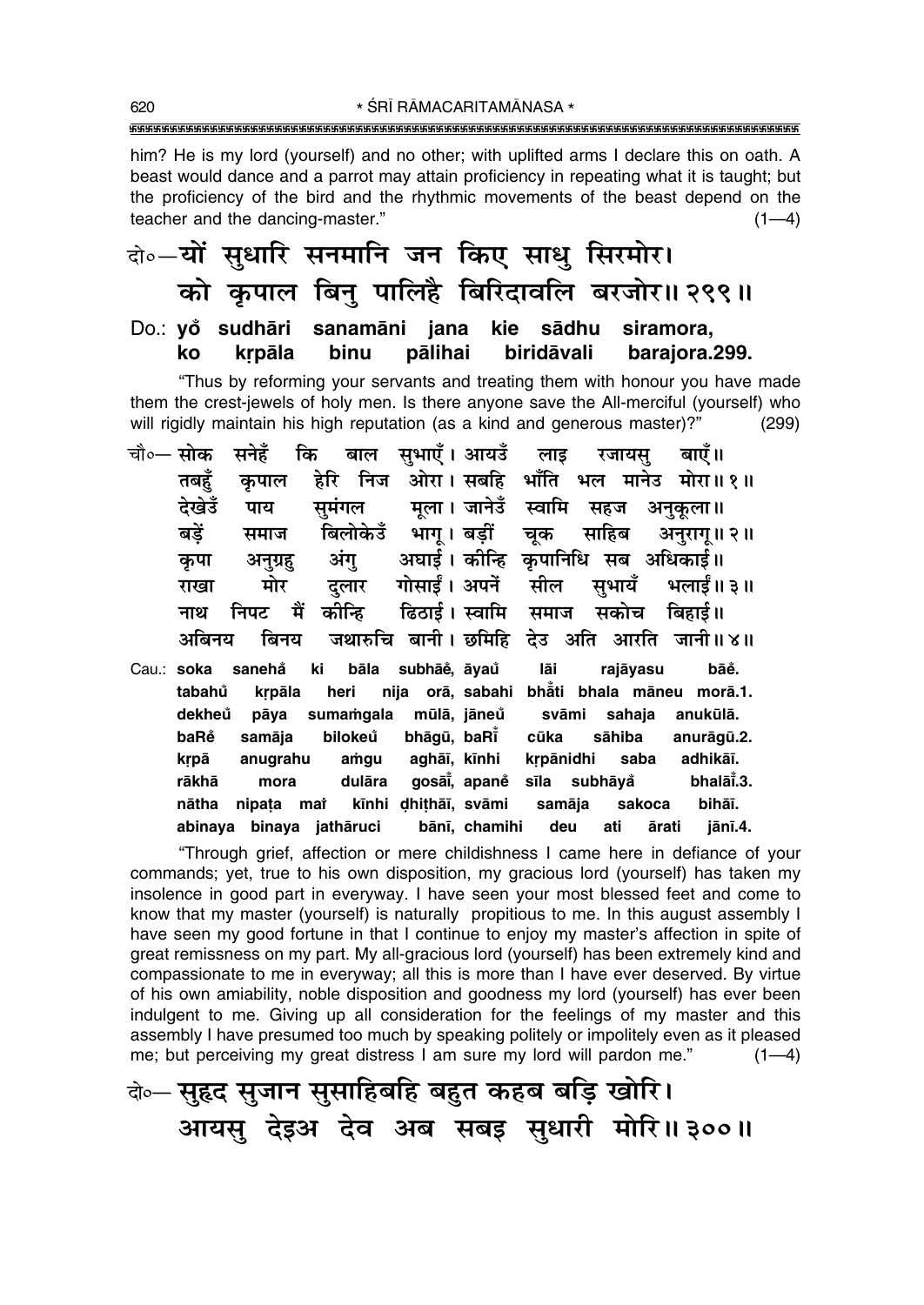#### Do.: suhrda sujāna susāhibahi bahuta kahaba baRi khori, deia sudhārī mori.300. **ayasu** deva aba sabai

"It is a great mistake to say too much to a loving, intelligent and good master. Therefore, be pleased, my lord, to give your command; for you have accomplished all my objects."  $(300)$ 

- पराग दोहाई। सत्य सुकृत सुख सीवँ सुहाई॥ चौ०— **प्रभ** पदम पद सो करि कहउँ हिए अपने की। रुचि जागत सोवत सपने की॥१॥ सनेहँ स्वामि सेवकाई। स्वारथ छल फल चारि बिहाई॥ सहज ससाहिब सेवा। सो प्रसाद अग्या सम न $\overline{a}$ जन पावे देवा॥ २॥ अस कहि प्रेम बिबस भए भारी। पलक सरीर बिलोचन बारी॥ गहे अकुलाई। समउ सनेहु न सो कहि जाई॥३॥ प्रभ पद कमल सबानी। बैठाए समीप कपासिंध सनमानि गहि पानी ॥ बिनय सुनि देखि सुभाऊ। सिथिल सनेहँ भरत सभा रघराऊ॥४॥
- Cau.: prabhu pada paduma parāga dohāī, satya sukrta sukha sīvå suhāī. kari kahaů hie apane kī, ruci jāgata sovata sapane kī.1.  $\epsilon$ sanehå sevakāī, svāratha chala phala cāri sahaia svāmi bihāī. susāhiba sevā, so agyā sama prasādu jana pāvai devā.2. na asa kahi prema bibasa bhae bhārī, pulaka bārī. sarīra bilocana prabhu pada kamala gahe akulāi, samau sanehu na **SO** kahi jāī.3. subānī, baițhāe krpāsimdhu sanamāni samīpa gahi pānī. bharata binaya suni dekhi subhāū, sithila sanehå sabhā raghurāū.4.

"Swearing by the dust of my lord's lotusfeet, which is the glorious consummation of truth, virtue and happiness, I proclaim the desire which I have cherished in my heart at all time, whether waking, dreaming or fast asleep. It is to serve my master with guileless and spontaneous affection forgetting my own interests and neglecting the four ends of human existence. And the greatest service to a noble master is to obey his orders. Let your servant, my lord, obtain this favour (in the form of an order)." So saying he was utterly overwhelmed with emotion; a thrill ran through his body and tears rushed to his eyes. In great distress he clasped the Lord's lotusfeet; the excitement of the moment and the intensity of affection cannot be described in words. The Ocean of Compassion honoured him with kind words and taking him by the hand seated him by His side. The whole assembly including the Lord of Raghus Himself was overpowered by love after hearing Bharata's entreaty and seeing his disposition.  $(1-4)$ 

## <u>ं :-</u> रघुराउ सिथिल सनेहँ साधु समाज मुनि मिथिला धनी। मन महुँ सराहत भरत भायप भगति की महिमा घनी।। भरतहि प्रसंसत बिबुध बरषत सुमन मानस मलिन से। तुलसी बिकल सब लोग सुनि सकुचे निसागम नलिन से ॥

Cham.: raghurāu sithila sanehå sādhu samāja muni mithilā dhanī, mana mahů sarāhata bharata bhāyapa bhagati kī mahimā ghanī.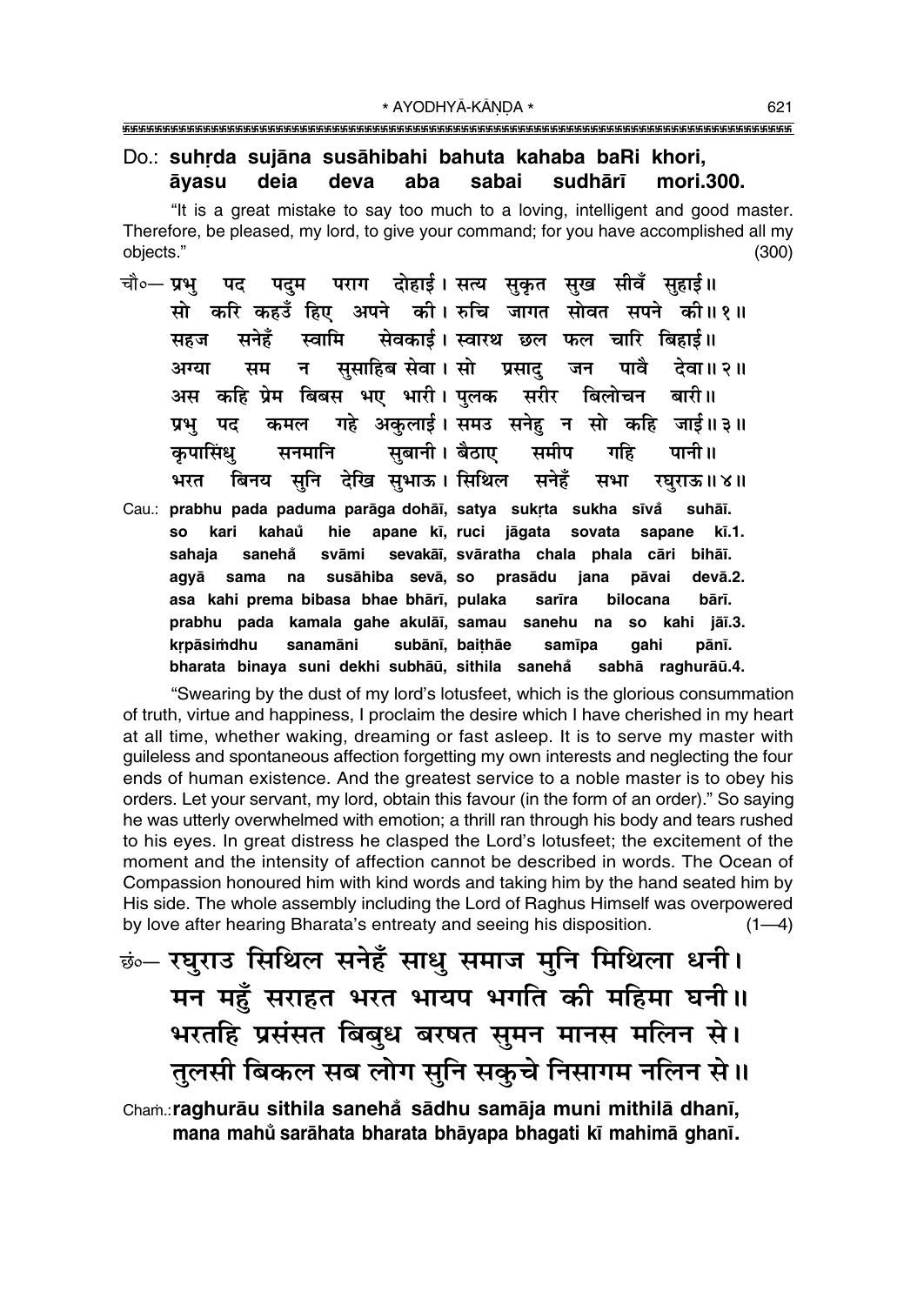#### bharatahi prasamsata bibudha barasata sumana mānasa malina se, tulasī bikala saba loga suni sakuce nisāgama nalina se.

The Lord of Raghus, the congregation of holy men, the sage Vasistha and the lord of Mithila, all were faint with love and admired in their heart the surpassing glory of Bharata's brotherly affection and devotion. The gods acclaimed Bharata and rained down flowers on him as though with a doleful heart. Hearing of this, says Tulasidasa, everyone felt distressed and uncomfortable even as lotuses get withered at the approach of night.

### सो०-देखि दुखारी दीन दुहु समाज नर नारि सब। मघवा महा मलीन मुए मारि मंगल चहत॥३०१॥

#### So.: dekhi dukhārī dīna duhu samāja nara nāri saba, maghavā mahā malīna mue māri mamgala cahata.301.

Seeing every man and woman both of Ayodhya and Mithila afflicted and downcast, Indra, who was most malicious at heart, sought his own happiness by killing those that were already dead.  $(301)$ 

- सुरराजू । पर अकाज प्रिय आपन काजू ॥ चौ०— कपट कचालि सीवँ पाकरिपु रीती। छली मलीन कतहुँ न प्रतीती॥१॥ काक समान प्रथम कुमत करि कपटु सँकेला।सो उचाटु सब कें सिर मेला॥ लोग बिमोहे। राम प्रेम अतिसय न बिछोहे॥२॥ सरमायाँ मब भय उचाट बस मन थिर नाहीं। छन बन रुचि छन सदन सोहाहीं॥ प्रजा दखारी।सरित सिंध संगम जन बारी॥३॥ दबिध मनोगति दचित कतहँ परितोष न लहहीं। एक एक सन मरम् न कहहीं॥ लखि हियँ हँसि कह कपानिधान् । सरिस स्वान मघवान जबान् ॥ ४॥
- sīvå Cau.: kapata kucāli surarājū, para akāja priya āpana kājū. rītī, chalī malīna katahů kāka samāna pākaripu na pratītī.1. prathama kumata kari kapatu såkelā, so ucātu saba ke sira melā. loga bimohe, rāma prema atisaya na bichohe.2. suramāva saba bhaya ucāta basa mana thira nāhi, chana bana ruci chana sadana sohāhi. dubidha manogati prajā dukhārī, sarita simdhu samgama janu bārī.3. ducita katahů paritosu na lahahi, eka eka sana maramu na kahahi. lakhi hiyå håsi kaha krpānidhānū, sarisa svāna maghavāna jubānū.4.

Though king of the gods, Indra is the worst specimen of deceitfulness and villainy; he loves others' loss and his own gain. The ways of Indra (the slayer of the demon Pāka) are like those of a crow—crafty, malicious and trusting none. Having conceived an evil design in the first instance he wove a net of wiles and made everyone a victim of ennui by throwing the net on the head of each. He then infatuated all by exerting the deluding potency of the gods; but they could not be wholly deprived of the affection they bore for Sri Rama. Overcome as they all were by fear and ennui, they were all distracted. Now they conceived a liking for the woods and the very next moment they loved to be at their home. The people were afflicted by this vacillating attitude of their mind even as the water at the mouth of a river is tossed on both sides. Wavering in mind, they did not derive solace anywhere nor did they disclose their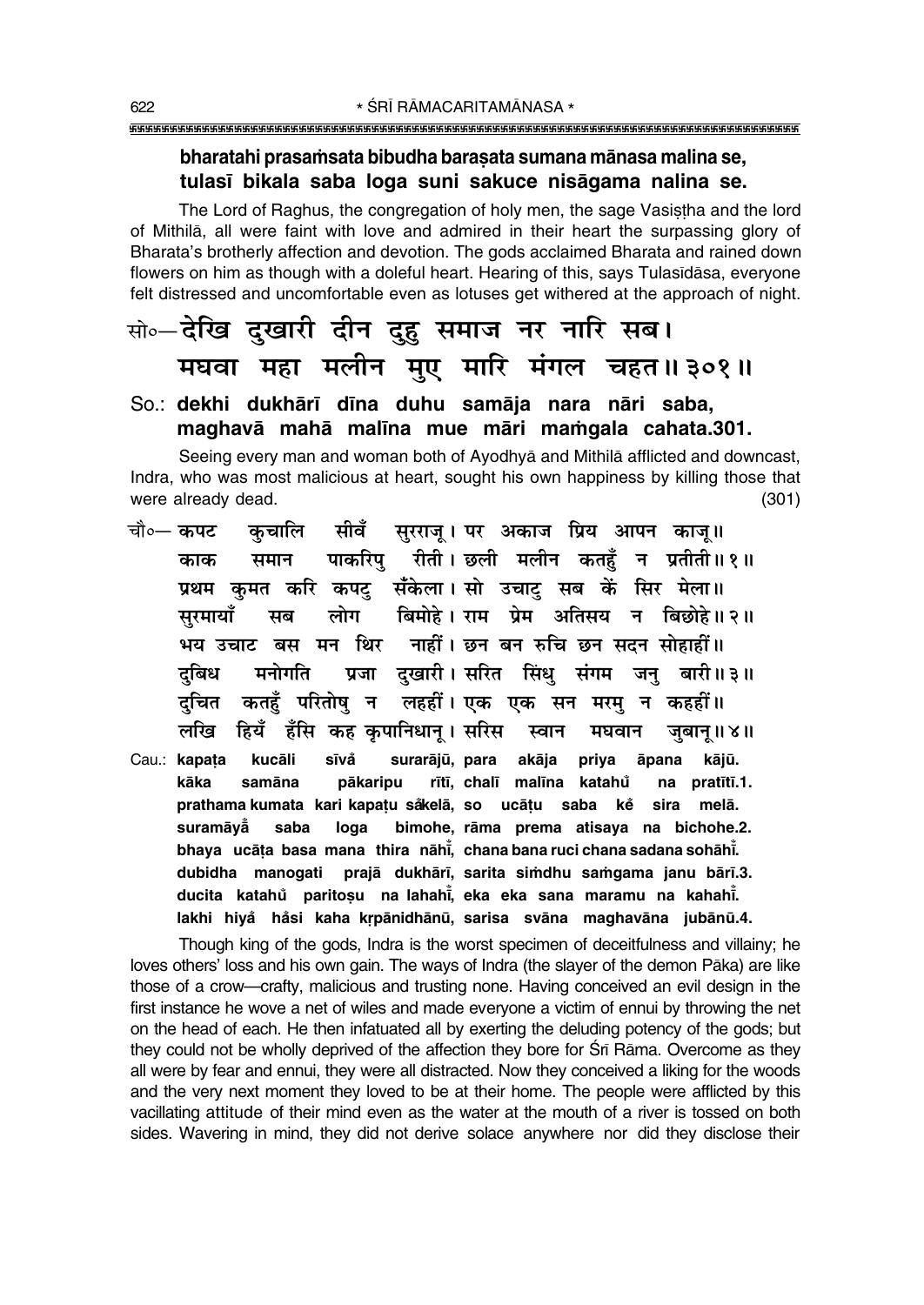heart to one another. Observing this, the all-compassionate Lord smiled within Himself and said, "The canine race, Indra and reckless youth are alike\* in nature."  $(1-4)$ 

### बे॰–भरतु जनकु मुनिजन सचिव साधु सचेत बिहाइ। लागि देवमाया सबहि जथाजोगु जनु पाइ॥३०२॥

#### Do.: bharatu janaku munijana saciva sādhu saceta bihāi, lāgi devamāvā sabahi jathājogu janu pāi.302.

Barring Bharata, King Janaka, the host of sages, the ministers and enlightened saints the deluding potency of the gods prevailed on all according to the susceptibility of each.  $(302)$ 

- लोग दखारे। निज सनेहँ सरपति छल भारे॥ चौ०— कपासिंध लखि महिसुर मंत्री। भरत भगति सब कै मति जंत्री॥१॥ सभा राउ गर रामहि चितवत चित्र लिखे से। सकुचत बोलत बचन सिखे से॥ नति बिनय बड़ाई । सुनत सुखद बरनत कठिनाई ॥ २ ॥ भरत प्रीति बिलोकि भगति लवलेस।प्रेम मगन मनिगन मिथिलेस।। जास महिमा तास कहै किमि तलसी। भगति सभायँ समति हियँ हलसी॥३॥ आपु छोटि महिमा बड़ि जानी।कबिकुल कानि मानि सकुचानी॥ कहि न सकति गुन रुचि अधिकाई। मति गति बाल बचन की नाई॥४॥
- Cau.: krpāsimdhu lakhi loga dukhāre, nija sanehå surapati chala bhāre. sabhā rāu gura mahisura mamtrī, bharata bhagati saba kai mati jamtrī.1. citavata citra likhe se, sakucata bolata bacana sikhe se. rāmahi bharata prīti nati binaya baRāī, sunata sukhada baranata kathināī.2. biloki lavalesū, prema magana munigana mithilesū. jāsu bhagati mahimā tāsu kahai kimi tulasī, bhagati subhāyå sumati hiyå hulasī.3. āpu choti mahimā baRi jānī, kabikula kāni māni sakucānī. kahi na sakati guna ruci adhikāi, mati gati bāla bacana kī nāi.4.

The Ocean of Compassion Sri Rama, saw the people agitated, on the one hand, by the affection they bore towards Himself and on the other, by the mighty trick played by Indra, the lord of celestials. The assembly, King Janaka, the preceptor (the sage Vasistha), the other Brāhmanas and the ministers, all had their wits hampered by Bharata's devotion (to Srī Rāma). Like figures drawn in a painting they regarded Srī Rāma and uttered with diffidence words which they had been taught to repeat as it were. Bharata's affection, courtesy, modesty and nobility were delightful to hear but difficult to describe. Seeing a minute particle of his devotion the host of sages and the King of Mithilā were absorbed in love; how, then, can I, Tulasīdāsa, speak of his glory? It is his devotion and noble sentiments that have inspired sublime thoughts in the poet's mind. When it came to know of its own poverty and the magnitude of Bharata's glory, it shrank into itself out of respect for the barriers imposed by the race of bards. Though greatly

<sup>\*</sup> The nominal bases Śvāna (a dog), Yuvān (a young gallant) and Maghavān (Indra) are declined in the same way according to the Samskrta grammar (vide Pāṇini's aphorism 'श्वयुवमघोनामृतद्धिते'). The poet ingeniously traces this verbal affinity to a natural affinity existing between the three.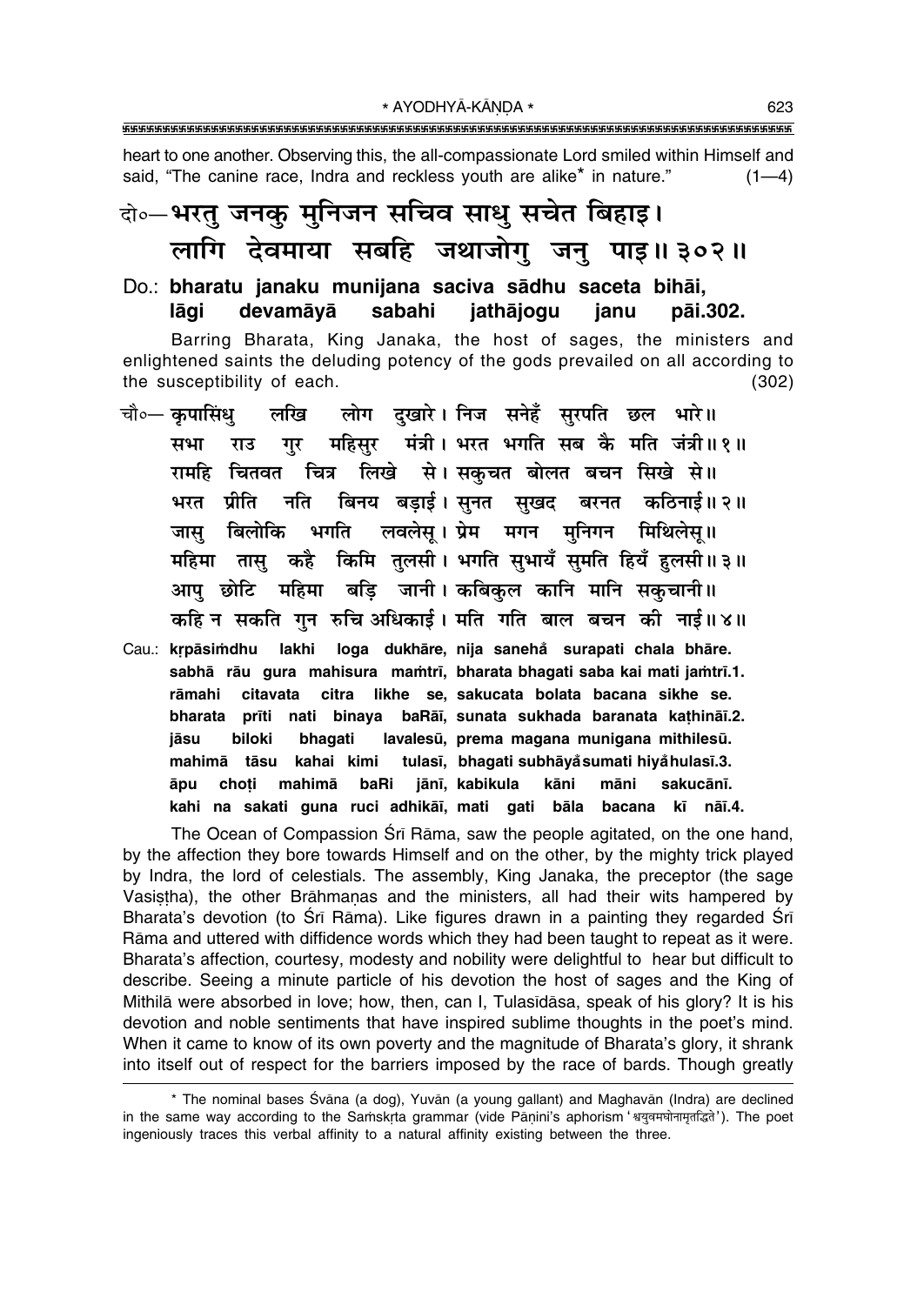enamoured of his virtues it is unable to describe them; the poetís wit finds itself as helpless as an infant's speech.  $(1-4)$ 

### दो**०—भरत बिमल जस् बिमल बिध् सुमति चकोरकुमारि।** उदित बिमल जन हृदय नभ एकटक रही निहारि॥ ३०३॥

#### Do.: **bharata bimala jasu bimala bidhu sumati cakorakumåri,** udita bimala jana hrdaya nabha ekataka rahī nihāri.303.

Bharataís untarnished glory is like the moon without its spot while the poetís brilliant wit is like the young of a Cakora bird that remains gazing with unwinking eyes when it sees the moon rising in the heavens of a quileless devotee's heart. (303)

|  |  | चौ०— भरत  सुभाउ  न  सुगम  निगमहूँ । लघु  मति  चापलता  कबि  छमहूँ ॥ |  |  |  |
|--|--|--------------------------------------------------------------------|--|--|--|
|  |  | कहत सुनत सति भाउ भरत को। सीय राम पद होइ न रत को॥१॥                 |  |  |  |
|  |  | सुमिरत भरतहि प्रेमु राम को। जेहि न सुलभु तेहि सरिस बाम को॥         |  |  |  |
|  |  | देखि दयाल दसा सबही की।राम सुजान जानि जन जी की॥२॥                   |  |  |  |
|  |  | धरम धुरीन धीर नय नागर।सत्य सनेह सील सुख सागर॥                      |  |  |  |
|  |  | देसु कालु लखि समउन्समाजू।नीति प्रीति पालक रघुराजू॥३॥               |  |  |  |
|  |  | बोले बचन बानि सरबसु से।हित परिनाम सुनत ससि रसु से॥                 |  |  |  |
|  |  | तात भरत तुम्ह धरम धुरीना।लोक बेद बिद प्रेम प्रबीना॥४॥              |  |  |  |
|  |  |                                                                    |  |  |  |

Cau.: **bharata subhāu na sugama nigamahū̃, laghu mati cāpalatā kabi chamahū̃. kahata sunata sati bhåu bharata ko, s∂ya råma pada hoi na rata ko.1. sumirata bharatahi premu råma ko, jehi na sulabhu tehi sarisa båma ko. dekhi dayåla daså sabah∂ k∂, råma sujåna jåni jana j∂ k∂ .2. dharama dhur∂na dh∂ra naya någara, satya saneha s∂la sukha sågara.** desu kālu lakhi samau samājū, nīti prīti pālaka raghurājū.3. **bole bacana båni sarabasu se, hita parinåma sunata sasi rasu se. tåta bharata tumha dharama dhur∂nå, loka beda bida prema prab∂nå.4.**

Bharataís noble sentiment cannot be easily grasped even by the Vedas; pardon, therefore, O poets! the frivolity of my poor wits. By discussing Bharataís genuine love who will not get devoted to the feet of Sītā and Srī Rāma? Is there anyone so vile as the man who is not easily inspired with love for Srī Rāma by the very thought of Bharata? Seeing the plight of all and knowing what was in the mind of His devotee (Bharata) and after fully considering the place, time, occasion and gathering, the all-merciful and allknowing Srī Rāma, the Lord of Raghus, who was a champion of virtue, self-possessed and prudent, and an ocean of truth, love, amiability and joy, nay, who respected the laws of propriety and was faithful in His love, spoke words which formed the very essence as it were of eloquence and which were salutary in consequence and sweet as nectar to hear: "Dear Bharata, you are an upholder of righteousness, well-versed in secular lore as well as in the Vedas and adept in love.<sup>"</sup>  $(1-4)$ 

# दो∘— **करम बचन मानस बिमल तुम्ह समान तुम्ह तात। गुर समाज लघु बंधु गुन कुसमयँ किमि कहि जात॥ ३०४॥**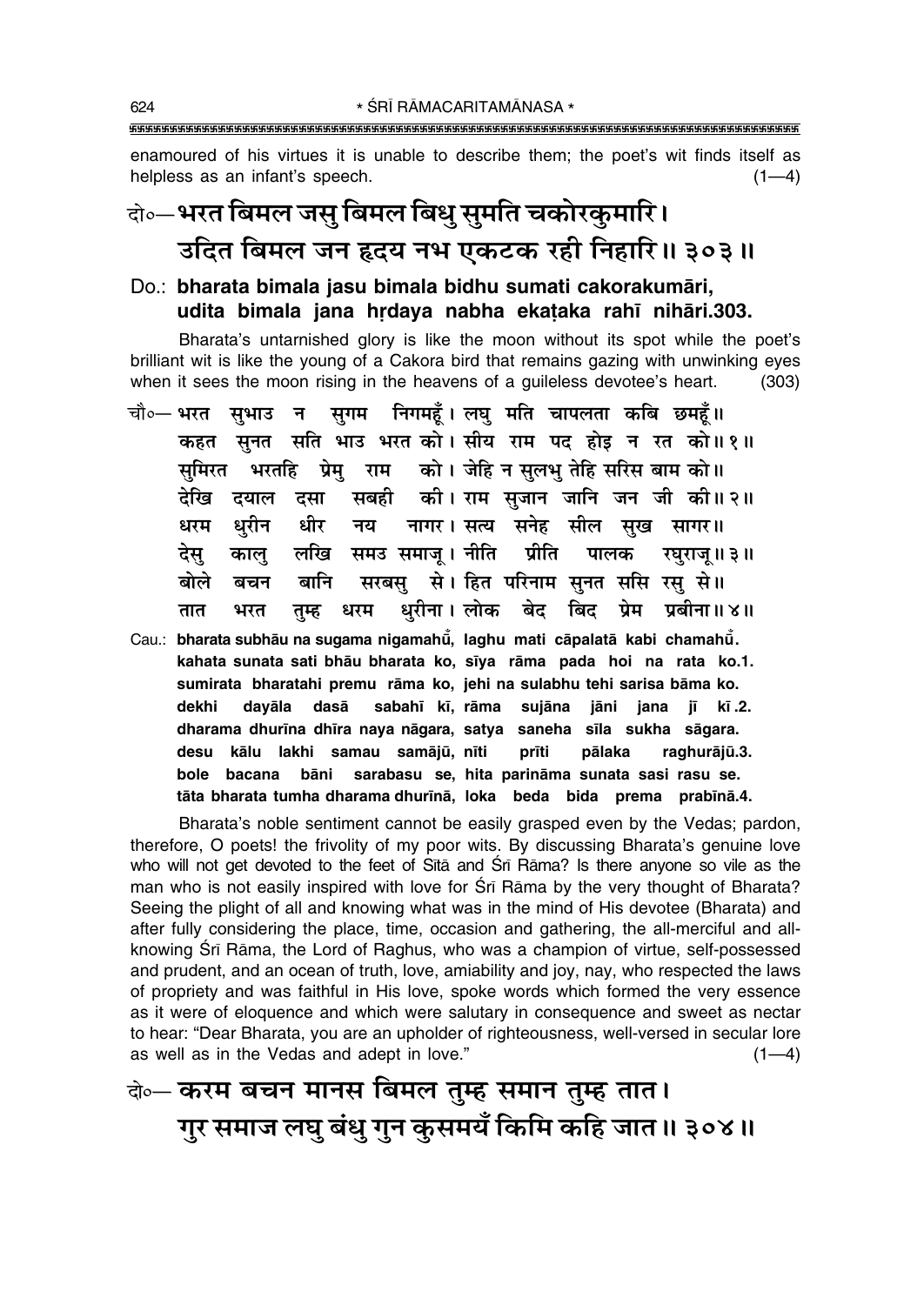#### Do.: karama bacana mānasa bimala tumha samāna tumha tāta, gura samāja laghu bamdhu guna kusamayå kimi kahi jāta.304.

"Pure in thought, word and deed, you are your only compeer, dear brother. In this assembly of elders and in such adverse circumstances how can I recount the virtues of a younger brother?"  $(304)$ 

- कल रीती।सत्यसंध पित कीरति चौ०— **जानह** तरनि प्रीती ॥ तात लाज गरजन की। उदासीन हित अनहित मन की॥१॥ समउ समाज बिदित सबही कर करमू।अापन मोर परम हित धरम्॥ तम्हहि भाँति भरोस तम्हारा। तदपि कहउँ अवसर अनसारा॥२॥ मोहि सब हमारी। केवल गरकल कपाँ सँभारी॥ तात तात बिन बात परिजन परिवारू। हमहि सहित सबु होत खुआरू॥३॥ नतरु प्रजा दिनेस् । जग केहि कहह न होइ कलेस् ॥ बिन अवसर अथवँ जौं बिधि कीन्हा। मनि मिथिलेस राखि सब लीन्हा॥४॥ उतपात् तात तस
- Cau.: jānahu tāta tarani kula rītī, satyasamdha pitu kīrati prītī. samau samāju lāja gurajana kī, udāsīna hita anahita mana kī.1. tumhahi bidita sabahī kara karamū, āpana mora parama hita dharamū. mohi saba bhati bharosa tumhārā, tadapi kahaŭ avasara anusārā.2. hamārī, kevala tāta tāta **binu** bāta qurakula krpå såbhārī. parijana parivārū, hamahi sahita sabu hota khuārū.3. nataru prajā jaů binu avasara athavå dinesū, jaga kehi kahahu na hoi kalesū. utapātu tāta bidhi kīnhā, muni mithilesa rākhi sabu līnhā.4. tasa

"You are conversant, dear brother, with the traditions of the solar race, and know how truthful and how fond of fame our father was. You are also alive to the gravity of the occasion, the circumstances in which we are placed and the consideration we should have for the feelings of our elders and further know the mind of your friends, foes and neutrals. You are also aware of everyone's duty as well as of what is best for you and me and of what we should do. I have entire confidence in you; yet I say something appropriate to the occasion. In the absence of our father, dear brother, all out interests have been conserved by the goodwill of our preceptor's family; otherwise our subjects, our kinsmen, our own people and ourselves, all would have been undone. If the sun (the lord of the day) sets before time, tell me, who in this world will not be subjected to hardship? A similar calamity was visited upon us by Providence, but the sage Vasistha and the lord of Mithila saved everything."  $(1-4)$ 

# के— राज काज सब लाज पति धरम धरनि धन धाम। गुर प्रभाउ पालिहि सबहि भल होइहि परिनाम॥३०५॥

#### Do.: rāja kāja saba lāja pati dharama dharani dhana dhāma, gura prabhāu pālihi sabahi bhala hoihi parināma.305.

"Not only the affairs of the state, but our honour and fair name, our virtue, land, riches and houses, everything will be protected by our Guru's glory and all will be well in the end."  $(305)$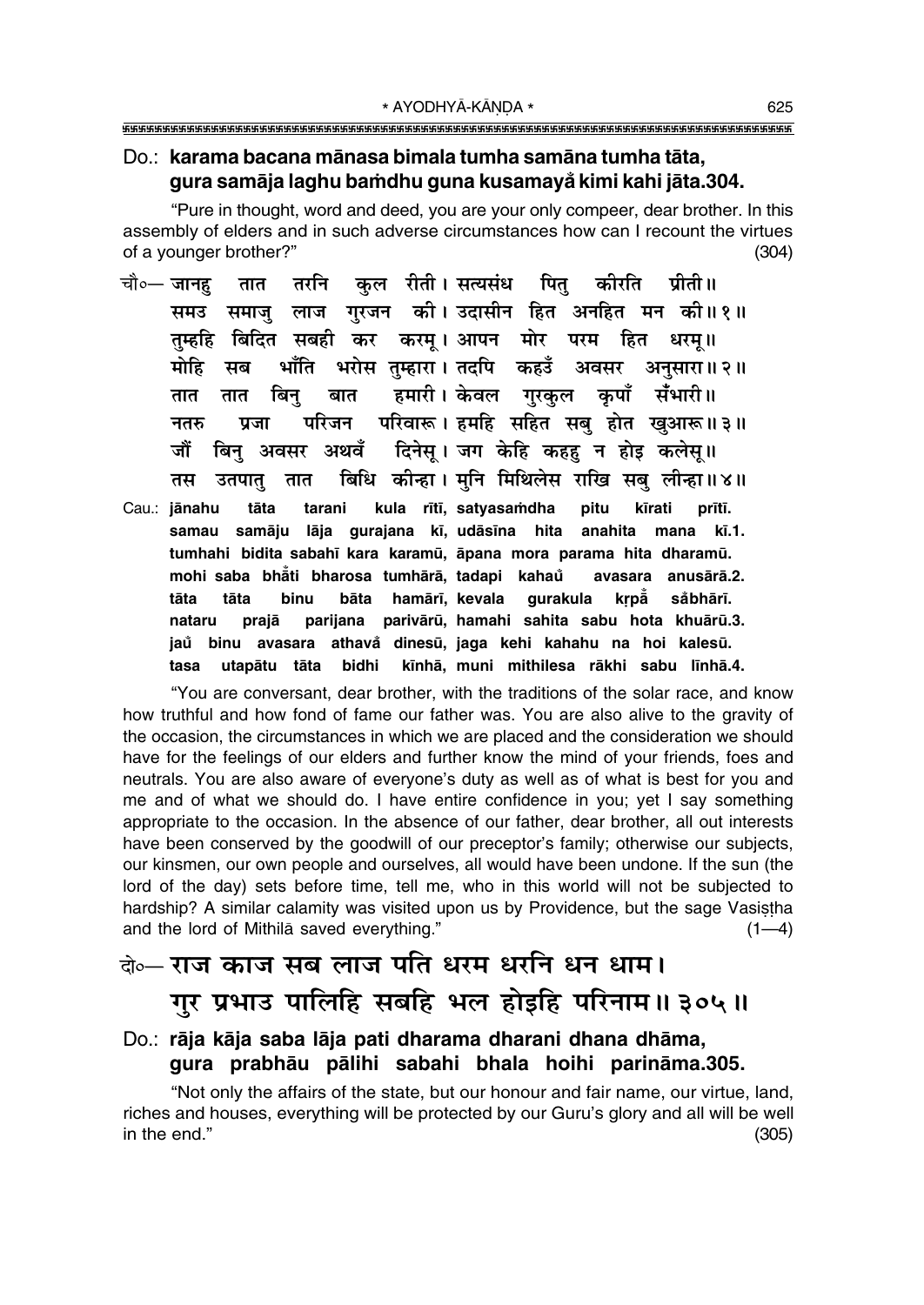\* ŚRĪ RĀMACARITAMĀNASA \* 

| चौ∘— सहित  समाज     तुम्हार     हमारा । घर   बन   गुर   प्रसाद   रखवारा॥ |                                                                 |
|--------------------------------------------------------------------------|-----------------------------------------------------------------|
|                                                                          | मातु पिता गुर स्वामि निदेसू।सकल धरम धरनीधर सेसू॥१॥              |
| सो तुम्ह करह करावह मोह।तात तरनिकुल पालक होह॥                             |                                                                 |
|                                                                          | साधक एक सकल सिधि देनी।कोरति सुगति भूतिमय बेनी॥२॥                |
| सो बिचारि सहि संकट् भारी। करहु प्रजा परिवारु सुखारी॥                     |                                                                 |
|                                                                          | बाँटी बिपति सबहिं मोहि भाई। तुम्हहि अवधि भरि बड़ि कठिनाई॥३॥     |
| जानि तुम्हहि मृदु कहउँ कठोरा। कुसमयँ तात न अनुचित मोरा॥                  |                                                                 |
|                                                                          | होहिं कुठायँ सुबंधु सहाए। ओड़िअहिं हाथ असनिहु के घाए॥४॥         |
| Cau.: sahita samāja tumhāra hamārā, ghara bana gura prasāda rakhavārā.   |                                                                 |
| mātu                                                                     | pitā gura svāmi nidesū, sakala dharama dharanīdhara sesū.1.     |
| so tumha karahu karāvahu mohū, tāta taranikula pālaka                    | hohū.                                                           |
|                                                                          | sādhaka eka sakala sidhi-denī, kīrati sugati bhūtimaya benī.2.  |
| <b>SO</b>                                                                | bicāri sahi samkațu bhārī, karahu prajā parivāru sukhārī.       |
| bātī                                                                     | bipati sabaht mohi bhāī, tumhahi avadhi bhari baRi kaṭhināī.3.  |
|                                                                          | jāni tumhahi mrdu kahaŭ kaṭhorā, kusamayå tāta na anucita morā. |
| hoh†                                                                     | kuthāyǎ subamdhu sahāe, oRiahi hātha asanihu ke ghāe.4.         |

"At home as well as in the woods our preceptor's goodwill alone will protect both you and me as well as those about us. Obedience to one's father and mother, preceptor and master is the prop of all virtues, even as Sesa (the lord of serpents) supports the globe on his head. Therefore, obey their commands yourself and help me do the same, and be the saviour of the solar race, dear brother. This is the one discipline that bestows all success upon the striver and like the triple stream of the Ganga, Yamuna and Sarasvati at Prayāga combines fame, salvation and prosperity. Considering this and even though enduring great hardship make your subjects and your own people happy. My woe has been shared by all; but your lot will be the hardest for the whole term of my exile. I know you to be tender-hearted, yet am speaking repugnant words to you; but the time are so out of joint that this will not be unjustifiable on my part. In hard times good brothers alone stand one in good stead; it is by one's arms alone that one parries the strokes even of a thunderbolt."  $(1-4)$ 

## के-सेवक कर पद नयन से मुख सो साहिबू होइ। तुलसी प्रीति कि रीति सुनि सुकबि सराहहिं सोइ॥३०६॥

#### Do.: sevaka kara pada nayana se mukha so sāhibu hoi, tulasī prīti ki rīti suni sukabi sarāhahi soi.306.

"Servants should be like hands, feet and eyes; while a master should be like a mouth.\* Hearing of this (ideal) way of love (between a master and his servants) good poets offer their tribute to the same."  $(306)$ 

626

<sup>\*</sup> While hands, feet and eyes minister to the mouth by supplying food to it, the mouth in its turn, though appearing to accept and appropriate the whole of it to itself, equitably distributes the benefit of it to all the organs by nourishing and revitalizing them in due proportion, so should a master while taking service from his servants and giving none to them in return should nourish them and keep them whole.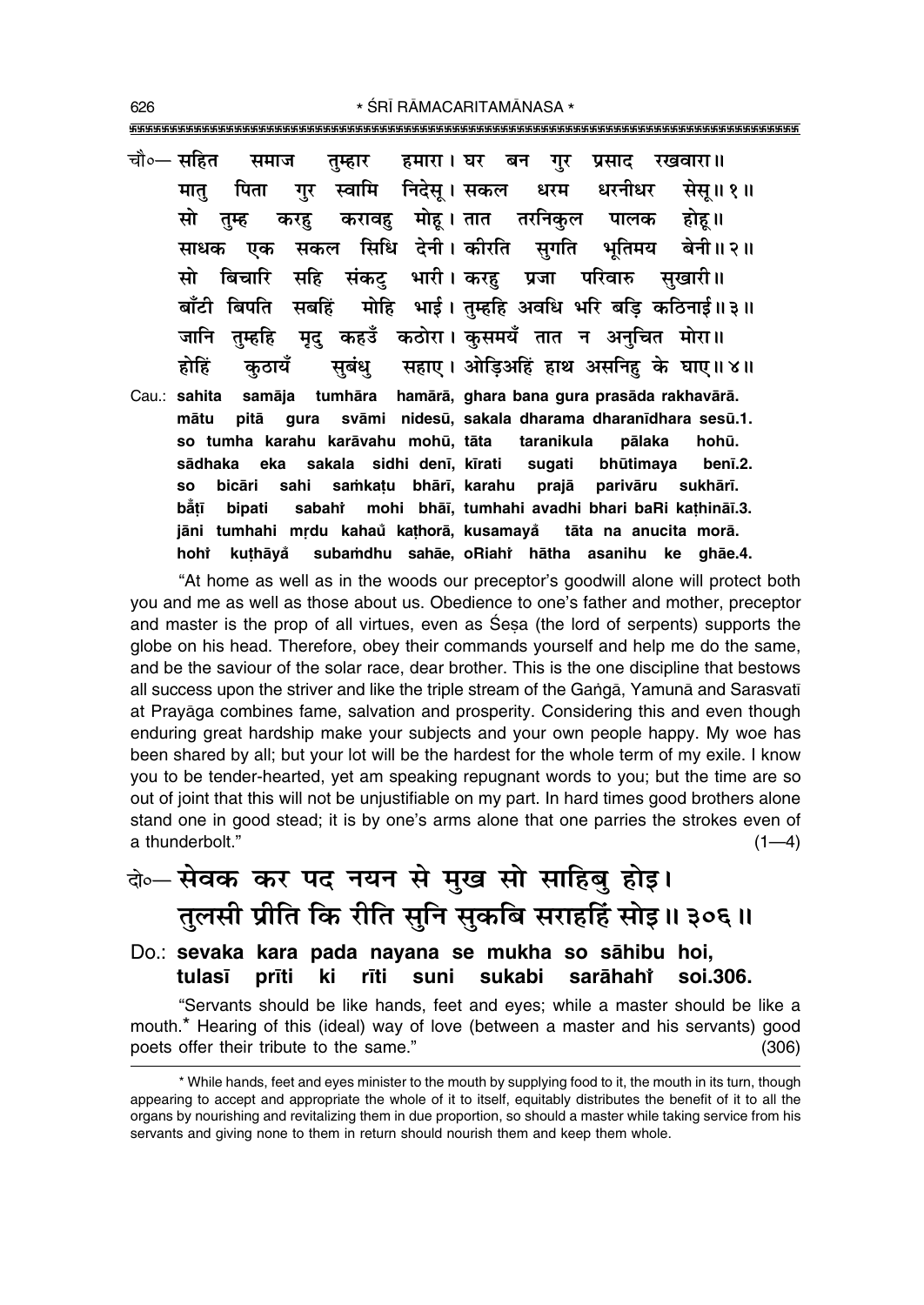- सकल सुनि रघुबर बानी। प्रेम पयोधि अमिअँ जन् सानी॥ चौ०— सभा सनेह समाधी। देखि दसा चुप सारद साधी॥१॥ सिथिल समाज संतोष् । सनमुख स्वामि बिमुख दुख दोष् ॥ भरतहि भयउ परम मिटा बिषाद। भा जन गँगेहि गिरा प्रसाद॥२॥ मन मख प्रसन्न कीन्ह सप्रेम प्रनाम बहोरी। बोले पानि पंकरुह जोरी॥ साथ गए को। लहेउँ लाहु जग जनम् भए को॥३॥ नाथ भयउ सख आयसु होई।करौँ सीस धरि सादर सोई॥ जस कपाल अब मोहि देई। अवधि पारु पावौँ जेहि सेई॥४॥ मो देव अवलंब Cau.: sabhā sakala suni raghubara bānī, prema payodhi amiå janu sānī.
- sithila samāia saneha samādhī, dekhi dasā cupa sārada sādhī.1. bharatahi bhayau parama samtosū, sanamukha svāmi bimukha dukha dosū. mukha prasanna mana mitā bisādū, bhā janu gū̃gehi girā prasādū.2. saprema pranāmu bahorī, bole pāni pamkaruha kīnha jorī. nātha bhayau sukhu sātha gae ko, laheŭ lāhu jaga janamu bhae ko.3. āyasu hoī, karaů sīsa dhari aba krpāla jasa sādara soī. mohi deī. avadhi **SO** avalamba deva pāru pāvaů iehi seī.4.

Hearing the speech of Sri Rama (the Chief of Raghus), which was imbued as it were with the nectar churned out of the ocean of love, the whole assembly was lost in a trance of affection. Even goddess Śāradā was struck dumb at their sight. Bharata derived supreme consolation; now that his master was propitious to him, woe and evil turned away from him. He now wore a cheerful countenance and the heaviness of his heart was gone; it seemed as if a dumb man had been favoured by the goddess of speech. He then made loving obeisance and spoke with his lotus palms joined together: "My lord, I have derived the joy of having accompanied you and have also obtained the reward of being born into this world. Now, my gracious lord, whatever be Your command, I will bow to it and carry it out with reverence. Pray vouchsafe to me, good sir, some tangible support by serving which I may be enabled to reach the end of the term of your exile.  $(1-4)$ 

- के-देव देव अभिषेक हित गुर अनुसासनु पाइ। आनेउँ सब तीरथ सलिलु तेहि कहँ काह रजाइ॥३०७॥
- gura anusāsanu Do.: **deva** deva abhiseka hita pāi. āneů saba tīratha salilu tehi kahå kāha raiāi.307.

"In obedience to our preceptor's command, my lord, I have brought for your coronation water from all holy places; what are your orders respecting the same?"  $(307)$ 

मन माहीं। सभयँ सकोच जात कहि नाहीं॥ चौ०— एक मनोरथ बड आयस् पाई। बोले सनेह बानि प्रभ् सहाई॥ १॥ कहह तात चित्रकूट सुचि थल तीरथ बन। खग मृग सर सरि निर्झर गिरिगन॥ प्रभ पद अंकित अवनि बिसेषी। आयस होड़ त आवौं देखी॥२॥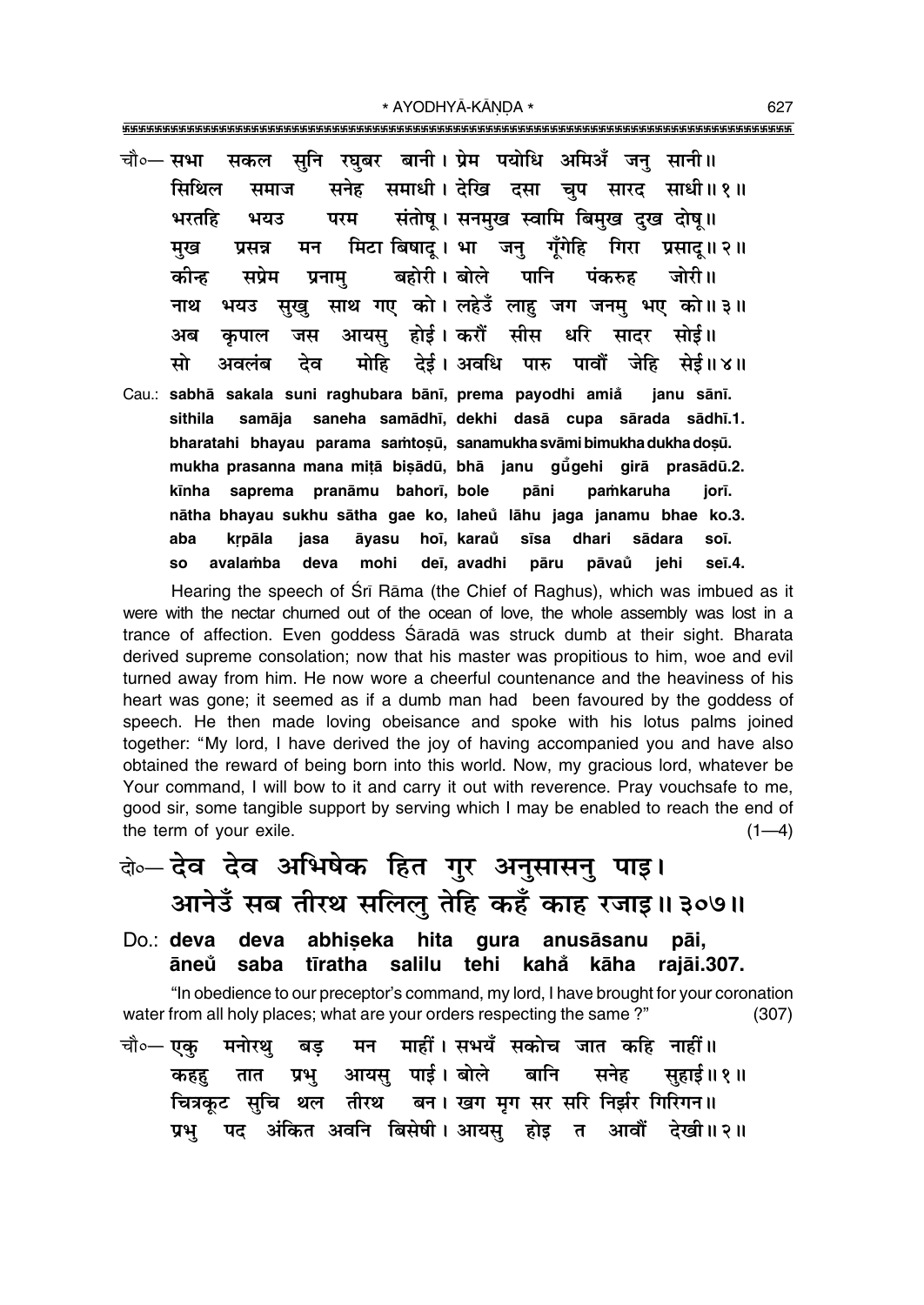| अवसि अत्रि आयसु सिर धरहू।तात बिगतभय कानन                                    | चरह।।                                        |
|-----------------------------------------------------------------------------|----------------------------------------------|
| मुनि प्रसाद बनु मंगल दाता। पावन परम सुहावन भ्राता॥ ३॥                       |                                              |
| रिषिनायक् जहँ आयसु देहीं। राखेहु तीरथ जलु थल तेहीं॥                         |                                              |
| सुनि प्रभु बचन भरत सुखु पावा। मुनि पद कमल मुदित सिरु नावा॥४॥                |                                              |
| Cau.: eku manorathu baRa mana māhi, sabhaya sakoca jāta kahi nāhi.          |                                              |
| kahahu tāta prabhu āyasu pāī, bole bāni saneha                              | suhāī.1.                                     |
| citrakūta suci thala tīratha bana, khaga mrga sara sari nirjhara girigana.  |                                              |
| prabhu pada amkita avani bisesī, āyasu hoi ta āvaŭ                          | dekhī.2.                                     |
| avasi atri āyasu sira dharahū, tāta bigatabhaya kānana carahū.              |                                              |
| muni prasāda banu mamgala dātā, pāvana parama suhāvana bhrātā.3.            |                                              |
| iahå<br>risināvaku                                                          | āyasu dehī, rākhehu tīratha jalu thala tehī. |
| suni prabhu bacana bharata sukhu pāvā, muni pada kamala mudita siru nāvā.4. |                                              |

"I have one great longing at heart; but due to fear and diffidence I am unable to mention it." "Tell me, dear brother, what it is." Thus receiving the Lord's permission Bharata replied in words sweetened by love: "With your permission I would go and see Citrakūta with its sacred spots, holy places and woods, birds and beasts, lakes and streams, springs and hills and particularly the land adorned with my lord's footprints." "Certainly, do as the sage Atri bids you do, dear brother, and wander without fear through the woods. It is the sage's blessing, brother, which makes the forest so auspicious, holy and exquisitely beautiful. Deposit the water from holy places wherever the chief of sages, Atri, directs you." On hearing the reply of his lord Bharata rejoiced and cheerfully went and bowed his head at the lotus-feet of the sage  $(Atri)$ .  $(1-4)$ 

### दो॰– **भरत राम संबाद् सुनि सकल सुमंगल मूल।** सूर स्वारथी सराहि कुल बरषत सुरतरु फूल॥३०८॥

Do.: **bharata rāma sambādu suni sakala sumamgala mūla,** sura svārathī sarāhi kula barasata surataru phūla.308.

The selfish gods, when they heard this conversation between Bharata and Śrī Råma, which was a fountain of all fair blessings, applauded the race of Raghu and rained down flowers from the tree of paradise. (308)

चौ०— <mark>धन्य भरत जय राम गोसाईं। कहत देव हरषत बरिआई</mark>ं॥ **मनि मिथिलेस सभाँ सब काह। भरत बचन सनि भय**उ उछाह॥१॥ <u>भरत राम गुन ग्राम सनेह।पु</u>लकि प्रसंसत राउ बिदेह॥ सेवक स्वामि सुभाउ सुहावन।**नेमु पेमु अति पावन पावन॥२**॥ <u>मति अनुसार सराहन लागे।सचिव सभासद सब अनुरागे॥</u> सुनि सुनि राम भरत**संबाद् । दह समाज हियँ हरष् बिषाद् ॥**३॥  $\overline{v}$ राम मात् दखु सखु सम जानी।कहि गुन राम प्रबोधीं रानी॥ एक कहहिं रघुबीर बडाई। एक सराहत भरत भलाई॥४॥

Cau.: **dhanya bharata jaya råma goså∂° , kahata deva hara¶ata bariå∂° . muni mithilesa sabhå° saba kåhµu, bharata bacana suni bhayau uchåhµu.1.**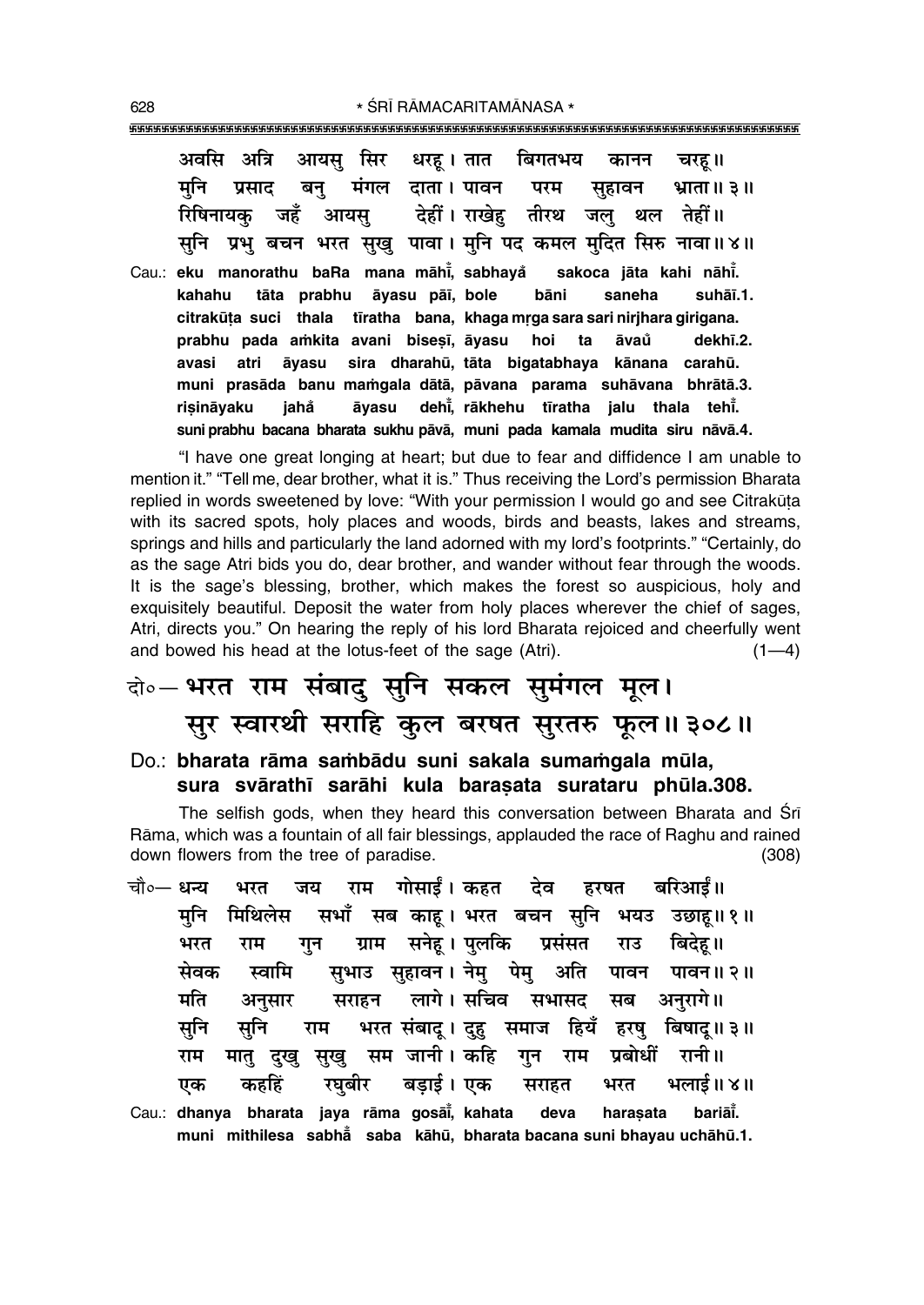#### """""""""""""""""""""""""""""""""""""""""""""""""""""""""""""""""""""""""""""""""""

bharata rāma guna grāma sanehū, pulaki prasamsata rāu bidehū. **sevaka svåmi subhåu suhåvana, nemu pemu ati påvana påvana.2. mati anusåra saråhana låge, saciva sabhåsada saba anuråge. suni suni råma bharata sa≈bådµu, duhu samåja hiya° hara¶u bi¶ådµu.3.** rāma mātu dukhu sukhu sama jānī, kahi quna rāma prabodht<sup>ž</sup> rānī. **eka** kahahi  **raghub∂ra baRå∂, eka saråhata bharata bhalå∂.4.**

"Praised be Bharata and glory to our lord, Śrī Rāma!" exclaimed the gods with great exultation. The sage Vasistha, the lord of Mithila and everyone else in the assembly rejoiced to hear Bharataís words. Thrilling all over with joy King Videha extolled the host of virtues and affection both of Bharata and Srī Rāma. The ministers and all others present in the assembly were overwhelmed with love even as they began to praise, each according to the best of his ability, the charming disposition both of the master and the servant, their fidelity and love, the purest of the pure. In both camps a mixed feeling of joy and sorrow throbbed in the heart of all as they continued to hear the conversation between Śrī Rāma and Bharata. Realizing joy and sorrow alike, Śrī Rāma's mother comforted the other queen-mothers (her co-wives) by recounting Srī Råmaís virtues. Some would glorify the Hero of Raghuís race, while others praised Bharata's goodness. (1—4)

### दो**०–अत्रि कहेउ तब भरत सन सैल समीप सुकूप। राखिअ तीरथ तोय तहँ पावन अमिअ अनुप॥३०९॥**

#### Do.: **atri kaheu taba bharata sana saila sam∂pa sukµupa,** rākhia tīratha toya tahå pāvana amia anūpa.309.

Then said Atri to Bharata, "There is a beautiful well adjoining the hill; the water from the sacred places, which is so holy, sweet as nectar and incomparable, may be deposited in it.<sup>"</sup> (309)

- चौ०— भरत अत्रि अनसासन पाई । जल भाजन सब दिए चलाई॥ 'सानुज आपु अत्रि मुनि साधू। सहित गए जहँ कृप अगाधू॥१॥ पावन पाथ पुन्यथल राखा।**प्रमुदित प्रेम अत्रि अस भाषा**॥ तात अनादि सिद्ध थल एह। लोपेउ काल बिदित नहिं केह॥२॥ तब सेवकन्ह सरस थलु देखा।कोन्ह सुजल हित कृप बिसेषा॥ **बिधि बस भयउ बिस्व उपकारू। सुगम अगम अति धरम बिचारू॥३॥** <u>भरतकूप अब कहिहहिं लोगा। अति पावन तीरथ जल जोगा॥</u> <u>प्रेम सनेम निमज्जत प्रानी। होइहहिं बिमल करम मन बानी॥४॥</u>
- Cau.: **bharata atri anusåsana på∂, jala bhåjana saba die calå∂. sånuja åpu atri muni sådhµu, sahita gae jaha° kµupa agådhµu.1.** pāvana pātha punyathala rākhā, pramudita prema atri asa bhāsā. tāta anādi siddha thala ehū, lopeu kāla bidita nahi kehū.2. taba sevakanha sarasa thalu dekhā, kīnha sujala hita kūpa bisesā. bidhi basa bhayau bisva upakārū, sugama agama ati dharama bicārū.3. bharatakūpa aba kahihahi<sup>'</sup> logā, ati pāvana tīratha jala jogā. **prema sanema nimajjata prån∂, hoihahiÚ bimala karama mana bån∂.4.**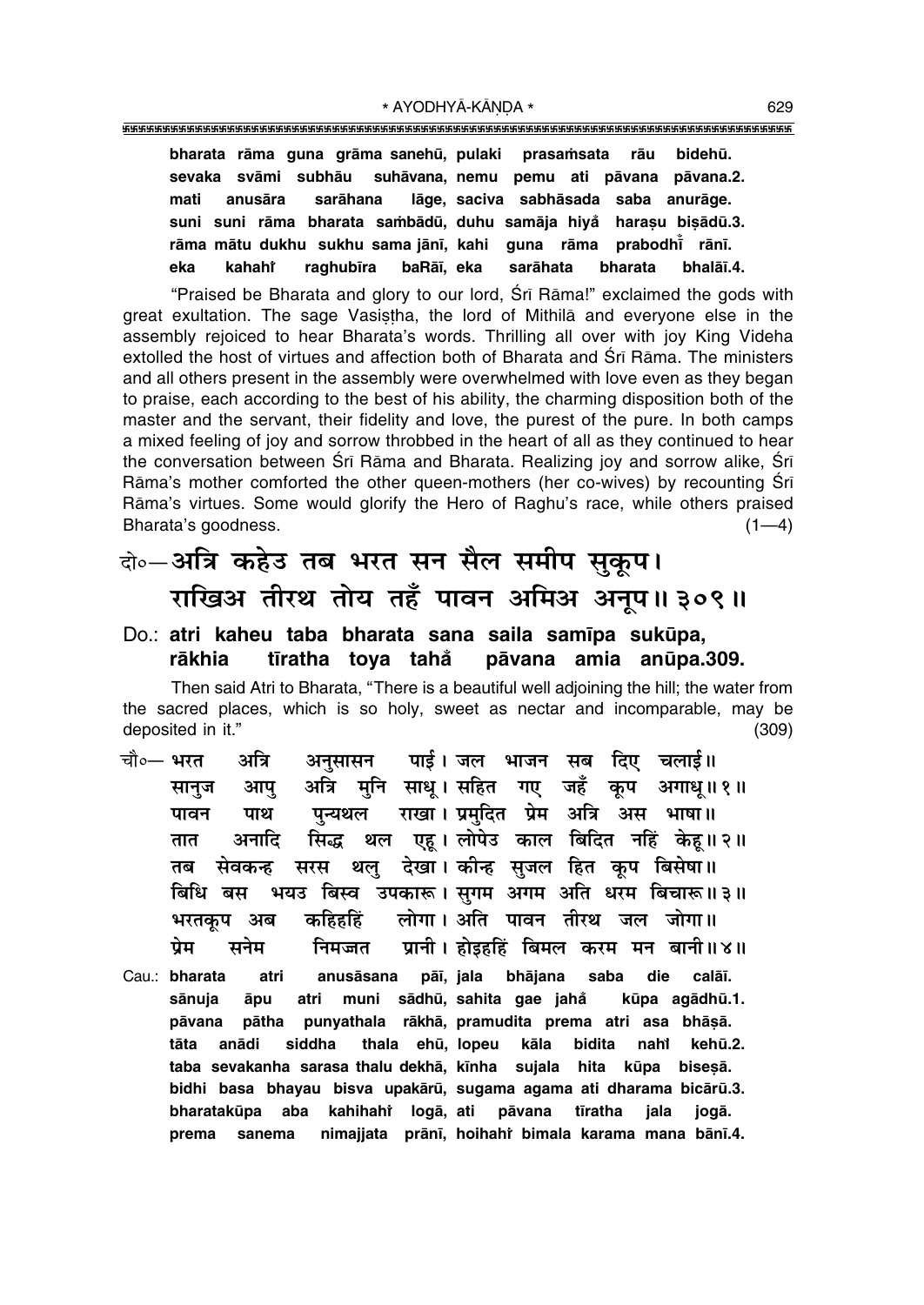On receiving Atri's command, Bharata despatched (ahead of himself) all the vessels containing the holy water and himself repaired with his younger brother (Satrughna) and the sage Atri and other hermits and holy men to the well, which was fathomless in its depth, and deposited the holy water in that sacred place. Transported with joy the sage Atri lovingly spoke thus: "This place has brought success to the striver from time without beginning; having been obscured by time it was known to none. My servants marked this soil as rich in subterranean springs of water and dug a big well in it with a view to securing good water. By a decree of Providence the whole world has been benefited (by dropping in this well the water from holy places) and the idea of religious merit (accruing from a bath in this well), which was most incomprehensible (to the ordinary intellect) has become easily intelligible to all. People will now call it by the name of Bharatakūpa (a well sacred to the memory of Bharata). Its sanctity has been inhanced because water from all holy places has been mixed into it. People who take a plunge into it with devotion and with due ceremony will become pure in thought, word and deed.  $(1-4)$ 

### के- कहत कूप महिमा सकल गए जहाँ रघुराउ। अत्रि सुनायउ रघुबरहि तीरथ पुन्य प्रभाउ॥३१०॥ Do.: kahata kūpa mahimā sakala gae jahā raghurāu, atri sunāyau raghubarahi tīratha punya prabhāu.310.

Telling one another the glory of the well all returned to the hermitage of Srī Rāma. the Lord of Raghus; and the sage Atri pointed out to the Chief of Raghus the purifying power of that holy place.  $(310)$ 

- इतिहास सप्रीती। भयउ भोरु निसि सो सुख बीती॥ चौ०— कहत धरम भरत दोउ भाई। राम अत्रि गुर आयसु पाई॥१॥ निबाहि नित्य सब सादें। चले राम बन अटन पयादें॥ सहित समाज साज कोमल चरन चलत बिन पनहीं। भड़ मद भमि सकचि मन मनहीं॥२॥ काँकरीं कराईं। कटक कठोर कुबस्तु दराईं॥ कस कंटक मारग कीन्हे। बहुत समीर त्रिबिध सुख लीन्हे ॥ ३ ॥ महि मंजल मुद् समन बरषि सर घन करि छाहीं। बिटप फलि फलि तन मदताहीं॥ मृग बिलोकि खग बोलि सुबानी। सेवहिं सकल राम प्रिय जानी॥४॥
- Cau.: kahata dharama itihāsa saprītī, bhayau bhoru nisi so sukha bītī. dou bhāī, rāma nitya nibāhi bharata atri gura āyasu pāī.1. saba sādě, cale rāma sahita samāja sāja bana atana payādě. komala carana calata binu panahi, bhai mrdu bhūmi sakuci mana manahi.2. kurāi̇̃, katuka kathora kamtaka kẳkarাঁ kubastu durāi̇̃. kusa mahi mamjula mrdu māraga kīnhe, bahata samīra tribidha sukha līnhe.3. sumana barasi sura ghana kari chāhi, bitapa phūli phali trna mrdutāhi. biloki khaga boli subānī, sevahi sakala rāma priya jānī.4. mraa

The night was pleasantly spent in narrating sacred legends with love till it was dawn. Having finished their daily morning routine and receiving the permission of Sri Rāma, Atri and the preceptor (the sage Vasistha), the two brothers, Bharata and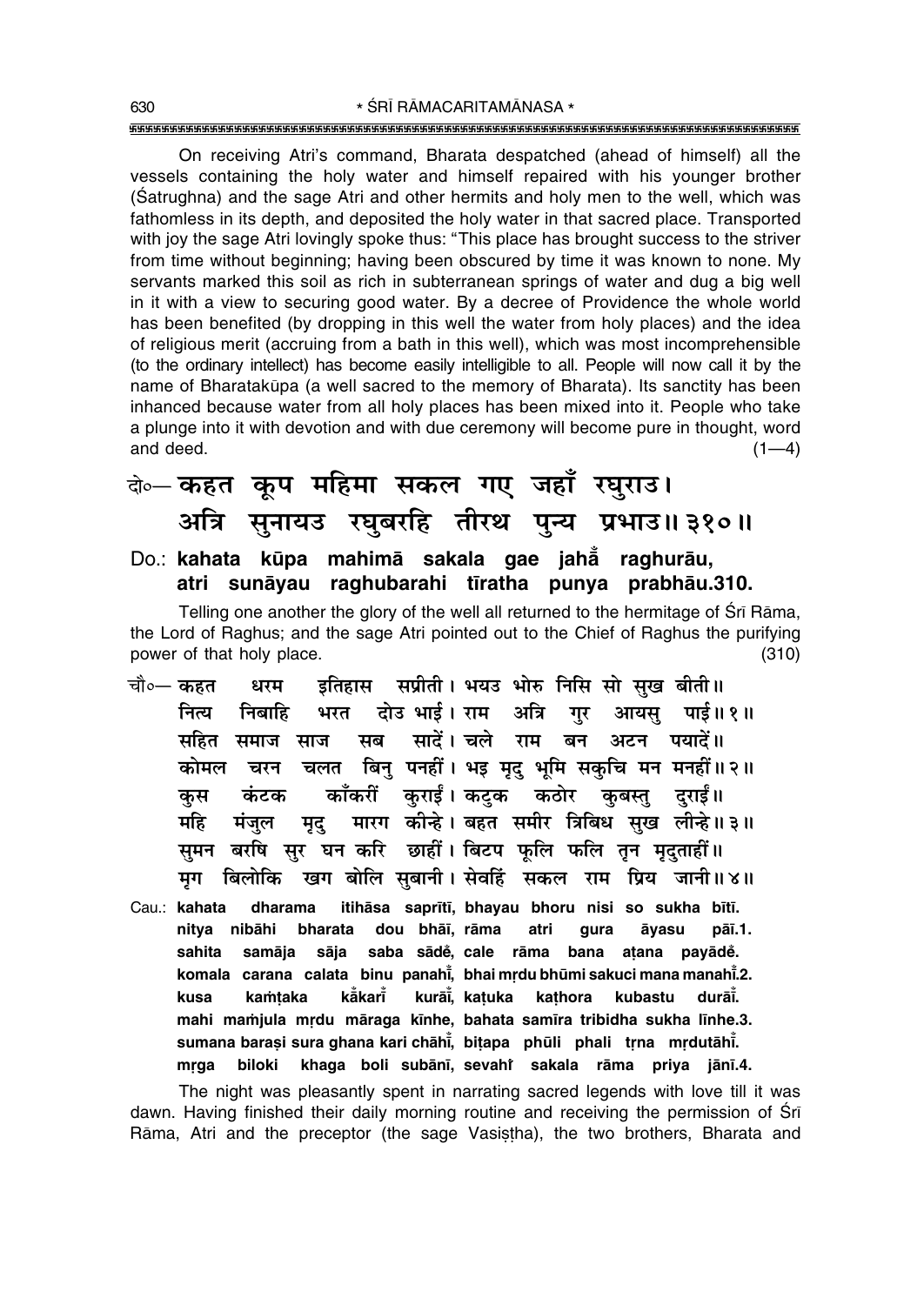Satrughna, proceeded on foot to roam about in the forest associated with the name of Srī Rāma, accompanied by their followers, all in simple attire. Feeling inwardly uncomfortable at the thought that the two brothers walked without shoes on their tender feet, Earth smoothened her surface and hid into her body all disagreeable, hard and unsightly things such as the spiky blades of Kusa grass thorns, stones and crevices. In this way Earth made the paths delightful and smooth, while a refreshing breeze breathed cool, soft and fragrant. The gods rained down flowers; the clouds afforded shade; the trees blossomed and bore fruit; the grass made the earth's surface soft; the deer cast their charming glances; while the birds whispered their sweet notes: in this way all offered their services to the two princes, whom they knew to be Śrī Rāma's beloved brothers. (1—4)

# दो०–सलभ सिद्धि सब प्राकृतहु राम कहत जमुहात। **राम प्रान प्रिय भरत कहँ यह न होड़ बड़ि बात ।। ३११ ।।**

#### Do.: sulabha siddhi saba prākrtahu rāma kahata jamuhāta, **råma pråna priya bharata kahu° yaha na hoi baRi båta.311.**

When all supernatural powers become easily attainable to an ordinary individual who utters the name of 'Rāma' even while yawning, this is no great honour to Bharata, who was dear to Rama as His own life.  $(311)$ 

- <u>चौ०</u>— एहि बिधि भरतु फिरत बन माहीं। नेमु प्रेमु लखि मुनि सकुचाहीं॥ <u>पु</u>न्य जलाश्रय भूमि बिभागा। खग**मूग तरु तुन गिरि बन बागा॥१॥** <u>चारु बिचित्र पबित्र बिसेषी।बूझत भरतु</u> दिब्य सब देखी॥ सुनि मन मुदित कहत रिषिराऊ।**हेतु नाम गुन पुन्य प्रभाऊ॥२**॥ ॅकतहँ निमज्जन कतहँ प्रनामा। कतहँ बिलोकत मन अभिरामा॥ कतहँ बैठि मुनि आयसु पाई। सुमिरत सीय सहित दोउ भाई॥ ३॥ देखि सुभाउ सनेहु सुसेवा।देहिं असीस मुदित बनदेवा॥ िफरहिं गएँ दिनु पहर अढ़ाई।**प्रभु पद कमल बिलोकहिं आई॥४॥** Cau.: **ehi bidhi bharatu phirata bana måh∂° , nemu premu lakhi muni sakucåh∂° .**
- punya jalāśraya bhūmi bibhāgā, khaga mrga taru trna giri bana bāgā.1. **cåru bicitra pabitra bise¶∂, bµujhata bharatu dibya saba dekh∂.** suni mana mudita kahata rişirāū, hetu nāma guna punya prabhāū.2. **katahu nimajjana katahu ° ° pranåmå, katahu bilokata mana abhiråmå. ° katahu bai¢hi muni åyasu på∂, sumirata s∂ya sahita dou bhå∂.3. ° dekhi subhåu sanehu susevå, dehiÚ as∂sa mudita banadevå. phirahiÚ gae° dinu pahara aRhå∂, prabhu pada kamala bilokahiÚ å∂.4.**

In this way Bharata roamed about in the forest; even hermits felt abashed to see his devotion and austerity. The sacred ponds and tracts of land, the birds and beasts, the trees and grasses, the hills, woods and orchards were charming, wonderful and pre-eminently holy. Seeing them all so divine, Bharata asked questions about them; and in reply to them the great sage Atri told him with a glad heart the origin, name, attributes and purifying virtues of each. Taking a dip at one place they made obeisance at another; here they beheld sights that were ravishing to the soul, while there they sat down with the permission of the sage and thought of Sītā and the two brothers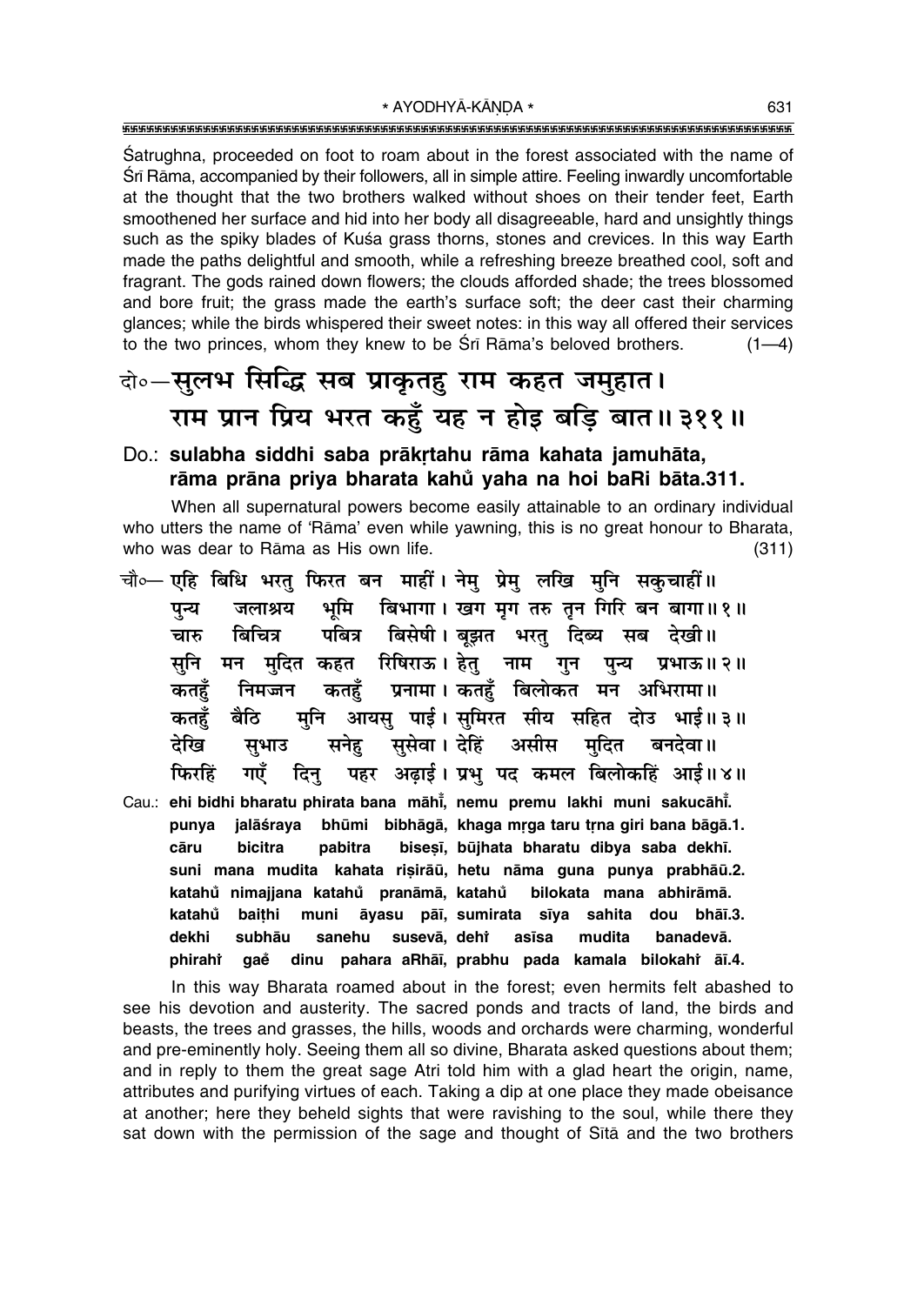(Śrī Rāma and Lakṣmaṇa). Seeing Bharata's good disposition, affection, and loval services the sylvan gods gladly gave him their blessing. The third watch of the day would be half spent when the two brothers returned to their camp and gazed upon the lotus-feet of their lord.  $(1-4)$ 

## के-देखे थल तीरथ सकल भरत पाँच दिन माझ। कहत सुनत हरि हर सुजसु गयउ दिवसु भइ साँझ॥३१२॥

Do.: dekhe thala tīratha sakala bharata pāca dina māiha. kahata sunata hari hara sujasu gayau divasu bhai sajha.312.

Bharata visited all the sacred spots in five days. The (last) day was spent in discussing the shining glory of Hari (Bhagavan Visnu) and Hara (Lord Śiva) till it was dusk.  $(312)$ 

- चौ०— भोर समाजू । भरत भूमिसुर तेरहति न्हाड सब जूरा राज् ॥ भल दिन आजु जानि मन माहीं। रामु कृपाल कहत सकुचाहीं॥१॥ अवलोकी। सकचि राम फिरि अवनि बिलोकी॥ गर नूप भरत सभा सब सोची। कहँ न राम सम स्वामि सँकोची॥२॥ सील सराहि सभा देखी। उठि सप्रेम धरि धीर बिसेषी॥ सुजान राम रुख भरत करि कहत कर जोरी। राखीं नाथ सकल रुचि मोरी॥३॥ टंडवत भाँति मोहि लगि सहेउ सबहिं संताप् । बहुत दख् पावा आप॥ देउ रजाई। सेवौँ अवध अवधि भरि जाई॥४॥ गोसाइँ मोहि अब
- sabu jurā samājū, bharata bhūmisura terahuti rājū. Cau.: bhora nhai bhala dina āju jāni mana māhī, rāmu krpāla kahata sakucāhi.1. gura nrpa bharata sabhā avalokī, sakuci rāma phiri avani bilokī. sabhā saba socī, kahů na rāma sama svāmi såkocī.2. sīla sarāhi bharata sujāna rāma rukha dekhī, uthi saprema dhari dhīra biseșī. kari damdavata kahata kara jorī, rākhī nātha sakala ruci morī.3. mohi lagi saheu sabahi samtāpū, bahuta bhāti dukhu pāvā āpū. mohi gosāt avadha avadhi bhari jāī.4. aba deu rajāī, sevaŭ

On the morrow, after bathing, the whole assembly met again-Bharata, the Brāhmanas and the King of Tirahuta (Mithilā). Though knowing at heart that the day was auspicious (for undertaking a return journey to Ayodhya) the tender-hearted Sri Rama hesitated to say so. Srī Rāma looked at His preceptor (the sage Vasistha), King Janaka and the assembly; but the very next moment He felt nervous and turned His eyes to the ground. Praising His regard for others' feelings the whole assembly thought that nowhere could one find a master so considerate as Srī Rāma. Bharata, who was clever enough to perceive Srī Rāma's wish, lovingly rose and imposing great restraint upon himself fell prostrate on the ground. Then, joining his palms, he lovingly said, "My lord, you have granted me all my desires. For my sake everybody has suffered a good deal of trouble and you too have been put to much inconvenience. Now, my lord, give me your permission to leave, so that I may go back to Ayodhya and remain there till vour return."  $(1-4)$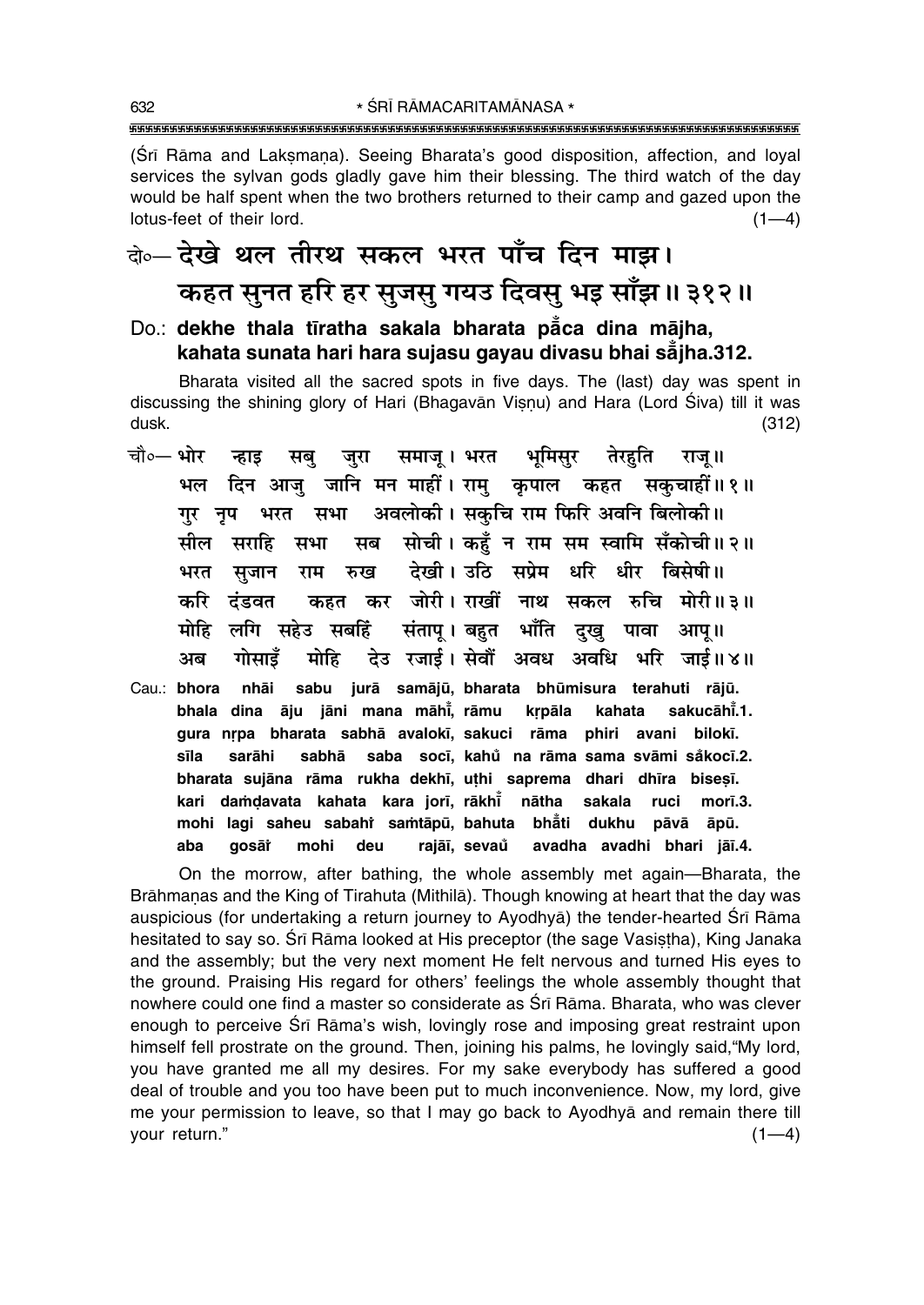### बे॰-जेहिं उपाय पुनि पाय जनु देखै दीनदयाल। सो सिख देइअ अवधि लगि कोसलपाल कुपाल ॥ ३१३॥

#### dekhai dīnadavāla, Do.: **jehř** upāya puni pāya janu **SO** sikha deia avadhi lagi kosalapāla krpāla.313.

"Admonish me, O gracious Lord of Kosala, and tell me some means by practising which for the remaining period of your exile your servant (myself) may be enabled to behold the feet of his merciful master again."  $(313)$ 

- प्रजा गोसाईं।सब सुचि सरस सनेहँ सगाईं॥ चौ०— **परजन परिजन** राउर बदि भल भव दुख दाह। प्रभु बिनु बादि परम पद लाह॥१॥ स्वामि सृजान् जानि सब ही की। रुचि लालसा रहनि जन जी की॥ पालिहि सब काहू। देउ दुहू दिसि ओर निबाहू॥२॥ प्रनतपाल अस मोहि सब बिधि भूरि भरोसो। किएँ बिचारु न सोच खरो सो॥ आरति मोर नाथ कर छोहू। दुहुँ मिलि कीन्ह ढीठु हठि मोहू॥३॥ यह बड दोष दरि करि स्वामी। तजि सकोच सिखइअ अनगामी॥ भरत बिनय सनि सबहिं प्रसंसी। खीर नीर बिबरन गति हंसी॥४॥
- prajā gosāi, saba suci sarasa sanehå Cau.: purajana parijana sagāi. rāura badi bhala bhava dukha dāhū, prabhu binu bādi parama pada lāhū.1. svāmi sujānu jāni saba hī kī, ruci lālasā rahani jana jī kī. pranatapālu pālihi saba kāhū. deu duhū disi nibāhū.2. ora asa mohi saba bidhi bhūri bharoso, kiể bicāru na socu kharo so. ārati mora nātha kara chohū, duhů mili kīnha dhīthu hathi mohū.3. yaha baRa dosu dūri kari svāmī, taji sikhaia sakoca anugāmī. bharata binaya suni sabahi prasamsi, khira nira bibarana gati hamsi.4.

"Your citizens, your kinsmen and your other subjects too, my lord, are all hallowed and steeped in joy because of the love they bear for you and the relationship they have with you. It is better to be tormented by the agonies of birth and death for your sake; while without you, my lord, it is no use attaining the supreme state (of blessedness). Knowing the hearts of all and even so the liking and longings of your servant's heart as well as his way of life, my all-wise lord, who is a protector of the suppliant, will protect all, and will take care of them, both in this world and in the next, till the last. I am fully confident of this in everyway; and when I ponder this, I am not in the least disturbed about it. My own distress and my lord's Kindness have both combined to make me impudent. Correcting this great fault of mine, my master, instruct this servant of yours without reserve." Everyone who heard Bharata's prayer applauded it and said, "This supplication of Bharata is like a cygnet, that sifts milk from water."  $(1-4)$ 

### के-दीनबंधु सुनि बंधु के बचन दीन छलहीन। देस काल अवसर सरिस बोले रामु प्रबीन॥३१४॥ Do.: dinabamdhu suni bamdhu ke bacana dīna chalahīna,

desa kāla avasara sarisa bole rāmu prabīna.314.

633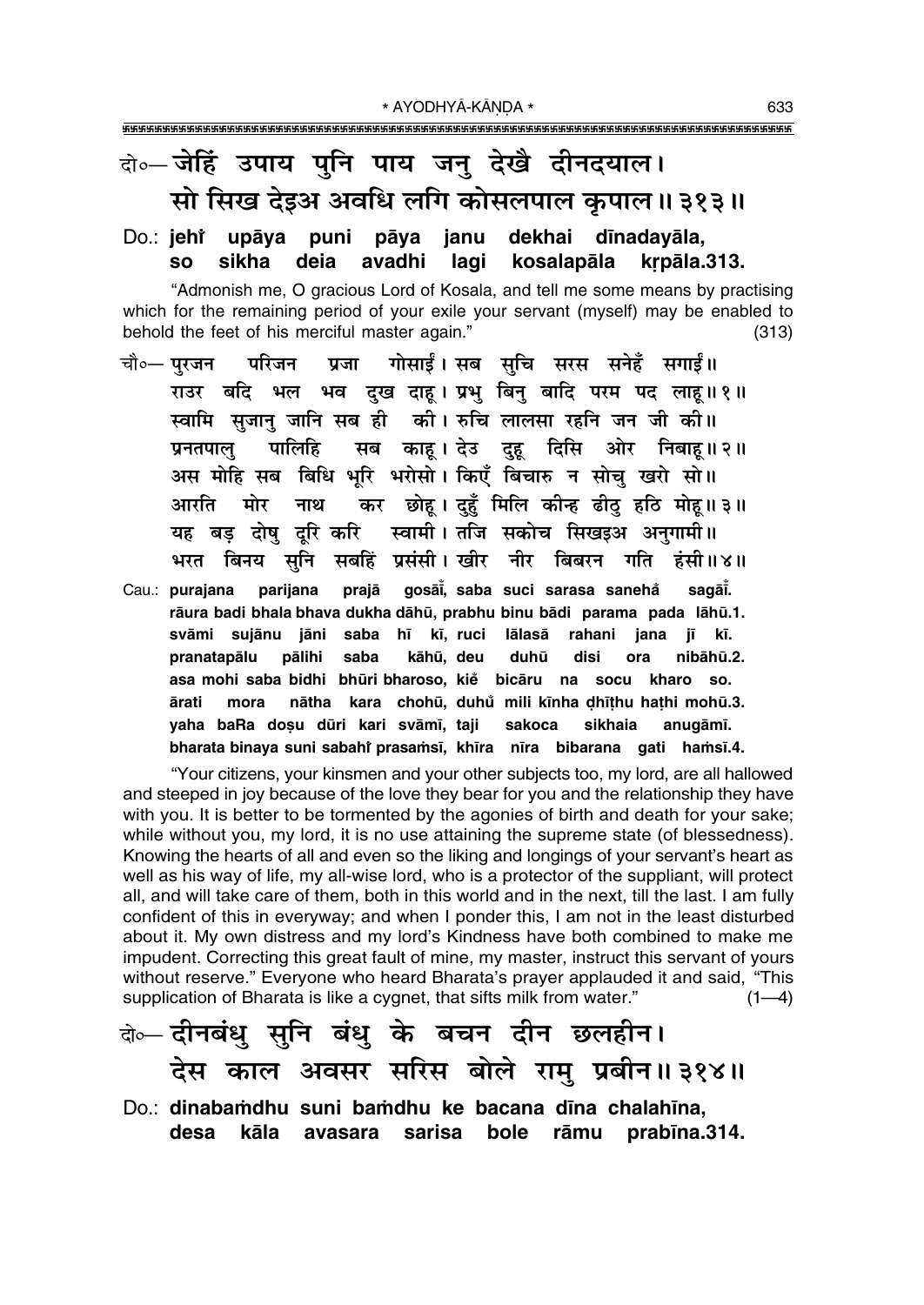The all-wise Srī Rāma, the befriender of the afflicted, when He heard the meek and quileless speech of His brother (Bharata), replied in terms appropriate to the place, time and occasion:- $(314)$ 

- मोरि परिजन की। चिंता गरहि नपहि घर बन की।। चौ०— तात तम्हारि मनि मिथिलेस् । हमहि तुम्हहि सपनेहँ न कलेस् ॥ १ ॥ माथे गुर पर मोर पुरुषारथु । स्वारथु सुजसु धरमु परमारथु॥ परम तम्हार पालिहिं दुहु भाईं।लोक बेद भल भूप भलाईं॥२॥ पित आयस पितु मातु स्वामि सिख पालें। चलेहुँ कुमग पग परहिं न खालें॥ गरु बिचारि सब सोच बिहाई। पालह अवध अवधि भरि जाई॥३॥ अस परिजन परिवारू। गुर पद रजहिं लाग छरुभारू॥ कोस देस् तुम्ह मुनि मात् सचिव सिख मानी। पालेह पहुमि रजधानी॥४॥ प्रजा parijana kī, cimtā gurahi nrpahi ghara bana kī. Cau.: tāta tumhāri mori
- māthe para gura muni mithilesū, hamahi tumhahi sapanehů na kalesū.1. mora tumhāra parama purusārathu, svārathu sujasu dharamu paramārathu. bhāi, loka beda bhala bhūpa bhalāi.2. pitu āvasu pālihi duhu guru pitu mātu svāmi sikha pālė, calehů kumaga paga parahi na khālė. asa bicāri saba soca bihāī, pālahu avadha avadhi bhari jāī.3. parivārū, gura pada rajahi lāga charubhārū. desu kosu parijana tumha muni mātu saciva sikha mānī, pālehu puhumi prajā rajadhānī.4.

"Brother,— it is our preceptor (the sage Vasistha) and King Janaka who take thought for you and me as well as for our people, whether we be at home or in the forest. So long as our preceptor, the sage (Visvamitra) and the lord of Mithila are our quardians, neither you nor I can even dream of trouble. For us two brothers, you as well as myself, the highest achievement of our human life, nay, our material gain, our glory, our virtue and our highest spiritual gain consist in this that both of us should obey our father's command. It is in vindicating the king's (our father's) reputation (by implementing his word) that our good lies both in the eyes of the world and in the estimation of the Vedas. Those who follow the advice of their preceptor, father, mother and master, never stumble even if they tread a wrong path. Pondering thus and putting away all anxiety go and rule over Ayodhya till the appointed period. The responsibility for the protection of our land, treasury, kinsmen and our own people rests on the dust of our preceptor's feet. As for yourself you should protect the earth, your subjects and your capital in accordance with the advice of your preceptor (the sage Vasistha), mothers and the minister (Sumantra).  $(1-4)$ 

### वे०-मुखिआ मुखु सो चाहिऐ खान पान कहुँ एक। पालइ पोषइ सकल अँग तुलसी सहित बिबेक॥३१५॥

#### Do.: mukhiā mukhu so cāhiai khāna pāna kahů eka, bibeka.315. pālai posai sakala åqa tulasī sahita

"A chief should be like the mouth, which alone does all the eating and drinking but supports and nourishes all the other limbs with discretion, says Tulasidasa."  $(315)$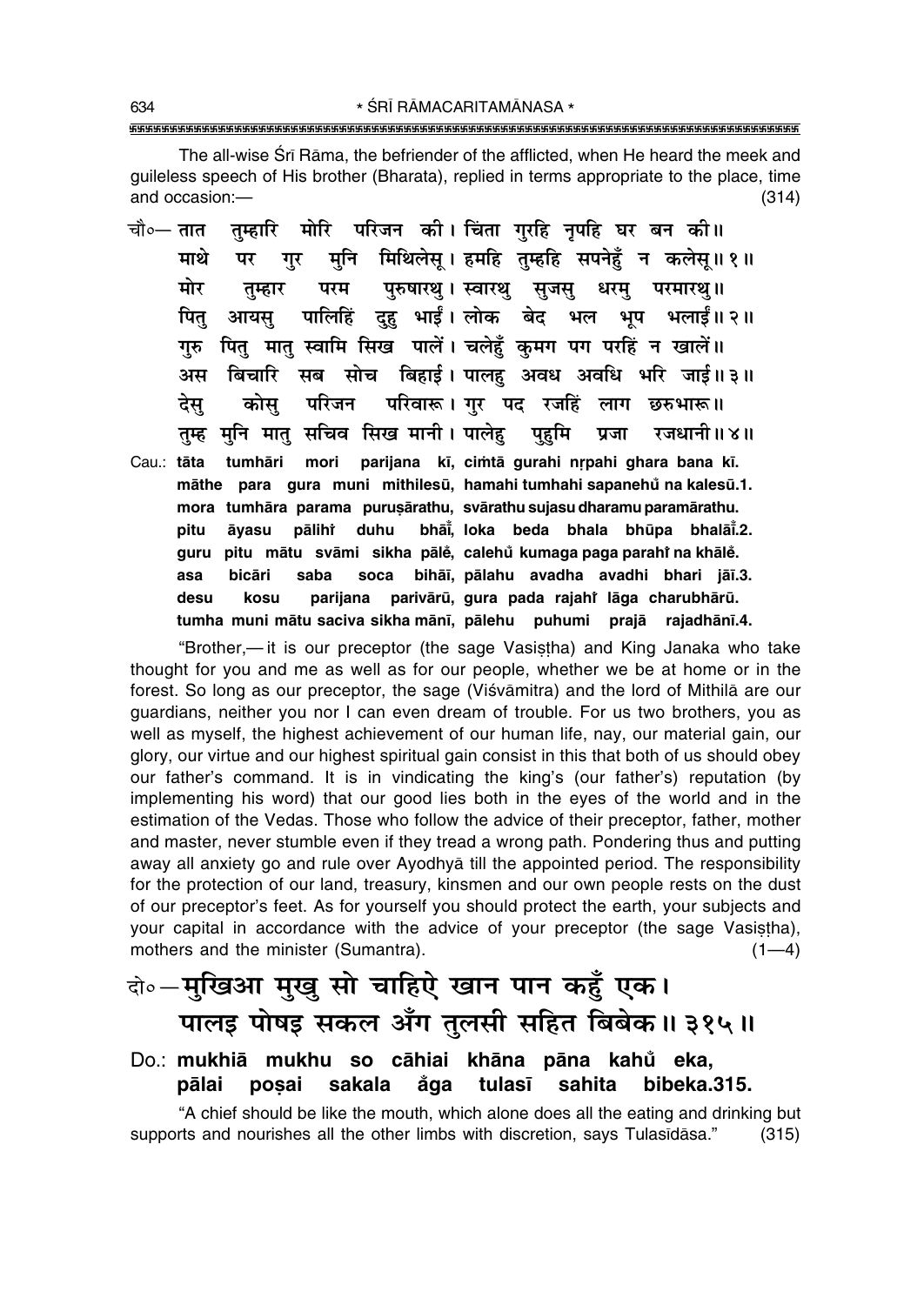चौ∘— राजधरम एतनोई। जिमि मन माहँ मनोरथ गोई॥ सरबस बह भाँती। बिन अधार मन तोष न साँती॥१॥ कीन्ह बंध प्रबोध सील गर सचिव समाज् ।सकच सनेह बिबस रघराज्॥ भरत प्रभ करि कपा पाँवरीं दीन्हीं। सादर भरत सीस धरि लीन्हीं॥२॥ के। जन् जुग जामिक प्रजा प्रान के॥ चरनपीठ करुनानिधान के। आखर जुग जनु जीव जतन के॥३॥ संपट सनेह रतन भरत कल कपाट कर कसल करम के। बिमल नयन सेवा सधरम के॥ लहे तें। अस सुख जस सिय रामु रहे तें॥४॥ भरत मदित अवलंब etanoī, jimi mana māhă manoratha goī. Cau.: rājadharama sarabasu bamdhu prabodhu kīnha bahu bhātī, binu adhāra mana tosu na sātī.1. bharata sīla qura saciva samājū, sakuca saneha bibasa raghurajū. påvari dīnhi, sādara bharata sīsa dhari līnhi.2. prabhu kari krpā caranapītha karunānidhāna ke, janu juga jāmika prajā prāna ke. samputa bharata saneha ratana ke, ākhara juga janu jīva jatana ke.3.

"The essence of a king's duty is only this much, which lies hidden in the Sāstras, even as a desire is cherished in the heart (before it is expressed)." The Lord comforted His brother (Bharata) in many ways; but without some prop his mind found no consolation or rest. His regard for Bharata, on the one hand, and the presence of elders and ministers, on the other, overwhelmed tho Lord of Raghus with a mixed feeling of embarrassment and affection. The Lord at last took compassion on him and gave him His wooden sandals, which Bharata reverently placed on his head. The sandals of the all-merciful Lord were like two watchmen entrusted with, the duty of quarding the people's life or they might be compared to a pair of caskets to enshrine the jewel of Bharata's love or to the two syllables (constituting the word 'Rāma') intended for the (spiritual) practice of the human soul. Or they might be likened to a pair of doors to guard the race (of Raghu) or a pair of hands to assist in the performance of good deeds or again to a pair of eyes to show the noble path of service. Bharata was highly pleased to get this prop; he felt as happy as if Sita and Sri Rama had agreed to stay (in Ayodhya).  $(1-4)$ 

kula kapāṭa kara kusala karama ke, bimala nayana sevā sudharama ke. bharata mudita avalamba lahe tě, asa sukha jasa siya rāmu rahe tě.4.

दो॰-मागेउ बिदा प्रनामु करि राम लिए उर लाइ। लोग उचाटे अमरपति कुटिल कुअवसरु पाइ॥ ३१६॥ bidā pranāmu kari rāma lie Do.: māgeu ura lāi. kutila loga ucāte amarapati kuavasaru pāi.316.

He made obeisance and begged leave to depart and Sri Rama clasped him to his bosom; while the malevolent lord of celestials, taking advantage of this adverse situation made the people weary.  $(316)$ 

चौ०— सो कुचालि सब कहँ भइ नीकी। अवधि आस सम जीवनि जी की॥ नतरु लखन सिय राम बियोगा। हहरि मरत सब लोग कुरोगा॥१॥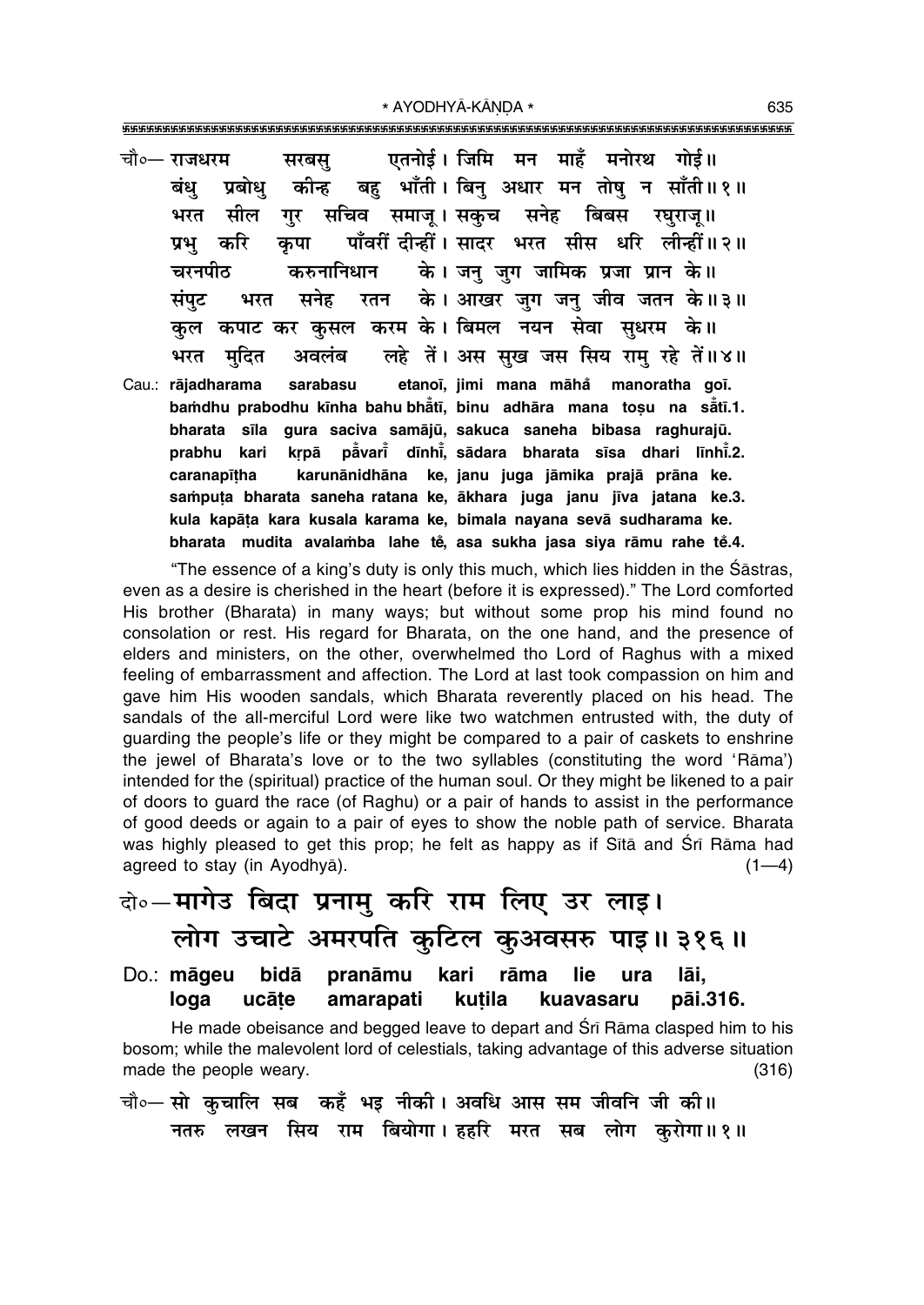रामकपाँ अवरेब सधारी। बिबुध धारि भड़ गनद गोहारी॥ भरि भाइ भरत सो। राम प्रेम रस कहि न परत सो॥२॥ भेंटत भज बचन उमग अनरागा। धीर धरंधर धीरज तन मन त्यागा ॥ मोचत बारी। देखि दसा सर सभा दखारी॥३॥ बारिज लोचन धर धीर जनक से। ग्यान अनल मन कसें कनक से॥ मनिगन गुर जे बिरंचि निरलेप उपाए। पदुम पत्र जिमि जग जल जाए॥४॥ Cau.: so kucāli saba kahå bhai nīkī, avadhi āsa sama jīvani jī kī. nataru lakhana siya rāma biyogā, hahari marata saba loga kurogā.1. sudhārī, bibudha dhāri bhai qunada qohārī. avareba rāmakrpā bhemtata bhuja bhari bhai bharata so, rāma prema rasu kahi na parata so.2. tana mana bacana umaga anurāgā, dhīra dhuramdhara dhīraju tyāgā. bārī, dekhi dasā sura sabhā dukhārī.3. bārija locana mocata munigana gura dhura dhīra janaka se, gyāna anala mana kase kanaka se. upãe, paduma patra jimi jaga jala jāe.4. biramci niralepa je

That mischief, however, proved a boon to all; it helped to sustain their life like the hope of Śrī Rāma's returning to Ayodhyā on the expiry of His term of exile. Otherwise people would have succumbed to the fell disease of separation from Laksmana, Sita and Rāma in great agony. By Śrī Rāma's grace the imbroglio was resolved and the gods, who were hostilely disposed (towards the people of Ayodhya), now turned out helpful as allies. Śrī Rāma locked His brother, Bharata, in a close embrace; the ecstasy of His love cannot be described in words. His body, mind and speech overflowed with love and the firmest of the firm lost all firmness. His lotus eyes streamed with tears; even the assembly of gods was grieved to see His condition. The host of sages (assembled there), the preceptor (the sage Vasistha) and a champion of firmness like Janaka, the gold of whose mind had been tested in the fire of wisdom, nay, who were created by Brahmā as free from all attachment and were born in this world even as the lotus springs up from water (and yet remains ever above it)- $(1-4)$ 

### वो०- तेउ बिलोकि रघुबर भरत प्रीति अनूप अपार। भए मगन मन तन बचन सहित बिराग बिचार॥३१७॥

#### Do.: teu biloki raghubara bharata prīti anūpa apāra, bhae magana mana tana bacana sahita birāga bicāra.317.

-Even they were overwhelmed in mind, body and speech and lost all reason and dispassion when they saw incomparable and boundless affection of Srī Rāma (the Chief of Raghus) and Bharata.  $(317)$ 

चौ∘— जहाँ जनक गुर गति मति भोरी। प्राकृत प्रीति कहत बडि खोरी॥ बियोग् । सनि कठोर कबि जानिहि लोग्॥१॥ भरत बरनत रघबर अकथ सुबानी। समउ सनेह सुमिरि सकुचानी॥ सो सकोच रस् समुझाए। पुनि रिपुदवनु हरषि हियँ लाए॥२॥ भेंटि भरत् रघबर भरत रुख पाई। निज निज काज लगे सब जाई॥ सेवक सचिव दारुन दुखु दुहूँ समाजा।लगे चलन के साजन साजा॥३॥ सनि

636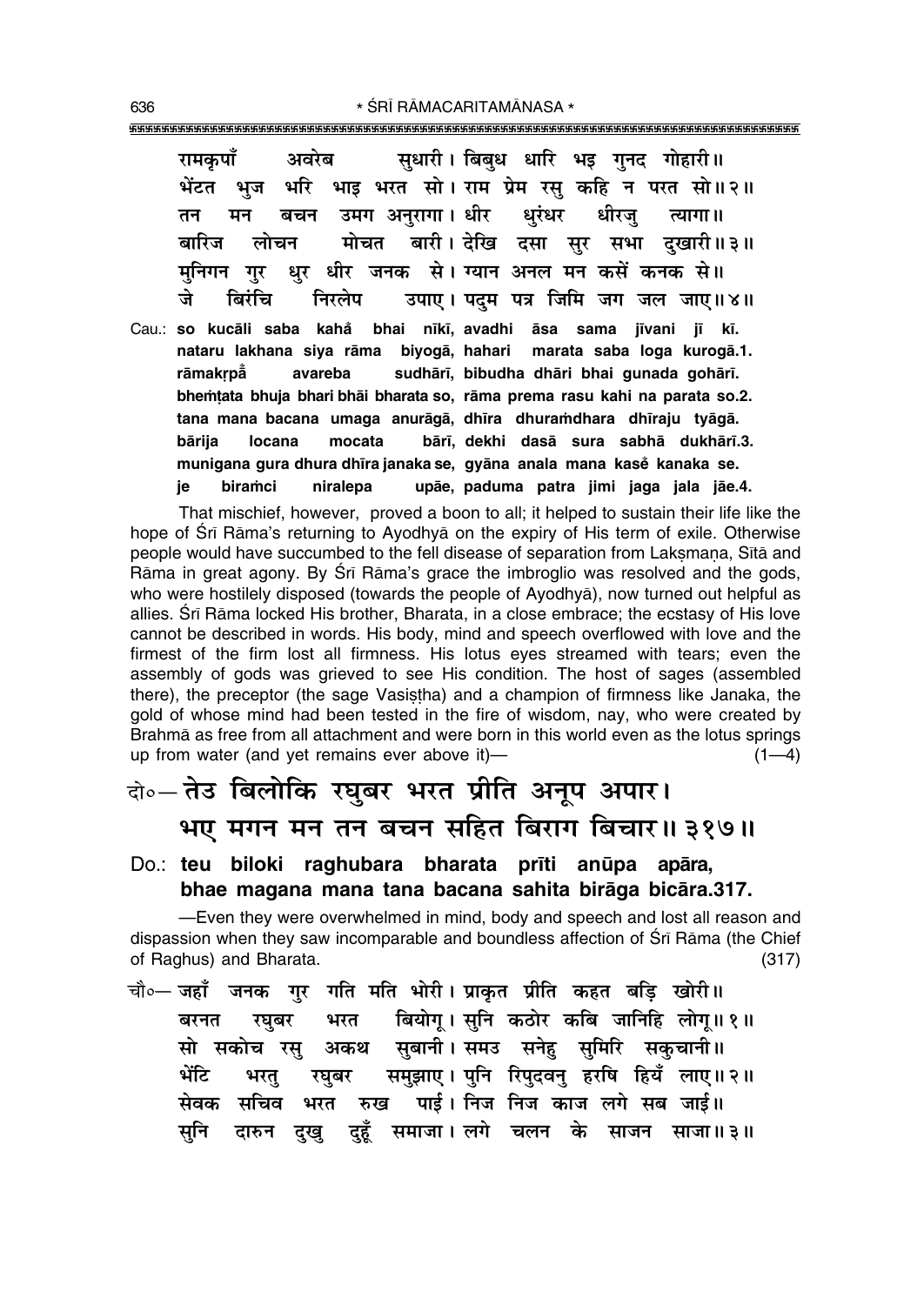पदम बंदि दोउ भाई। चले सीस धरि रजाई॥ राम प्रभ पद मनि निहोरी। सब बहोरि बनदेव सनमानि बहोरी॥४॥ तापस Cau.: jahå janaka gura gati mati bhorī, prākŗta prīti kahata baRi khorī. baranata raghubara bharata biyogū, suni kathora kabi jānihi logū.1. sakoca rasu akatha subānī, samau sanehu sumiri **SO** sakucānī. bhemți bharatu raghubarasamujhāe, puni ripudavanu harași hiyă lāe.2. sevaka saciva bharata rukha pāī, nija lage saba nija kāja jāī. suni dāruna dukhu duhū samājā. Iage calana ke sājana sājā.3. prabhu pada paduma bamdi dou bhāi, cale rāma sīsa dhari rajāī. muni tāpasa banadeva nihorī, saba sanamāni bahori bahorī.4.

The affection (of Srī Rāma and Bharata) which baffled the wits of King Janaka and the preceptor (Vasistha),—it would be a great blunder to call it mundane. People would account the poet hard-hearted if they heard him describe the parting of Sri Rāma (the Chief of Raghus) and Bharata. The rapture of that delicacy was past all telling; thinking of the love that manifested itself on the occasion even eloquence shrunk into itself. Sri Rāma (the Chief of Raghus) first embraced Bharata and consoled him; and then He gladly clasped Satrughna to His bosom. Reading Bharata's mind his servants and ministers all left and set about their respective duties. The people in both the camps were sore distressed to learn this and began to prepare for the return journey. The two brothers (Bharata and Śatrughna) adored the lotus-feet of their lord and bowing to the orders of Sri Rama they set out on their journey. They supplicated the sages, ascetics and sylvan gods and honoured them again and again.  $(1-4)$ 

### के-लखनहि भेंटि प्रनामु करि सिर धरि सिय पद धूरि। चले सप्रेम असीस सुनि सकल सुमंगल मूरि॥३१८॥

#### Do.: lakhanahi bhěti pranāmu kari sira dhari siya pada dhūri, cale saprema asīsa suni sakala sumamgala mūri.318.

Bharata then embraced Laksmana, while Satrughna bowed to him and both placed the dust of Sita's feet on their head; and receiving Her loving benediction, which was the root of all fair blessings, they departed.  $(318)$ 

- नुपहि सिर नाई। कीन्हि बहुत बिधि बिनय बडाई॥ चौ०— सानज राम देव दया बस बड़ दुखु पायउ।सहित समाज काननहिं आयउ॥१॥ असीसा। कीन्ह धीर धरि गवन् महीसा॥ धारिअ देड पर पग सनमाने। बिदा किए हरि हर सम जाने॥२॥ मनि महिदेव साध दोउ भाई। फिरे बंदि पग आसिष पाई॥ समीप गए सास् जाबाली। पुरजन परिजन सचिव सुचाली॥३॥ कौसिक बामदेव जथा जोग करि बिनय प्रनामा। बिदा किए सब सानुज रामा॥ बडेरे। सब सनमानि कपानिधि फेरे॥४॥ नारि परुष मध्य लघ
- Cau.: sānuja rāma nrpahi sira nāī, kīnhi bahuta bidhi binaya baRāī. deva dayā basa baRa dukhu pāyau, sahita samāja kānanahi āyau.1.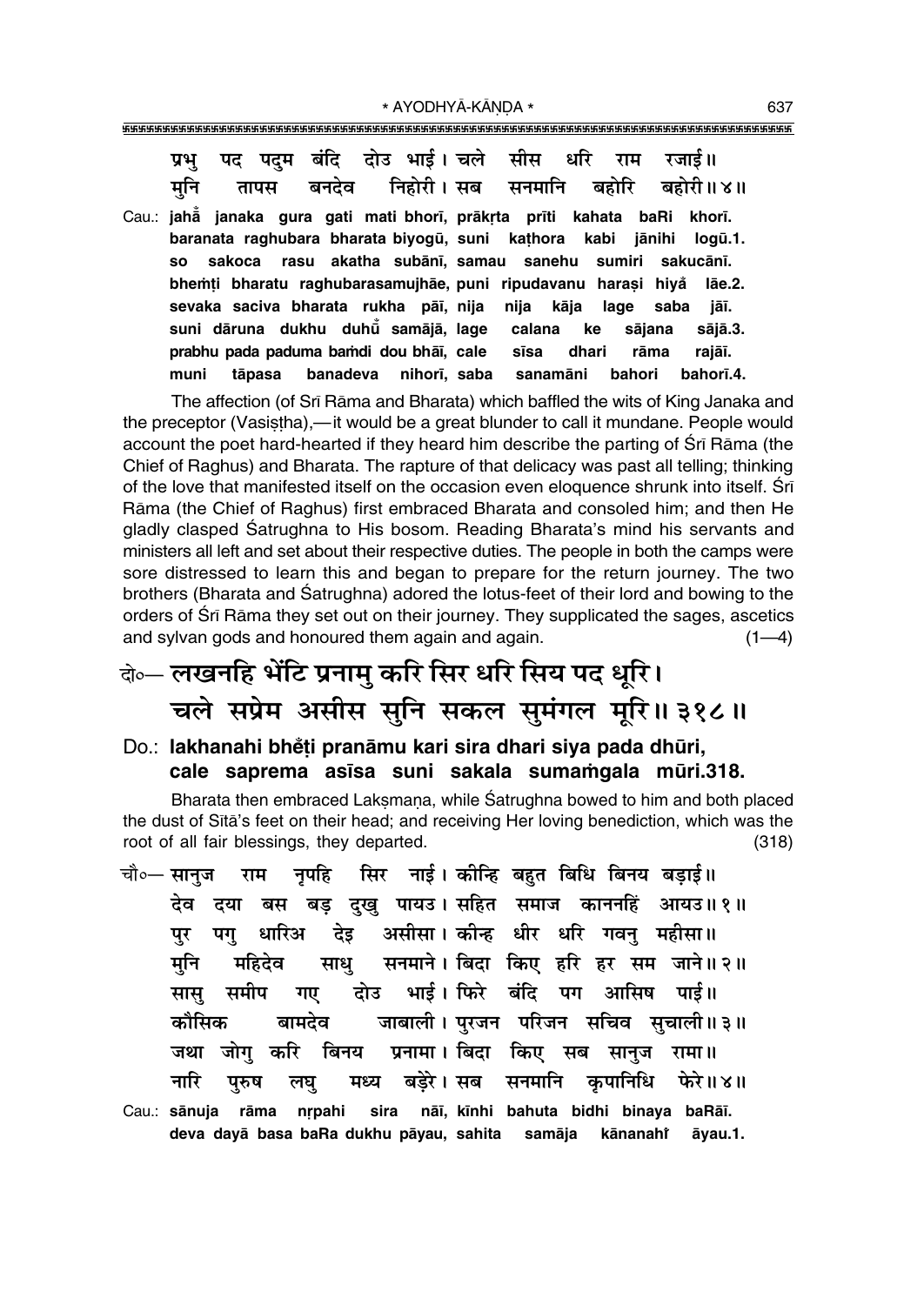**pura pagu dhåria dei as∂så, k∂nha dh∂ra dhari gavanu mah∂så. muni mahideva sådhu sanamåne, bidå kie hari hara sama jåne.2.** sāsu samīpa gae dou bhāī, phire baṁdi paga āsisa pāī. **kausika båmadeva jåbål∂, purajana parijana saciva sucål∂.3. jathå jogu kari binaya pranåmå, bidå kie saba sånuja råmå. nåri puru¶a laghu madhya baRere, saba sanamåni kæpånidhi phere.4.**

Srī Rāma with His younger brother (Laksmana) bowed His head to King Janaka and supplicated and extolled him in many ways: "Moved by compassion for us, my lord, you suffered much and came all the way to this forest with your retinue. Now kindly bestow your blessings on us and return to your capital." At this the king took courage and departed. The Lord also treated with honour the sages and other Brāhmanas and holy men and bade good-bye to them with the same respect as is due to Hari (Bhagavån Visnu) and Hara (Lord Śiva). The two brothers (Śrī Rāma and Laksmana) then called on their mother-in-law and having adored her feet and received her blessings they came back. Śrī Rāma and His younger brother Laksmana) took leave of the sages Kauśika (Viśvāmitra), Vāmadeva and Jābāli, the citizens, His own kinsmen and faithful ministers with due courtesy and obeisance. The gracious Lord sent back men and women of all ranks—high, low and middling—with due honour.  $(1-4)$ 

### दो०– भरत मातु पद बंदि प्रभु सुचि सनेहँ मिलि भेंटि। **बिदा कीन्ह सजि पालकी सकुच सोच सब मेटि।। ३१९।।**

#### Do.: **bharata måtu pada ba≈di prabhu suci saneha mili bhe ° °¢i, bidå k∂nha saji pålak∂ sakuca soca saba me¢i.319.**

With sincere affection the Lord adored the feet of Bharata's mother (Kaikeyī) and embraced her, and having removed all her embarrassment and grief saw her off in a palanquin duly equipped for the purpose. (319)

- **चौ०— परिजन मातु पितहि मिलि सीता। फिरी प्रानप्रिय प्रेम पनीता॥** करि प्रनाम् भेंटीं सब सासु। प्रीति कहत कबि हियँ न हलासु॥१॥ सुनि सिख अभिमत आसिष पाई। रही सीय दह प्रीति समाई॥  $\bar{x}$ प्युति पट्र पालकीं मगाईं । करि प्रबोध् सब मात् चढ़ाईं ॥ २ ॥ बार बार हिलि मिलि दह भाईं।**सम सनेहँ जननी पहँचाईं**॥ साजि बाजि गज बाहन नाना । भरत भुप दल कीन्ह पयाना ॥३॥ हृदयँ राम सिय लखन समेता। चले जाहिं सब लोग अचेता॥ बसह बाजि गज**पस् हियँ हारें। चले जाहिं परबस मन मारें**॥४॥
- Cau.: **parijana måtu pitahi mili s∂tå, phir∂ prånapriya prema pun∂tå. kari pranåmu bhe°¢∂° saba såsµu, pr∂ti kahata kabi hiya° na hulåsµu.1.** suni sikha abhimata āsiṣa pāī, rahī sīya duhu prīti samāī. **raghupati pa¢u pålak∂° magå∂° , kari prabodhu saba måtu caRhå∂° .2. båra båra hili mili duhu bhå∂° , sama saneha° janan∂ pahu°cå∂°** jananī pahůcāĭ. **såji båji gaja båhana nånå, bharata bhµupa dala k∂nha payånå.3.**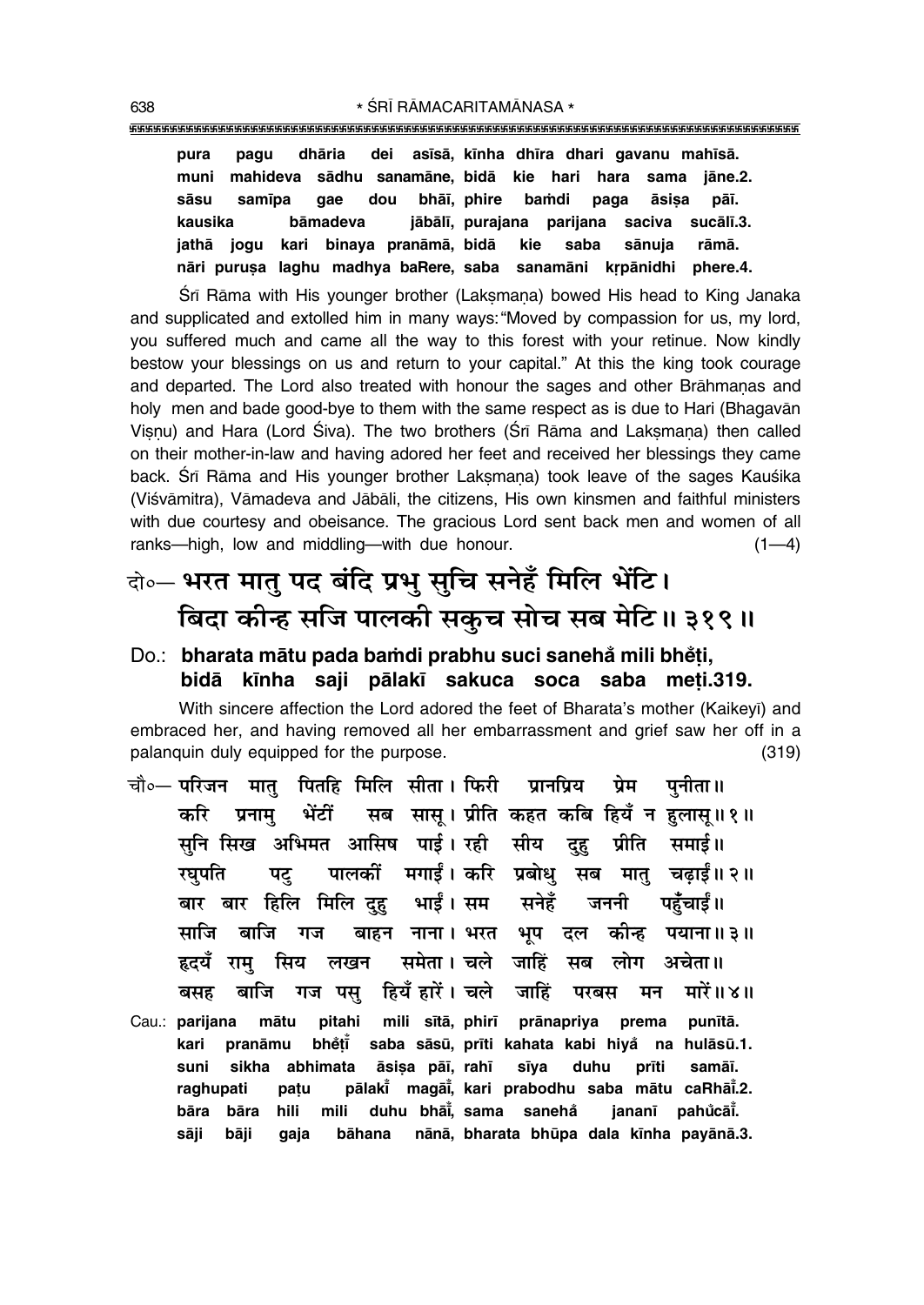#### hrdayå rāmu siya lakhana sametā, cale jāh† saba loga acetā. basaha bāji gaja pasu hiyå hārė, cale jāht parabasa mana mārė.4.

Sita, who cherished unalloyed love for Her most beloved lord returned after meeting Her kinsmen, father (King Janaka) and mother (Queen Sunayanā). Making obeisance to Her mothers-in-law She embraced them all; the poet has no enthusiasm left in his heart to describe Her affection. Listening to their advice and receiving benedictions of Her liking Sita was lost in the love both of Her parents and mothersin-law. The Lord of Raghus sent for the beautiful palanguins and with words of consolation He helped all His mothers mount them. The two brothers (Srī Rāma and Laksmana) embraced them again and again with equal affection and sent them off. Equipping the horses, elephants and vehicles of every description the hosts of Bharata and King Janaka set out on their journey. With their hearts full of Rāma, Sītā and Laksmana, all the people went on their journey as if in a trance. Even the bullocks, horses, elephants and other animals trudged on against their will, sad at heart and depressed in spirits.  $(1-4)$ 

### के-गुर गुरतिय पद बंदि प्रभु सीता लखन समेत। फिरे हरष बिसमय सहित आए परन निकेत॥३२०॥

#### Do.: gura guratiya pada bamdi prabhu sītā lakhana sameta, phire harasa bisamaya sahita āe parana niketa.320.

Adoring the feet of the Guru (the sage Vasistha) and the Guru's wife (Arundhatī) the Lord as well as Sītā and Laksmana returned with a mixed feeling of joy and sorrow to their hut of leaves.  $(320)$ 

- निषाद् । चलेउ हृदयँ बड बिरह बिषाद् ॥ चौ∘— बिटा कीन्ह सनमानि कोल भिल्ल बनचारी। फेरे फिरे जोहारि किरात जोहारी॥ १॥ प्रभु सिय लखन बैठि बट छाहीं। प्रिय परिजन बियोग बिलखाहीं॥ सुभाउ सुबानी। प्रिया अनुज सन कहत बखानी ॥२॥ भरत सनेह प्रीति प्रतीति बचन मन करनी।श्रीमुख राम प्रेम बस बरनी॥ तेहि अवसर खग मृग जल मीना। चित्रकूट मलीना॥ ३॥ चर अचर बिबंध बिलोकि दसा रघबर की। बरषि समन कहि गति घर घर की॥ दीन्ह भरोसो। चले मुदित मन डर न खरो सो॥४॥ करि प्रभ प्रनाम्
- Cau.: bidā kīnha sanamāni nişādū, caleu hrdaya baRa biraha bişādū. banacārī, phere kola kirāta bhilla phire johāri johārī.1. prabhu siya lakhana baithi bata chāhī, priya parijana biyoga bilakhāhī. subhāu subānī, priyā anuja sana kahata bakhānī.2. bharata saneha prīti pratīti bacana mana karanī, śrīmukha rāma prema basa baranī. tehi avasara khaga mrga jala mīnā, citrakūța cara acara malīnā.3. bibudha biloki dasā raghubara kī, barasi sumana kahi gati ghara ghara kī. prabhu pranāmu kari dīnha bharoso, cale mudita mana dara na kharo so.4. The Nisāda chief was courteously sent away and departed; leaving the Lord was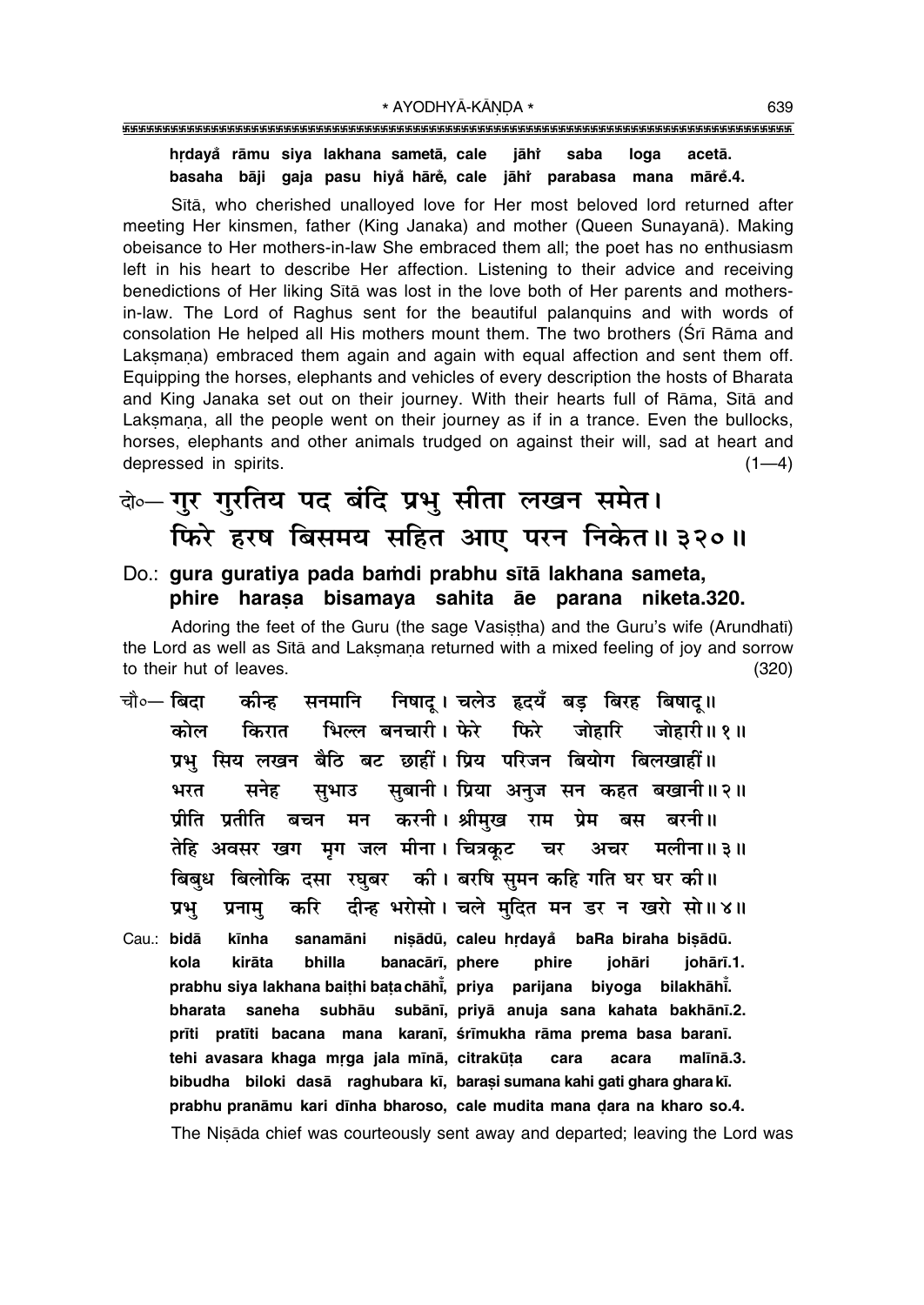a great wrench to him. Pressed to return, the Kolas, Kirātas, Bhīlas and other foresters returned after bowing again and again. The lord with Sita and Laksmana sat down in the shade of a banyan tree and grieved over their separation from their near and dear ones. He described to His beloved spouse (Sītā) and vounger brother (Laksmana) the affection. noble disposition and polite speech of Bharata. Overpowered by love Srī Rāma extolled with His own blessed lips Bharata's faith and affection in thought, word and deed. At that time the birds, beasts and the fish in water,—nay, all the animate and inanimate creatures of Citrakūta felt disconsolate. The gods, when they saw the condition of Srī Rāma (the Chief of Raghus), rained down flowers and told Him what had been going on in their homes. The Lord made obeisance and reassured them and they returned, glad of heart, without the least fear in their mind.  $(1-4)$ 

- के—सानुज सीय समेत प्रभु राजत परन कुटीर। भगति ग्यान् बैराग्य जन् सोहत धरें सरीर॥३२१॥
- Do.: sānuja sīya sameta prabhu rājata parana kutīra, bhagati gyānu bairāgya janu sohata dhare sarīra.321.

With Sita and His vounger brother (Laksmana) the Lord shone forth in His hut of leaves. It seemed as if Bhakti (Devotion), Vairagya (Dispassion) and Jñana (Wisdom) had appeared in shining forms.  $(321)$ 

- गुर भरत भुआलू। राम बिरहँ सबु साजु बिहालू॥ चौ०— मनि महिसुर प्रभु गुन ग्राम गनत मन माहीं। सब चुपचाप चले मग जाहीं॥१॥ जमुना उतरि पार सबु भयऊ।सो बासरु बिनु भोजन गयऊ॥ दुसर बास् । रामसखाँ उतरि देवसरि सब कीन्ह सुपासु ॥ २ ॥ नहाए । चौथें सई उतरि गोमतीं दिवस अवधपुर आए।। रहे बासर चारी। राज काज सब साज सँभारी॥३॥ जनक पुर सौंपि सचिव गर भरतहि राजू। तेरहुति चले साजि सबु साजू॥ नारि नर गर सिख मानी। बसे नगर सुखेन राम रजधानी॥४॥ Cau.: muni mahisura gura bharata bhuālū, rāma birahå sabu sāju bihālū.
- prabhu guna grāma ganata mana māhi, saba cupacāpa cale maga jāhi.1. jamunā utari pāra sabu bhayaū, so bāsaru binu bhojana gayaū. utari devasari dūsara bāsū. rāmasakhā saba kīnha supāsū.2. avadhapura saī utari gomati nahāe, cauthe divasa āe. sāia janaku rahe pura bāsara cārī, rāja kāja saba såbhārī.3. saupi saciva gura bharatahi rājū, terahuti cale sāji sabu sājū. nagara nāri nara gura sikha mānī, base sukhena rāma rajadhānī.4.

The sages and other Brāhmanas, the Guru (the sage Vasistha), Bharata and King Janaka,—the whole host was mentally disturbed on account of their parting with Sri Rāma. Revolving in their mind the numerous virtues of the lord all wended their way in silence. Crossing the Yamuna everyone reached the other bank; the day passed without any food. The next halt was made on the other bank of the Ganga (at Srngaverapura) where Srī Rāma's friend (Guha) made all arrangements for their comfort. Ferrying over the Sai they bathed in the Gomati and reached Ayodhya on the fourth day. King Janaka

640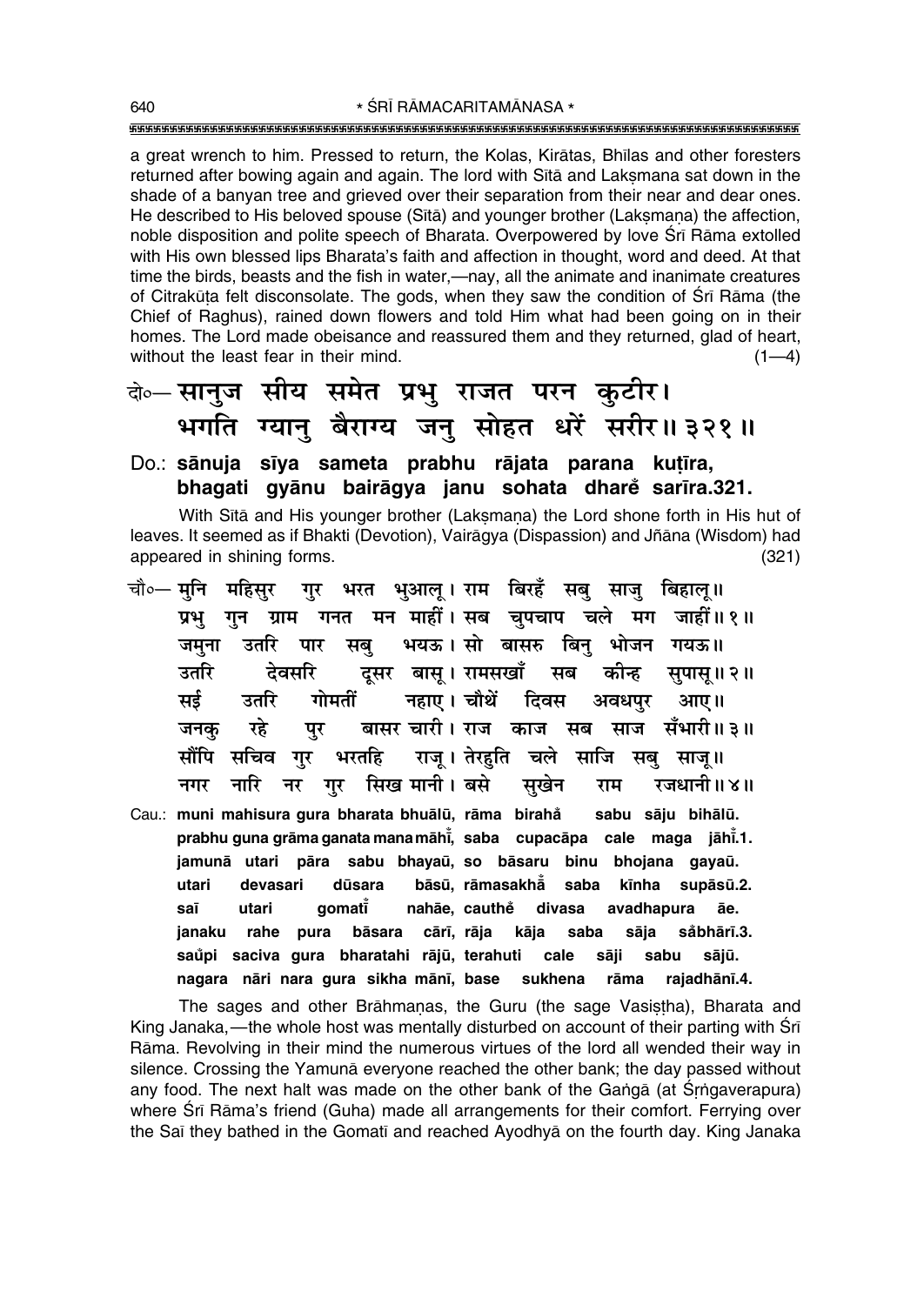\* AYODHYĀ-KĀNDA \* 

stayed in the capital for four days, looked after the state administration as well as all the state property and, entrusting the reins of government to the ministers, the Guru (the sage Vasistha) and Bharata, he left for Tirahuta (his capital) after making all necessary preparations. Following the preceptor's advice the men and women of the city ensconced themselves in Śrī Rāma's capital (Ayodhyā).  $(1-4)$ 

### के—राम दरस लगि लोग सब करत नेम उपबास। तजि तजि भूषन भोग सुख जिअत अवधि कीं आस॥ ३२२॥

#### Do.: rāma darasa lagi loga saba karata nema upabāsa, taji taji bhūsana bhoga sukha jiata avadhi ki āsa.322.

All the people practised religious austerities and fasted in order to be able to see Rāma again. Discarding all personal adornments and sensuous pleasures they survived in the hope that the term of his exile would expire soon.  $(322)$ 

- प्रबोधे। निज निज काज पाइ सिख ओधे॥ चौ०— सचिव ससेवक भरत पनि सिख दीन्हि बोलि लघु भाई। सौंपी सकल मात सेवकार्ड॥१॥ बोलि कर जोरे। करि प्रनाम बय बिनय निहोरे॥ भसर भरत भल पोच। आयस देब न करब सँकोच॥२॥ ऊँच नीच कारज प्रजा बोलाए।समाधान करि परिजन सबस पुरजन बसाए।। गेहँ बहोरी। करि दंडवत कहत कर जोरी॥३॥ गे गर सानज सनेमा। बोले मनि तन पलकि रहों आयस होड त सपेमा॥ कहब करब तुम्ह जोई। धरम सारु होडहि सोई॥४॥ समुझब जग
- Cau.: saciva susevaka bharata prabodhe, nija nija kāja pāi sikha odhe. puni sikha dīnhi boli laghu bhāī, saupī sakala mātu sevakāī.1. bharata kara jore, kari pranāma baya binaya nihore. bhūsura boli ū̃ca nīca bhala pocū, āyasu deba na karaba såkocū.2. kāraju parijana bolāe, samādhānu subasa purajana prajā kari basāe. gehå bahorī, kari damdavata kahata kara jorī.3. sānuja ge qura āvasu ta rahaů sanemā, bole muni tana pulaki sapemā. hoi samujhaba kahaba karaba tumha joi, dharama sāru jaga hoihi  $so\bar{1}$ .4.

Bharata instructed the ministers and trusty servants, who set about their respective duties as directed. Then, calling his younger brother (Satrughna), he admonished him and entrusted him with the service of all their mothers. Summoning the Brāhmanas he made obeisance and, joining his palms, prayed to them with due courtesy befitting their age: "Pray charge me with any duty—high or low, good or indifferent—and hesitate not." He also sent for his kinsmen, citizens and other people and setting their mind at rest established them peacefully. Accompanied by his younger brother (Satrughna) he then called on his preceptor and, prostrating himself before him, submitted with joined palms, "With your permission I will now live a life of penance." Thrilling over with love the sage replied,"Whatever you think, speak or do will be the essence of piety in this world."  $(1-4)$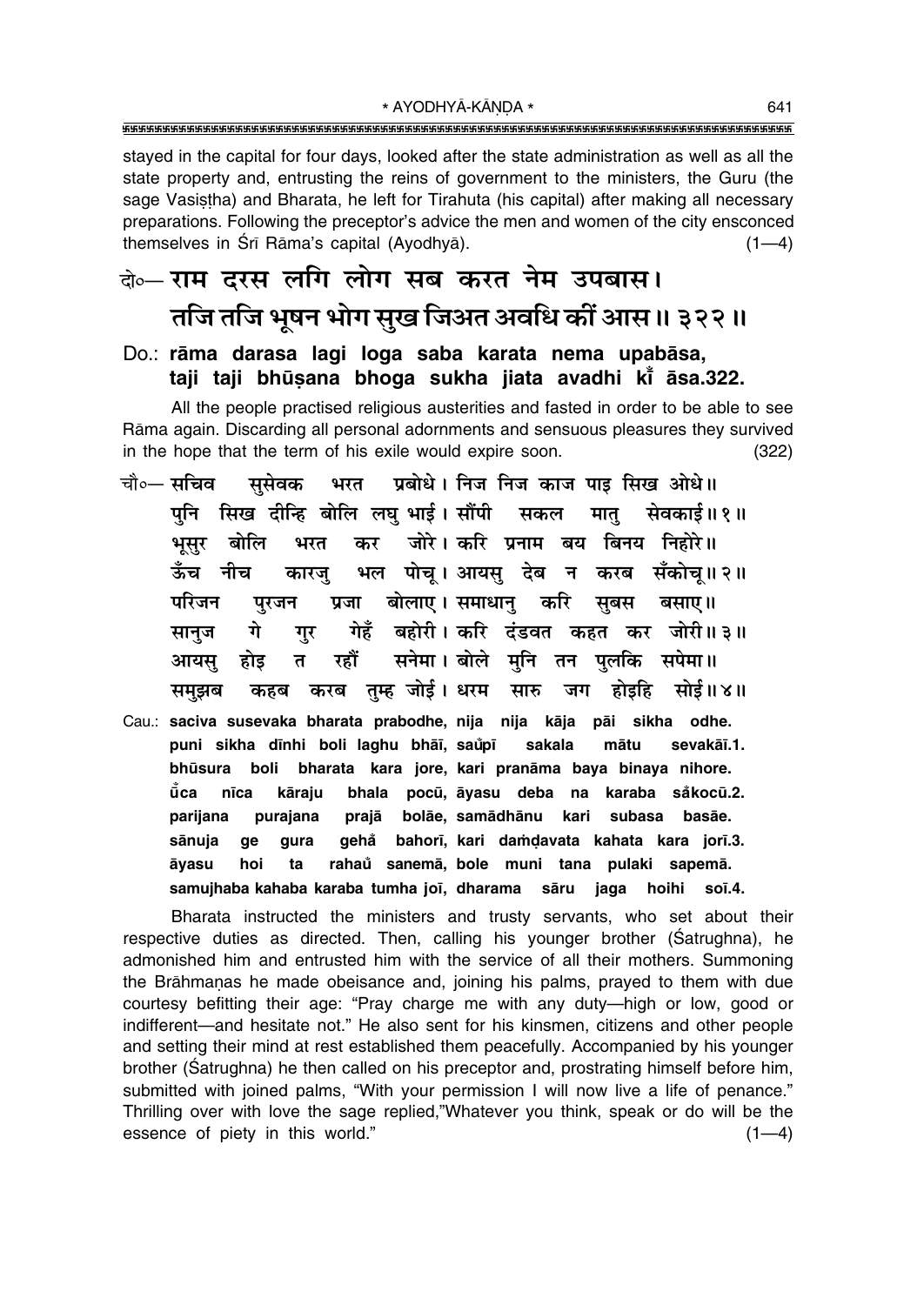#### केन्- सुनि सिख पाइ असीस बडि गनक बोलि दिन् साधि। प्रभु पादका बैठारे निरुपाधि॥३२३॥ सिंघासन

#### Do.: suni sikha pāi asīsa baRi ganaka boli dinu sādhi, simghāsana prabhu pādukā baithāre nirupādhi.233.

Hearing this advice and receiving the great blessing (from his preceptor) Bharata called astrologers and, fixing an auspicious day (and hour), happily installed on the throne of Ayodhya the wooden sandals of the Lord.  $(323)$ 

- पद सिरु नाई। प्रभु पद पीठ रजायसु पाई॥ चौ०— राम मात् गर कुटीरा। कीन्ह निवासु धरम धुर धीरा॥१॥ नंदिगावँ करि परन धारी। महि खनि कस साँथरी सँवारी॥ मनिपट जटाजुट सिर बासन ब्रत नेमा। करत कठिन रिषि धरम सप्रेमा॥२॥ असन बसन सख भरी। मन तन बचन तजे तिन तरी॥ भोग भषन बसन राजु सिहाई। दसरथ धनु सुनि धनदु लजाई॥३॥ सर अवध राज तेहिं पुर बसत भरत बिन् रागा। चंचरीक जिमि चंपक बागा।। अनुरागी । तजत बमन जिमि जन बड़भागी ॥४॥ बिलास् रमा राम
- Cau.: rāma mātu gura pada siru nāi, prabhu pada pītha rajāyasu pāi. namdigāvå parana kutīrā, kīnha nivāsu dharama dhura dhīrā.1. kari dhārī, mahi khani kusa sātharī såvārī. jatājūta sira munipata asana basana bāsana brata nemā, karata kathina riși dharama sapremā.2. bhūṣana basana bhoga sukha bhūrī, mana tana bacana taje tina tūrī. avadha rāju sura rāju sihāī, dasaratha dhanu suni dhanadu lajāī.3. tehi pura basata bharata binu rāgā, camcarīka jimi campaka bāgā. ramā bilāsu rāma anurāgī, tajata bamana jimi jana baRabhāgī.4.

Bowing his head at the feet of Sri Rama's mother (Kausalya) and his preceptor (the sage Vasistha) and receiving the permission of the Lord's sandals, Bharata, a staunch upholder of righteousness, erected a hut of leaves at Nandigrāma and took up his abode there. Wearing a tuft of a matted locks on his head and clad in hermit's robes, he dug the earth low and spread thereon a litter of Kuśa grass. In food, dress, utensils, sacred observances and austerities he devoutly practised the rigid vow of hermits and professedly discarded, in thought, word and deed, all adornments of body, wearing apparel and the many pleasures of the sense. The sovereignty of Ayodhya was the envy even of Indra (the lord of celestials), while the very report of the riches possessed by Daśaratha put to shame even Kubera (the god of riches); yet in that city Bharata dwelt as indifferent as a bee in a garden of Campaka\* flowers. The blessed souls who are devoted to Sri Rama renounce like vomit the splendour of Laksmi (the wealth and enjoyments of the world).  $(1-4)$ 

# के- राम पेम भाजन भरतु बड़े न एहिं करतूति। चातक हंस सराहिअत टेंक बिबेक बिभूति॥३२४॥

\*Even though the Campaka flower is very sweet-scented, the bee, it is alleged, never sucks it.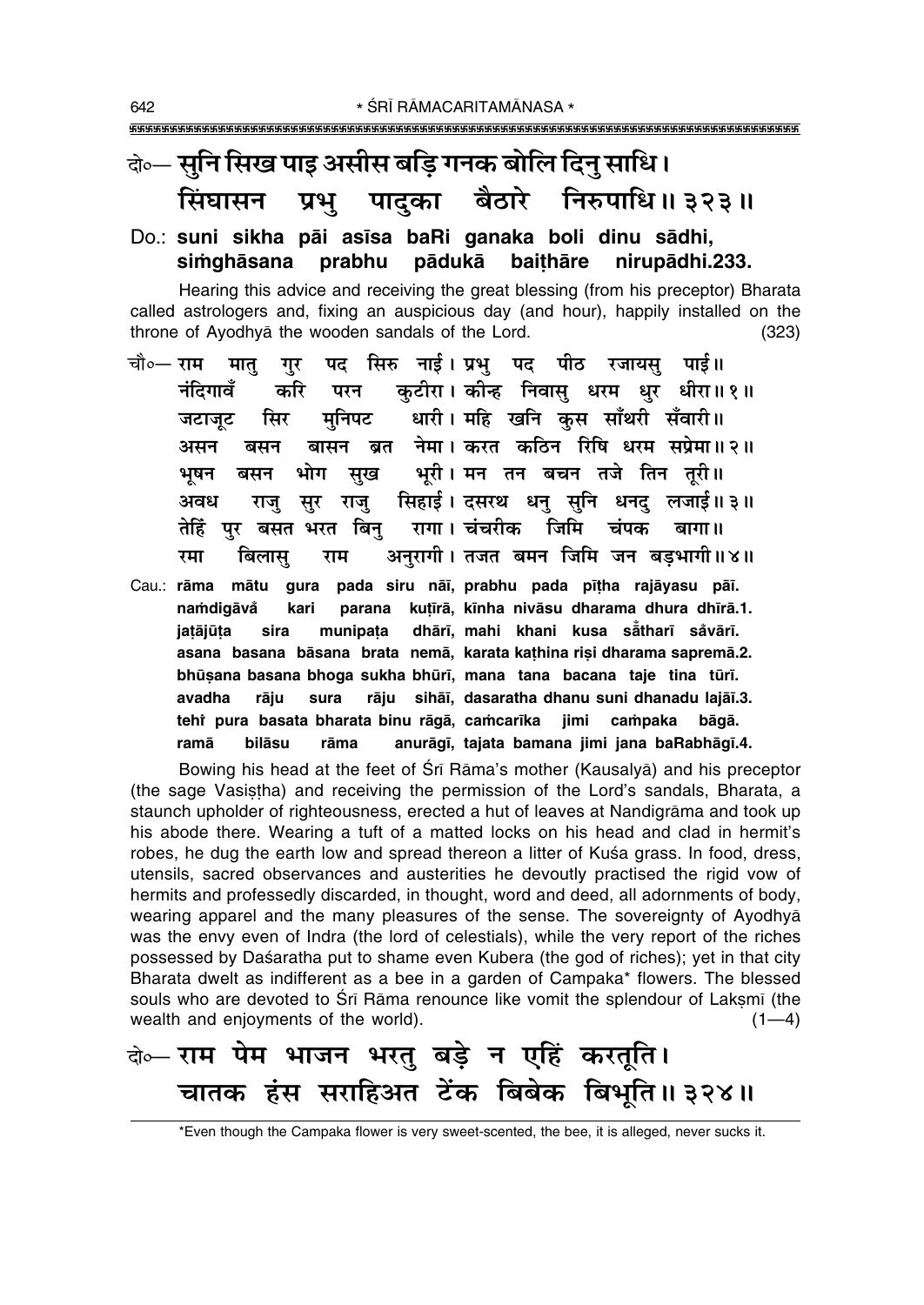\* AYODHYĀ-KĀNDA \* 

#### Do.: rāma pema bhājana bharatu baRe na ehr karatūti, sarāhiata temka bibeka bibhūti.324. cātaka hamsa

As for Bharata, he was the beloved of Sri Rama and did not owe his greatness to this achievement. The Cātaka bird is praised for its constancy and the swan for its power of discrimination (sifting milk from water).  $(324)$ 

- दिन दुबरि होई। घटइ तेजु बलु मुख छबि सोई॥ चौ०— देह्र दिनहेँ राम प्रेम पन पीना। बढत धरम दल मन न मलीना॥१॥ नित नव जिमि जल निघटत सरद प्रकासे।विलसत बेतस बनज बिकासे॥ नियम उपासा। नखत भरत हिय बिमल अकासा॥२॥ सम दम संजम सी। स्वामि सरति सरबीथि बिकासी॥ धव बिस्वास अवधि राका अचल अदोषा। सहित समाज सोह नित चोखा॥३॥ पेम बिध राम करतती। भगति बिरति गन बिमल बिभती॥ समझनि भरत रहनि सकचाहीं। सेस गनेस गिरा गमु नाहीं॥४॥ सकबि बरनत सकल dina dūbari hoī, ghaṭai teju balu mukha chabi soī. Cau.: deha dinahů
- nita nava rāma prema panu pīnā, baRhata dharama daļu manu na malīnā.1. jimi jalu nighatata sarada prakāse, bilasata betasa banaja bikāse. sama dama samjama niyama upāsā, nakhata bharata hiya bimala akāsā.2. dhruva bisvāsu avadhi rākā sī, svāmi surati surabīthi bikāsī. rāma pema bidhu acala adosā, sahita samāja soha nita cokhā.3. bharata rahani samujhani karatūtī, bhagati birati guna bimala bibhūtī. baranata sakala sukabi sakucāhi, sesa ganesa girā gamu nāhī.4.

His body grew thinner day by day. His fat was reduced, yet his strength of body and the charm of his face remained the same. The flame of his love for Srī Rāma was ever bright and strong. His partiality for virtue steadily grew and his mind was not at all sad, even as with the advent of autumn the water (of lakes and rivers etc.) decreases but the rattan plants thrive and the lotus blossoms. Control of the mind and senses, self-restraint, religious observances and fasting shone like so many stars in the cloudless sky of Bharata's heart. His faith stood as the pole-star, the prospect of Sri Rāma's return on the expiry of His term of exile represented the full-moon night, while the thought of his lord glistened like the milky way. And his affection for Srī Rāma was like a fixed and spotless moon that ever shone clear amidst a galaxy of stars. All great poets hesitate to portray the mode of living, the creed, the doings, the devotion, the dispassion, the stainless virtues and the splendour of Bharata; they baffle the wits of even Sesa (the thousand-headed lord of serpents), Ganesa (the god of wisdom) and Sarasvatī (the goddess of speech).  $(1-4)$ 

### बे⊶ नित पूजत प्रभु पाँवरी प्रीति न हृदयँ समाति। मागि मागि आयसु करत राज काज बहु भाँति॥ ३२५॥ Do.: nita pūjata prabhu påvarī prīti na hrdayå samāti,

māgi māgi āyasu karata rāja kāja bahu bhāti.325.

643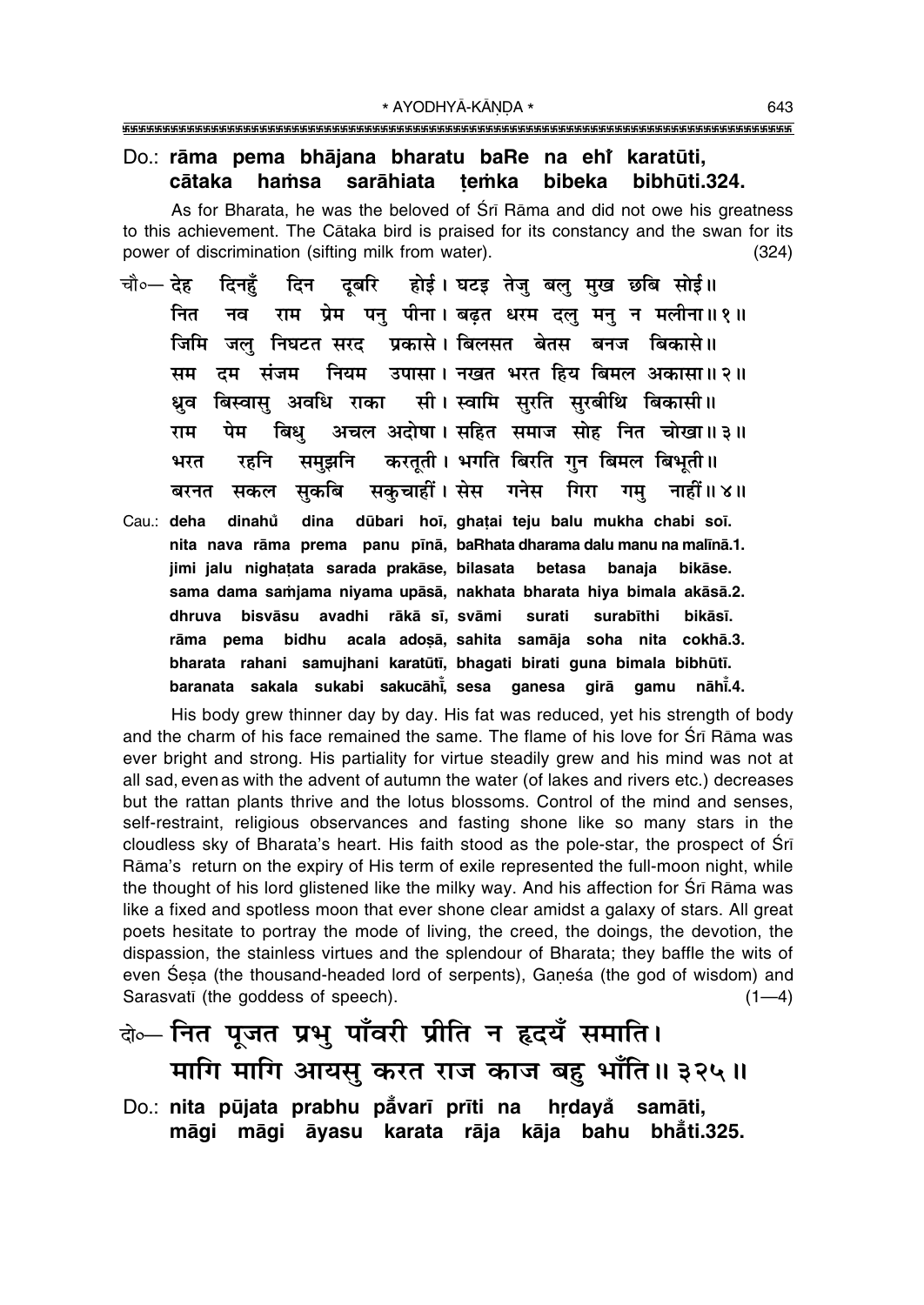He daily worshipped the Lord's sandals with a heart overflowing with affection and constantly referred to them in the disposal of the many affairs of the state.  $(325)$ 

- गात हियँ सिय रघबीरू। जीह नाम जप लोचन नीरू॥ चौ०— पलक राम सिय कानन बसहीं। भरतु भवन बसि तप तनु कसहीं॥१॥ लखन दोउ दिसि समुझि कहत सबु लोग्। सब बिधि भरत सराहन जोग्॥ नेम सकचाहीं। देखि सनि ब्रत साध लजाहीं॥ २॥ दसा मनिराज आचरन् । मधुर मंजु मुद परम पनीत भरत मंगल करन् ॥ कठिन कलि कलुष कलेसु । महामोह निसि दलन दिनेस॥ ३॥ हरन मगराज। समन संताप पाप पंज कंजर सकल समाज॥ भंजन भारू । राम सनेह जन रंजन भव सधाकर सारू॥४॥ Cau.: pulaka gāta hiyå siya raghubīrū, jīha nāmu japa locana nīrū. lakhana rāma siya kānana basahī, bharatu bhavana basi tapa tanu kasahī.1. dou disi samujhi kahata sabu logū, saba bidhi bharata sarāhana jogū.
- suni brata nema sādhu sakucāhi, dekhi dasā munirāja lajāhī.2. punīta bharata ācaranū, madhura mamju muda mamgala karanū. parama harana kathina kali kalusa kalesū, mahāmoha nisi dalana dinesū.3. pāpa pumja kumjara mrgarājū, samana sakala samtāpa samājū. jana ramjana bhamjana bhava bhārū, rāma saneha sudhākara sārū.4.

His body thrilling all over (with emotion) and heart full of Sita and Sri Rama, his tongue repeated Śrī Rāma's name and tears flowed from his eyes. Laksmana, Śrī Rāma and Sita dwelt in the forest; while Bharata mortified his flesh through austere penance even though living at home. After considering both sides, everyone said that Bharata was praiseworthy in everyway. Holy men felt abashed to hear of his religious vows and observances and the sight of his condition put the greatest of sages to shame. The most sanctifying story of Bharata's doing is delightful and charming and a fountain of joy and blessings. It drives away the terrible sins and afflictions of the Kali age; it is a veritable sun to disperse the night of the great delusion (which has thrown us into this world) and is a lion (the king of beasts) for crushing the herd of elephants in the shape of sins and allays all kinds of sufferings. It delights the devotees, relieves the burden of transmigration and is the essence of the moon of devotion to Srī Rāma.  $(1-4)$ 

<u>छं०</u> सिय राम प्रेम पियूष पूरन होत जनमु न भरत को। मुनि मन अगम जम नियम सम दम बिषम ब्रत आचरत को ॥ दुख दाह दारिद दंभ दूषन सुजस मिस अपहरत को। कलिकाल तुलसी से सठन्हि हठि राम सनमुख करत को ॥

Cham siya rāma prema piyūsa pūrana hota janamu na bharata ko, muni mana agama jama niyama sama dama bisama brata ācarata ko. dukha dāha dārida dambha dūṣana sujasa misa apaharata ko, kalikāla tulasī se sathanhi hathi rāma sanamukha karata ko.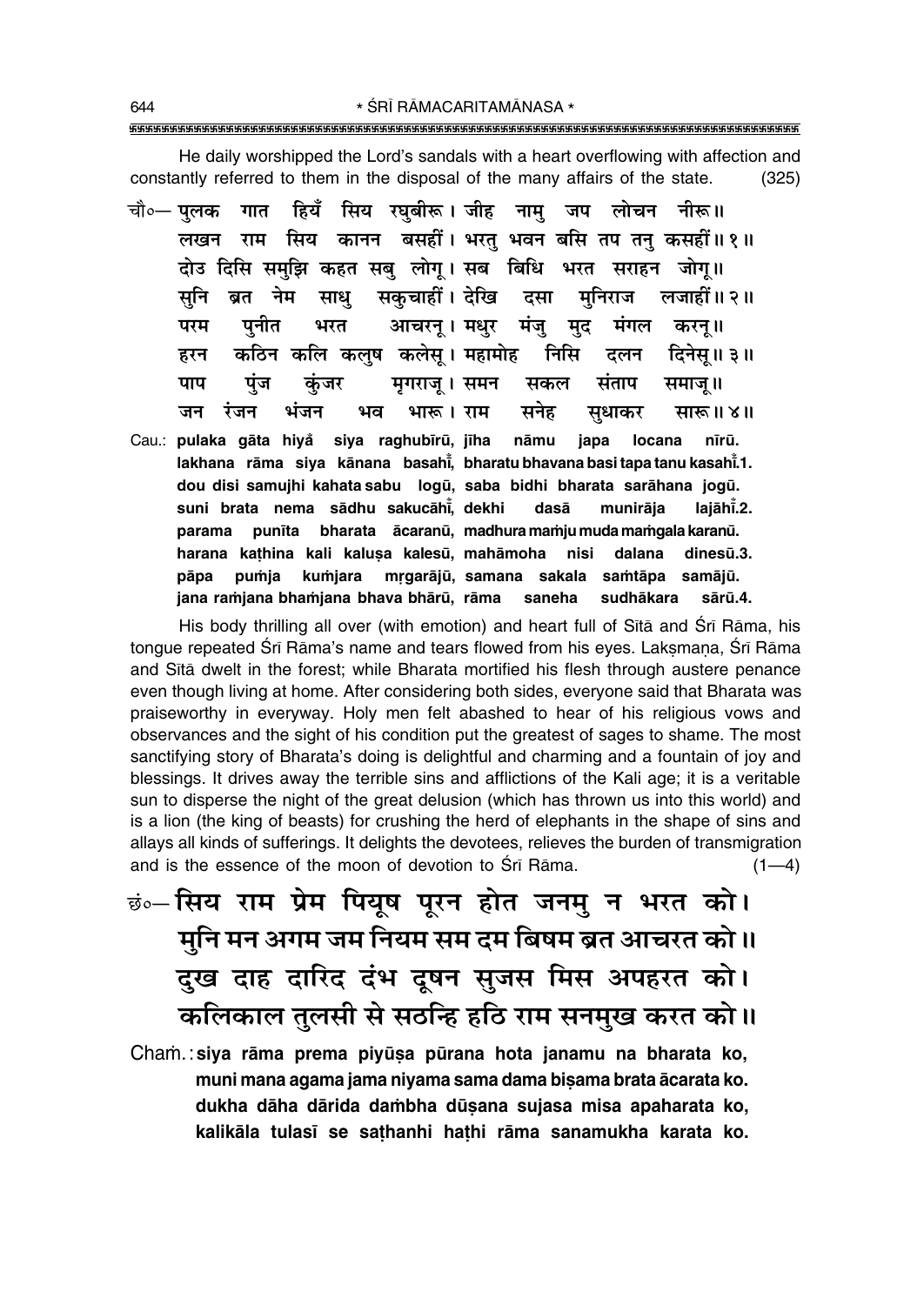\* AYODHYĀ-KĀNDA \* 

If Bharata, who brimmed over with the nectar of devotion to Sītā and Śrī Rāma. had never been born, who would have practised the difficult vow of self-abnegation and austerity and control of the mind and senses, that transcended the imagination even of sages? Who would have dispelled the woes, burning agony, poverty, hypocrisy and other evils of the world through his fair renown; and who in this Kali age would have forcibly diverted the mind of villains like Tulasidasa towards Sri Rama?

### सो०-भरत चरित करि नेमु तुलसी जो सादर सुनहिं। सीय राम पद पेमु अवसि होइ भव रस बिरति॥३२६॥

#### So.: bharata carita kari nemu tulasī jo sādara sunahi sīya rāma pada pemu avasi hoi bhava rasa birati.326.

Whosoever reverently hear, says Tulasidasa, the story of Bharata with strict regularity shall assuredly acquire devotion to the feet of Sita and Rama and a distaste for the pleasures of life.  $(326)$ 

[PAUSE 21 FOR A THIRTY-DAY RECITATION]

इति श्रीमद्रामचरितमानसे सकलकलिकलषविध्वंसने द्वितीय: सोपान: समाप्त: ।

iti śrīmadrāmacaritamāmase sakala kalikalusavidhvamsane dvitīvah sopānah samāptah.

Thus ends the second descent into the Mānasa lake of Śrī Rāma's exploits, that eradicates all the impurities of the Kali age.

**NASA SA**